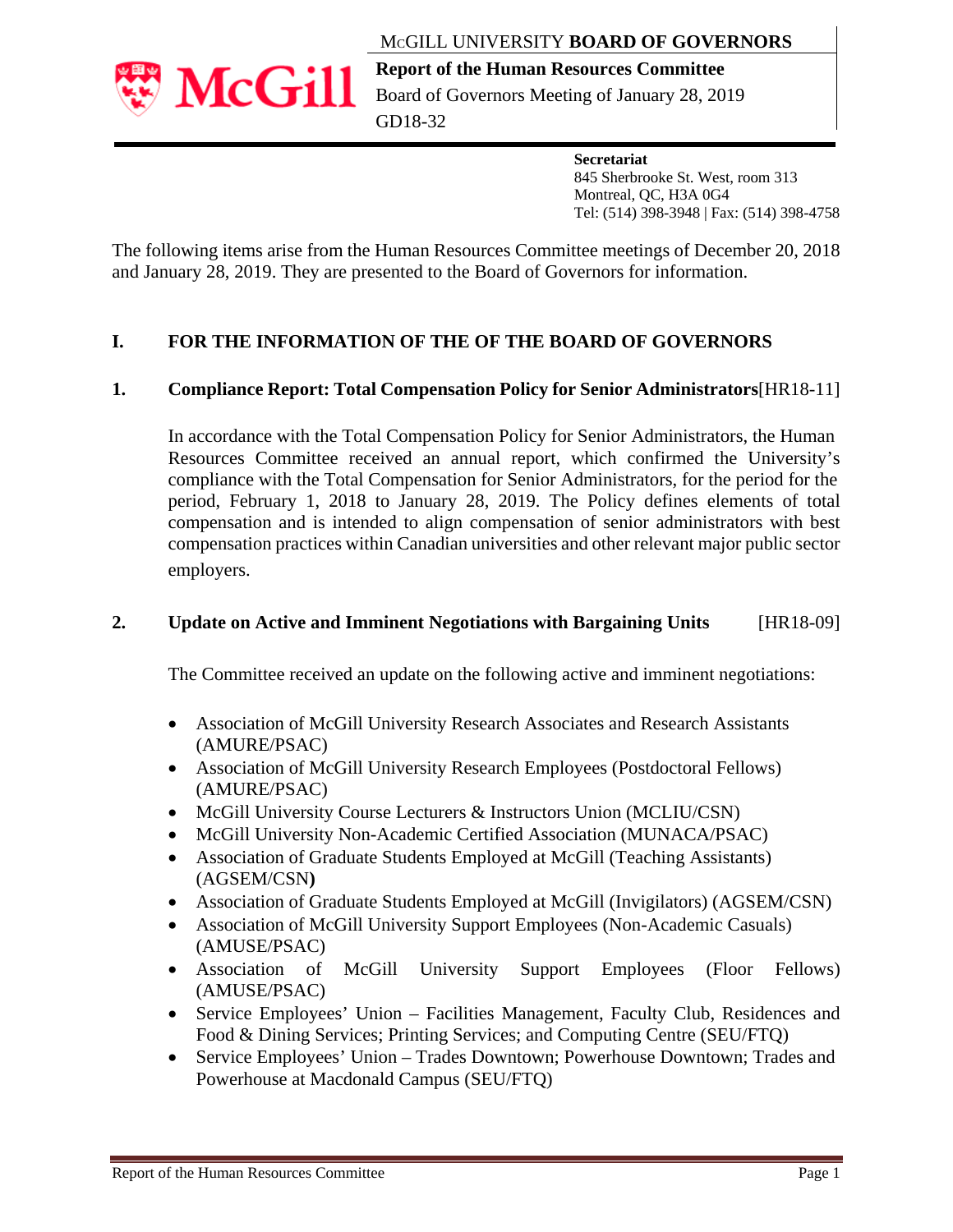## **3. Matters Related to Academic, Management and Executive Salary Policies**

The Human Resources Committee, on the recommendation of the Provost and Vice-Principal (Academic), approved, for fiscal year 2020, a revised academic salary policy, consisting of an additional .15%, for a total budgeted increase of 2.15% of the academic salary mass at 1 June 2019. The Committee also received an update on the implementation of salary policies previously approved by the Committee, which were being executed, as approved.

## **4. Negotiation Mandate Request for Service Employees' Union** [HR18-10]

The Human Resources Committee, on the recommendation of the Vice-Principal (Administration and Finance), approved a mandate for the negotiation of a new agreement between The Royal Institution for the Advancement of Learning/McGill University and the Service Employees Union (SEU) representing the following groups: Powerhouse Downtown, Macdonald Campus Powerhouse and Trades and Trades Downton. The current agreements end May 31, 2019.

## **5. Update on Pay Equity**

In spring 2017, McGill and three unions, MUNACA, AMURE and AMUSE, engaged in a conciliation process coordinated by Québec's *Commission des normes, de l'équité, de la santé et de la sécurité du travail* (CNESST), which oversees pay equity. The Committee was informed that the University was able to reach an agreement with AMURE and AMUSE in relation to complaints filed by both unions to the CNESST. The conciliation process did not result in an agreement with the third union, MUNACA. It is anticipated that approximately another year is needed for the CNESST to conclude its investigation concerning the MUNACA file. An update on the file will be provided at the Committee's next meeting.

## **6. 2017-2018 University Staffing Report** [HR18-12]

The Committee received the 2017-2018 McGill University Staffing Report. The McGill University Staffing Report documents staff counts and changes in these figures for the fiscal years from 2014 to 2018. The Report is attached as Appendix A.

**END February 2019**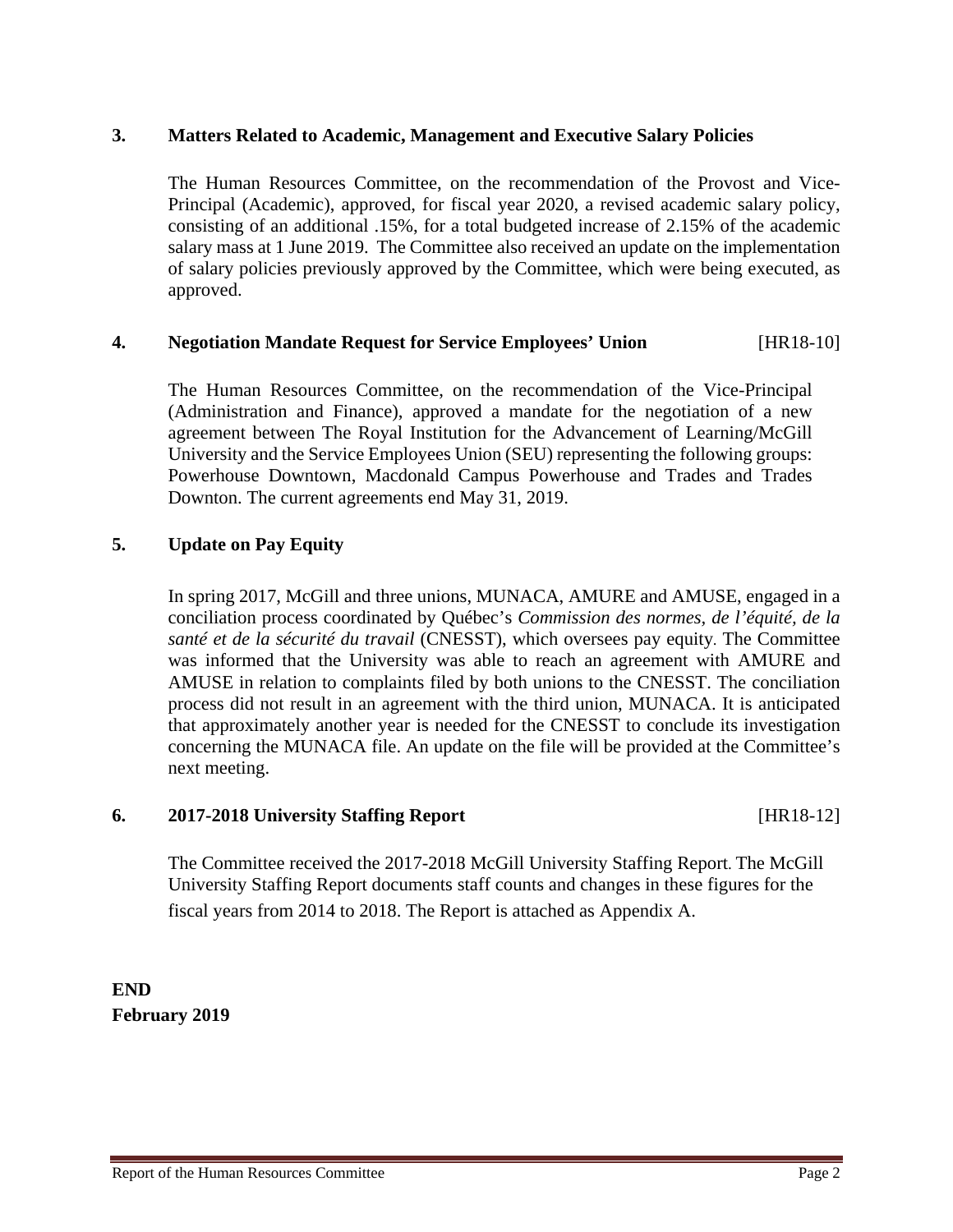

# MCGILL UNIVERSITY STAFFING REPORT FISCAL YEAR 2017-2018



**Presented to Human Resources Committee, January 28, 2019**

**Presentation Timeline February 14, 2019 - Board of Governors March 27, 2019 - Senate**

**Co-Presented** Provost and Vice-Principal (Academic)

Vice-Principal (Administration & Finance)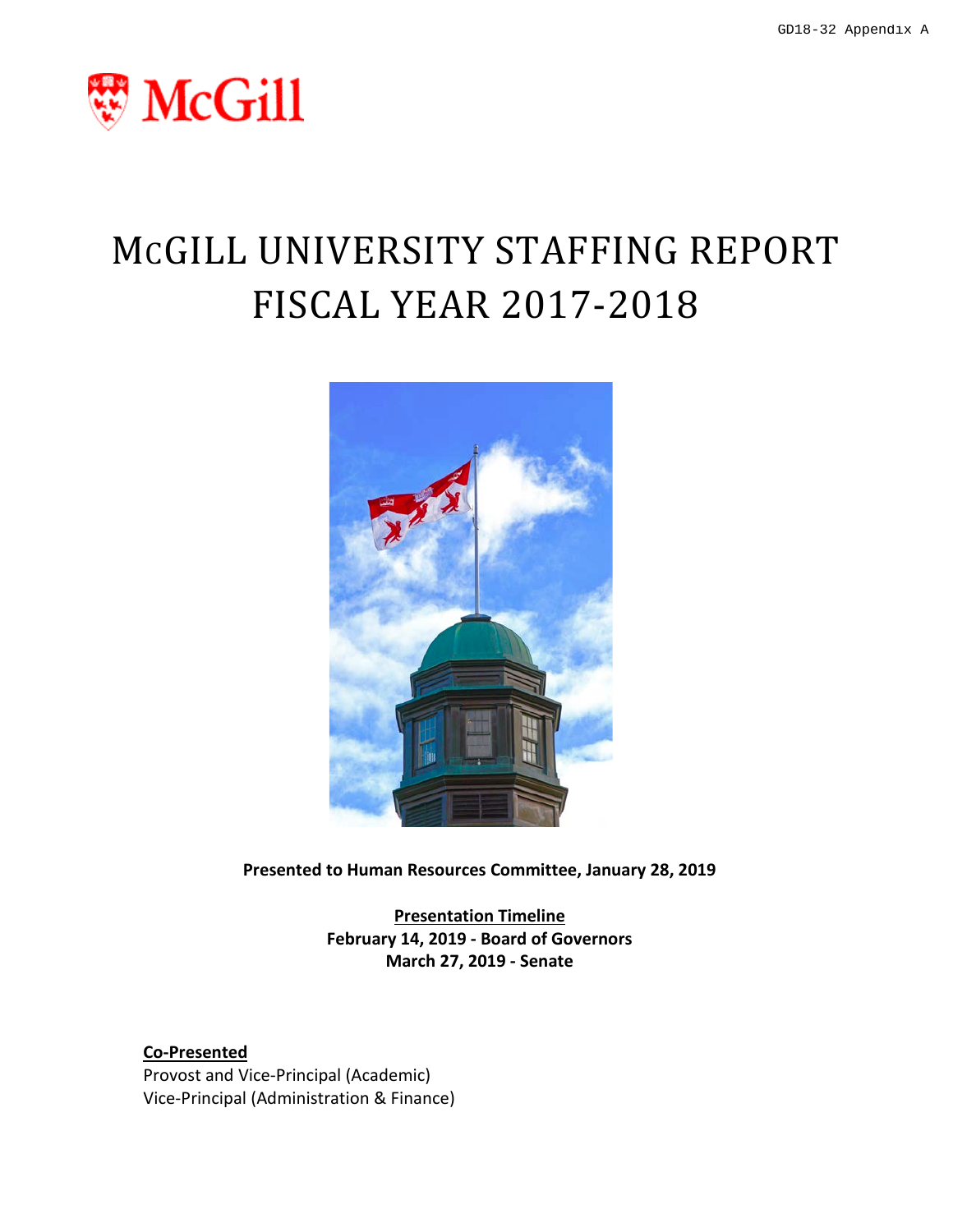Dear Members of the Board of Governors,

The enclosed McGill University Staffing Report: Fiscal Year 2017-2018 contains data analysis with respect to staffing trends at the University covering a five-year period ending 30 April 2018. The report provides official staff headcounts as well as changes for all categories of employees at the University, together with an overview of the salary mass distribution (excluding benefits) across categories. It also includes data on academic staff leaves and other temporary absences.

The total number of academic staff increased by 2.7% in FY2017-2018 compared to FY2016-2017 and 11.3% compared to FY2013-2014. The tenured and tenure-track academic staff count has increased by 14 since FY2013-2014 and increased by 25 compared to FY2016-2017. This is in line with the University's goal to pursue academic renewal but at a controlled, modest pace. Some net growth has been noted in relation to the creation of research clusters in Human Pain and the hiring of Indigenous professors and professors with a research focus on Indigeneity and related fields.

The total number of administrative and support staff increased by 5.9% compared to FY2016-FY2017. The drivers for the increases in administrative and support staff counts include the following:

- Construction and technology infrastructure projects to improve McGill's facilities to better support modern research and teaching needs.
- Recruitment to meet staff complement required in HR and IT to support the implementation of the Recruitment to Retirement (R2R) program.
- Support for McGill's bicentennial fundraising campaign, with most of these recruitments occurring in FY2016-2017 and FY2017-2018.
- Expansion of services in support of student wellness
- Creation of new positions to address new reporting, compliance and accreditation obligations
- Expanded commitments to equity, diversity and inclusion across campus

With best regards,

**Christopher Manfredi Yves Beauchamp**

Provost and Vice-Principal (Academic) Vice-Principal (Administration & Finance)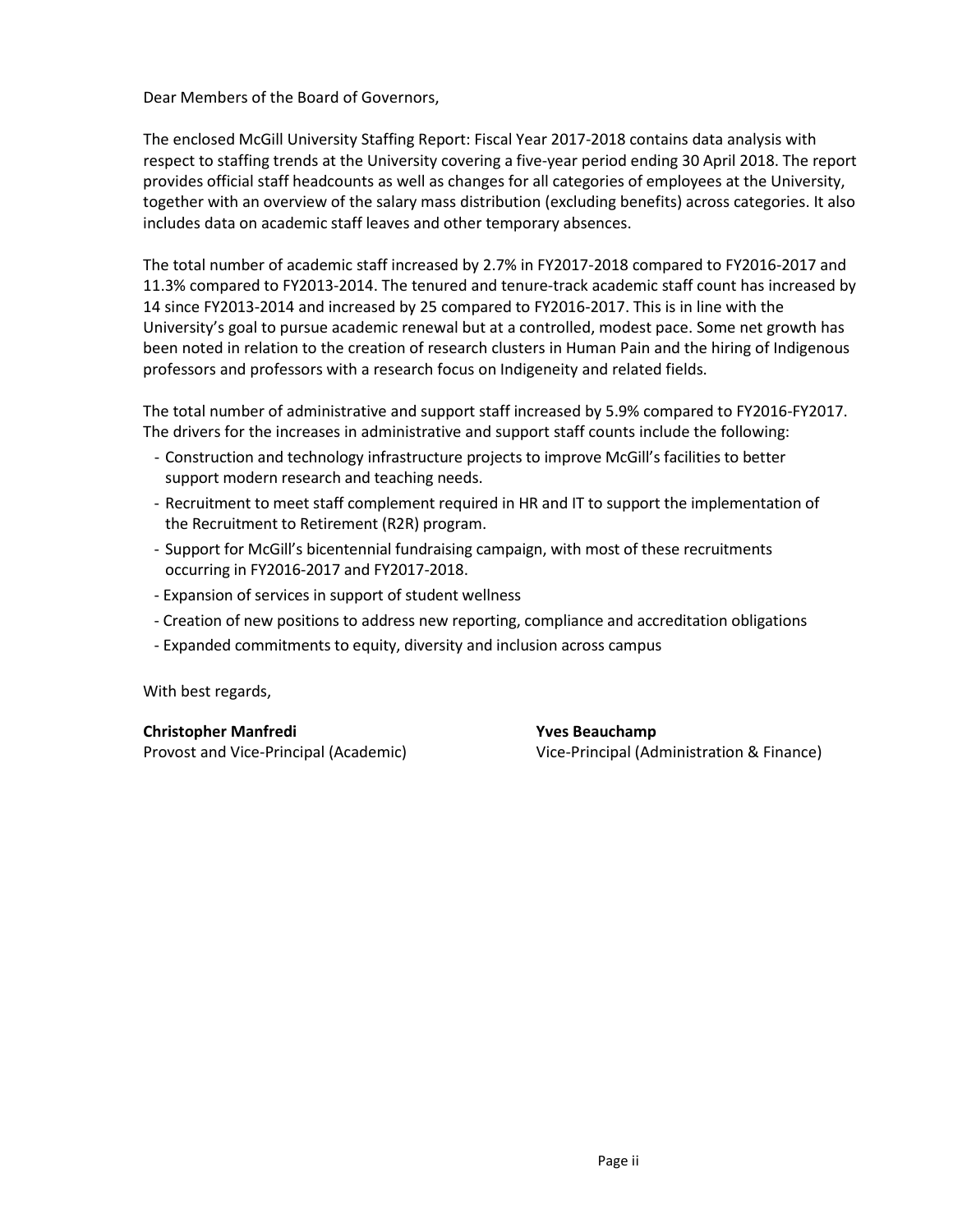# TABLE OF CONTENTS

| Non-Operating Budget Fund Sources complement operating budget funds as an essential component of        |  |
|---------------------------------------------------------------------------------------------------------|--|
|                                                                                                         |  |
|                                                                                                         |  |
|                                                                                                         |  |
|                                                                                                         |  |
|                                                                                                         |  |
|                                                                                                         |  |
|                                                                                                         |  |
|                                                                                                         |  |
| Clinical Teaching Staff - Comparing Tenured and Tenure-Track University-Based Staff with staff based in |  |
|                                                                                                         |  |
|                                                                                                         |  |
|                                                                                                         |  |
|                                                                                                         |  |
|                                                                                                         |  |
|                                                                                                         |  |
|                                                                                                         |  |
|                                                                                                         |  |
|                                                                                                         |  |
|                                                                                                         |  |
|                                                                                                         |  |
|                                                                                                         |  |
|                                                                                                         |  |
|                                                                                                         |  |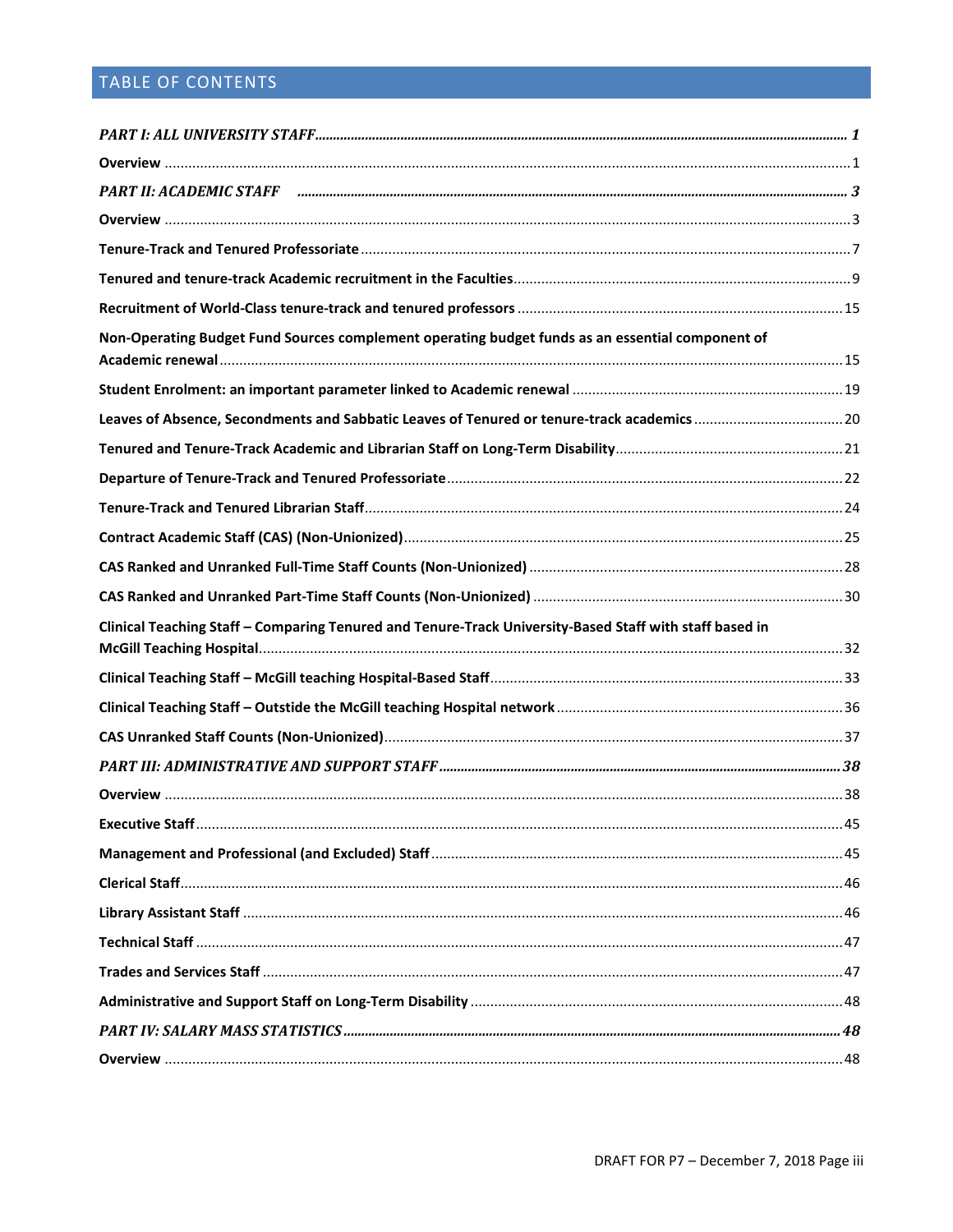#### EXECUTIVE SUMMARY

The McGill University Staffing Report provides official staff headcounts as well as movement within all categories of employees as of 30 April 2018. Where applicable, joint tenured or tenure-track academics are divided by the number of departments/Faculties to which they belong (e.g. a professor with a joint appointment in Arts and Medicine will be counted as 0.5 in Arts and 0.5 in Medicine).

The full report provides a snapshot with comparisons to similar counts for the previous four years, together with an overview of the salary mass distribution (excluding benefits) across categories, and staff ratios indicative of the level of support to the professoriate and students. It also includes data on academic staff leaves and other temporary absences from employment for the interval between 2014 and 2018.

The data highlights are as follows:

- 1. As of 30 April 2018, the total number of McGill employees, including 2,678 CAS Clinical staff, but excluding unionized academic staff, stood at 9,219, an increase of 14.2% from FY2013-2014 (see [Figure I-1\)](#page-8-2). This increase is partly a consequence of re-staffing following the voluntary retirement program, which was a significant reduction in staff numbers in FY2013-2014.
- 2. Overall, women represent 53.5% of all University staff (see [Figure I-2\)](#page-8-3), though the proportion of employees who are women falls to 43.4% when only the academic staff population is considered (see [Figure II-4a\)](#page-13-0), and decreases further to 32.8% when only the tenure track professoriate is considered (see [Figure II-9b\)](#page-19-0). However, the number of women at the rank of Full Professor has increased by 33.7% since FY2013-2014 (see [Figure II-9e\)](#page-20-0).
- 3. McGill University employees over the age of 50 years account for 47.4% of all employees. Of the rest, 26.5% are below 40, 26.1% are between 40 and 49, and 10.3% are 65 and above (see [Figure I-](#page-9-0)[3\)](#page-9-0). The distribution is similar for academic staff who are older: 55.2% are above 50 and 16.3% are 65 and above (see [Figure II-4b\)](#page-13-0).
- 4. The total number of all academic employees (including CAS Clinical) was 5,231, an increase of 11.3% over FY2013-2014 and an increase of 2.7% over FY2016-2017.
- 5. The number of tenure-track (TT) and tenured professors and librarians stood at 1,750.
- 6. The tenure-track and tenured professoriate (excluding librarians) totaled 1,689.5. This represents an increase of 25 from last year, and an increase of 14 since FY2013-2014 (se[e Figure II-5\)](#page-14-1).
- 7. The largest proportion of tenure-track and tenured professors is in the Faculty of Medicine (33%), followed by the Faculty of Arts (20%) and the Faculty of Science (15%) (se[e Figure II-7\)](#page-16-1).
- 8. The largest increase in academic staff occurred in Contract Academic Staff (CAS) categories with a research orientation, and among clinical personnel in particular.
	- a. The number of CAS Clinicians that are 100% hospital-based within the McGill Teaching Hospital Network increased by 2.5%, from 1,323 to 1,356;
	- b. CAS Clinicians outside of the McGill Teaching Hospital Network and other clinicians with professional practices (in dentistry and psychology, for example) increased by 6.4%, from 1,243 to 1,322;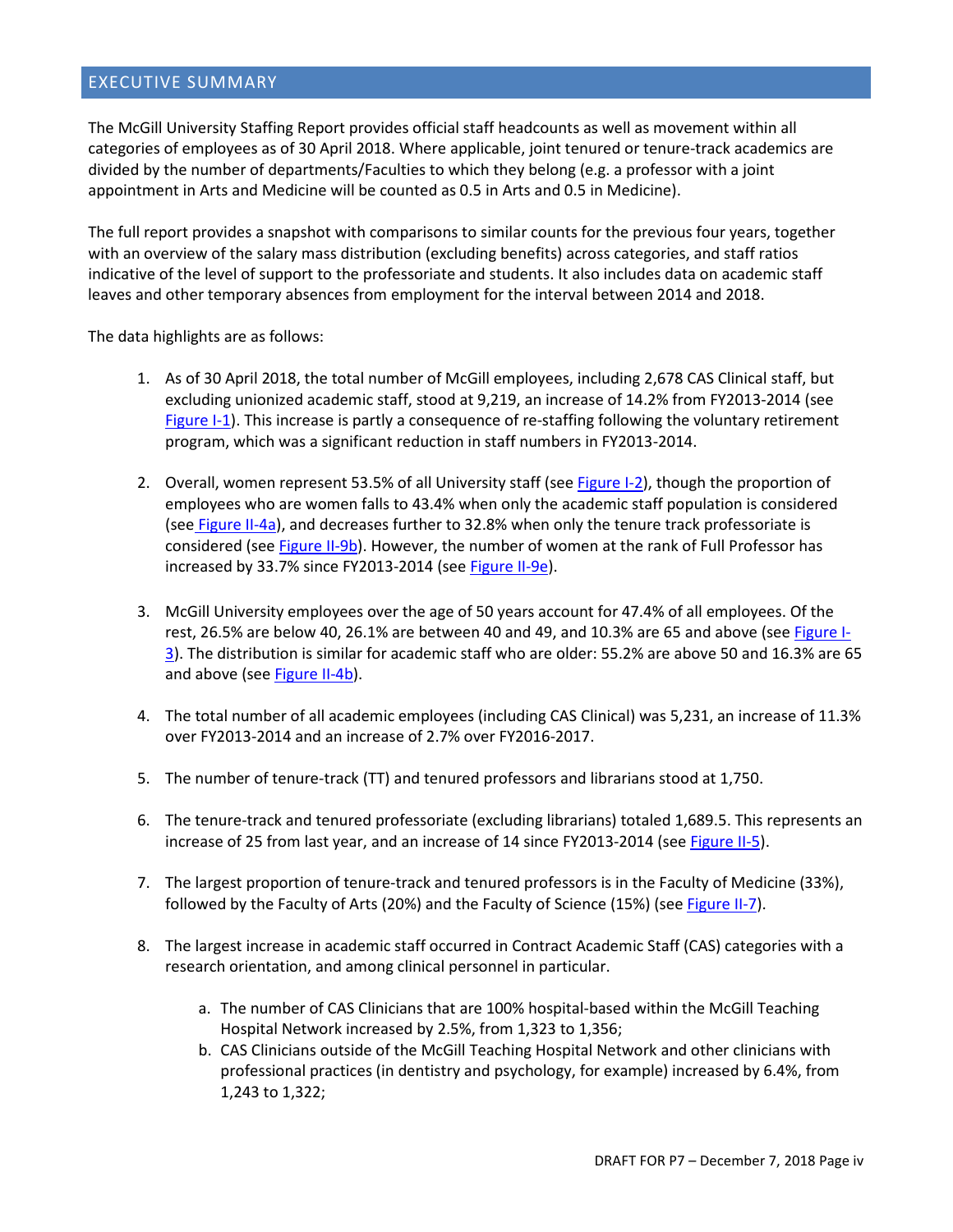- c. Full-time and part-time ranked CAS decreased by 2.2% from 649 to 635. These comprise CAS professors (mainly researchers) and Faculty Lecturers with the reduction occurring among Ranked part-time CAS;
- d. Full-time and part-time unranked CAS increased by 9.3% from 151 to 165.
- 9. The University continues to attract exceptional academics from around the world, underscoring McGill's competitiveness in the global academic marketplace for top talent.
	- a. In 2018, 59.3% of new tenure-track professorial staff were recruited from abroad (this number includes 17 repatriated Canadians in 2018), whereas in each of the past four years the proportion varied between 58% and 70% (see [Figure II-10\)](#page-22-2).
- 10. Administrative and support staff are vital to the success of the University in fulfilling its mission and achieving its strategic objectives. Following the administrative staff voluntary retirement program in FY2011-2012, administrative and support staff levels at the University declined sharply in FY2013-2014 but have [since been increasing steadily.](#page-46-0) This growth has occurred as follows (see Figures III-1 and [III-6a an](#page-49-0)d [III-6b\):](#page-49-1)
	- a. Over the past year, total administrative and support staff numbers have increased 5.9%, from 3,766 to 3,988. The percentage increase was 5.2% in the Faculties and 6.5% in Institutional Administrative units, i.e., all units other than the University's Faculties and Schools.
	- b. Over the past five years, total administrative and support staff numbers have increased 18.2%, from 3,375 to 3,988, representing increases of 19.1% in the Faculties and 17.4% in Institutional Administrative units.
	- c. Forty-five percent of administrative and support staff (1,785) are located in Faculties, while 55% (2,203) are in Institutional Administrative units. (It should be noted that some staff members report to the central units while being physically located in the Faculties.)
- 11. At the end of FY2017-2018, of the 1,785 administrative and support staff working in the Faculties, roughly 46% comprised executives and Managerial/Professional staff. In the Institutional Administrative units, this proportion is 61%.

The main conclusions of the Report are as follows:

- 1. Academic renewal has remained a University priority, revitalising Faculties and bringing to McGill a large number of highly talented researchers and teachers from within Canada and from around the world.
- 2. Over the last five years the full-time tenure-track professorial count (excluding Librarians) has increased by 14, and by 25 compared to last year. The tenure-track Librarian count remains equal to five years ago and has increased by 5 compared to last year.
- 3. Estimated net recruitment targets for the next six years are, at present, on the order of 56 tenured or tenure-track professors in total, approximately 9 per year, based on using an average of hires and departures from the previous 5 years, though these figures may be adjusted with the development of the FY2020 University Budget. These targets include new positions linked to strategic priority areas such as Artificial Intelligence, Indigenous Studies and CERCs.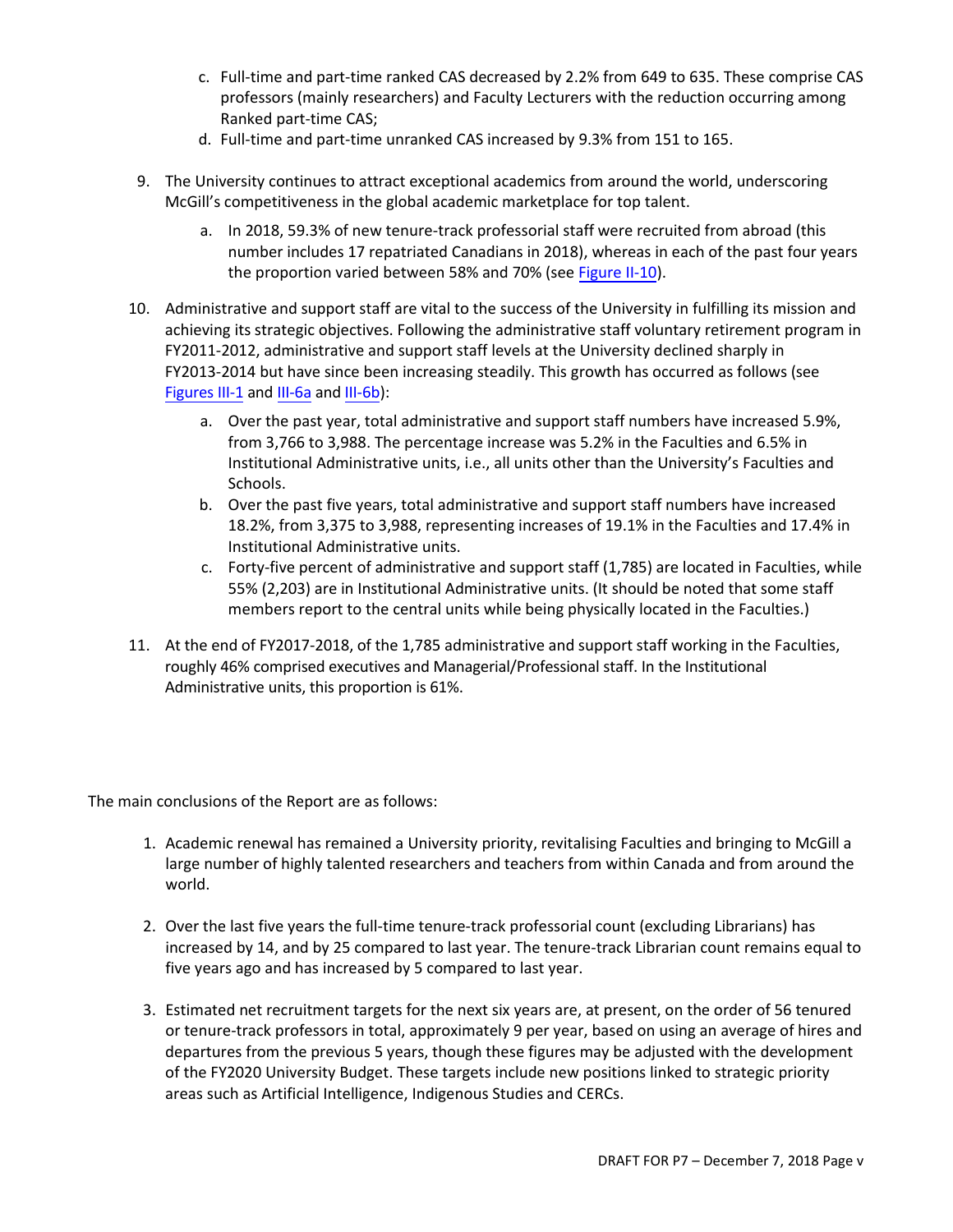- 4. Academic renewal cannot be successful without providing researchers and professors with appropriate numbers and quality of support staff whose competencies and skills enable academics to design and implement top quality educational programs and successfully engage in the production and dissemination of research results and other scholarly activities. Such individuals may be located directly in the Faculties or in the University administration, but their principal function remains to support and facilitate the work of professors and researchers and the learning environment for all our students.
- 5. The composition of administrative and support staff at McGill has evolved with the changing priorities and objectives of the University and an increasingly complex operating environment. Growing competition for students, grant dollars and donations, in addition to significantly increasing demands by government and outside bodies for compliance programs, and related monitoring and reporting have contributed to a need for more administrative and support staff, particularly at the managerial and professional level. Projects and priorities such as campus deferred maintenance, renewal of technology infrastructure and the bicentennial fundraising campaign have also driven staff growth.
- 6. The ratio of full-time administrative and support staff to the tenure-track professorial and librarian staff based at the University increased to 2.15 in FY2017-2018, from 1.83 in FY2013-2014 (the lowest level of last five years) and 2.07 in FY2016-2017. We have thus entirely recovered from the lower levels of support in the wake of the voluntary staff retirement program that occurred in FY2013-2014.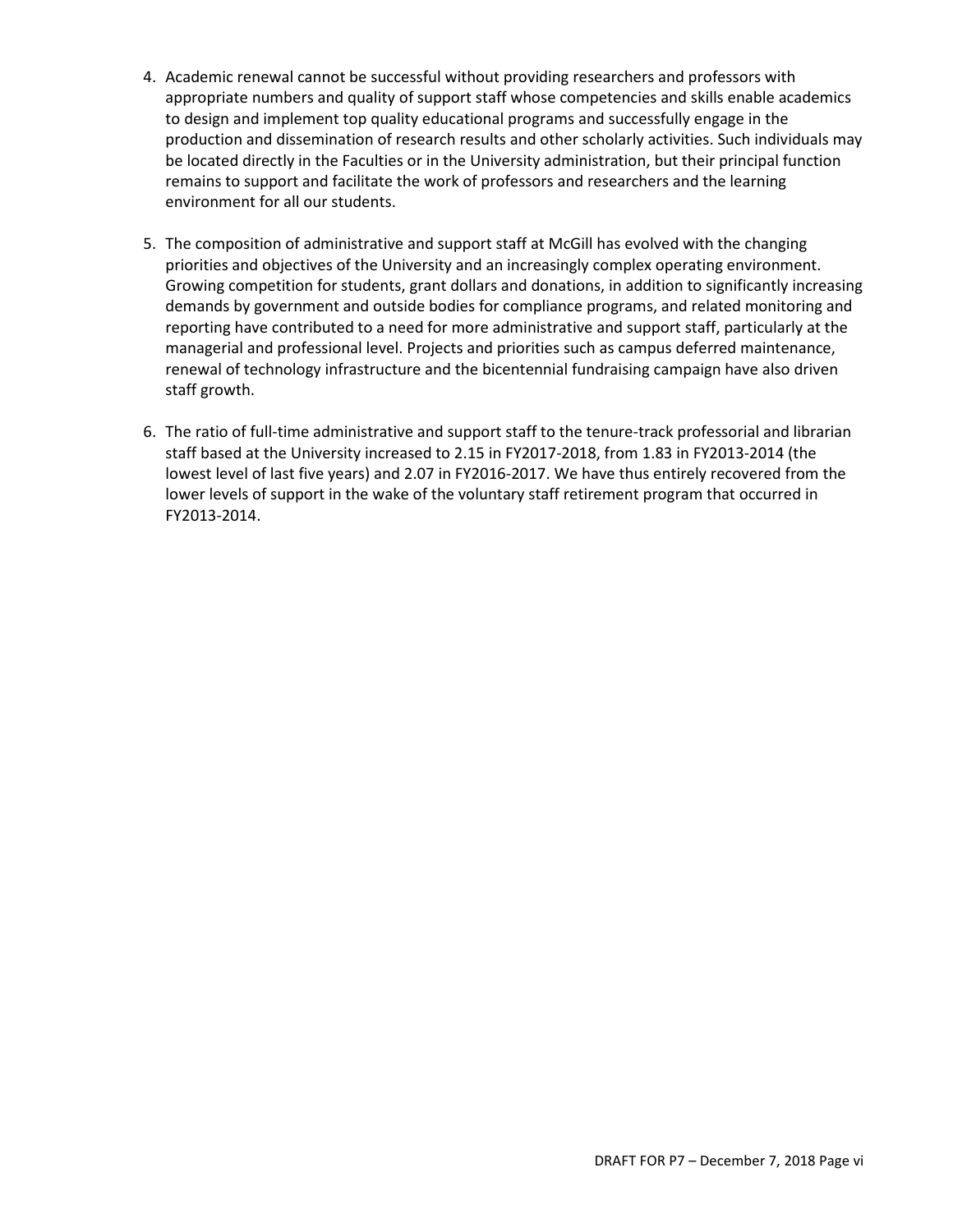## <span id="page-8-0"></span>PART I: ALL UNIVERSITY STAFF

#### <span id="page-8-1"></span>**OVERVIEW**

This section provides some combined views and graphs for all data contained in subsequent sections. This section reports on Administrative and Support Staff and All Academic staff including 2,678 CAS Clinical staff, but excluding unionized academic staff.

**Figure I-1** As of 30 April 2018, the total number of McGill employees stood at 9,219, an increase of 4.1% from FY2016- 2017 and an increase of 14.2% from FY2013-2014. The number of all academic staff in FY2017-2018 was 5,231, an increase of 2.7% over FY2016-2017 and an increase of 11.3% over FY2013-2014.

#### <span id="page-8-2"></span>**Figure I-1 University Staff by Type**



## University Staff Counts

**Figure I-2** As of 30 April 2018, 53.5% of University staff were women, with small but steady increases in the proportion of women employees since FY2013-2014.

#### <span id="page-8-3"></span>**Figure I-2 University Staff by Gender**

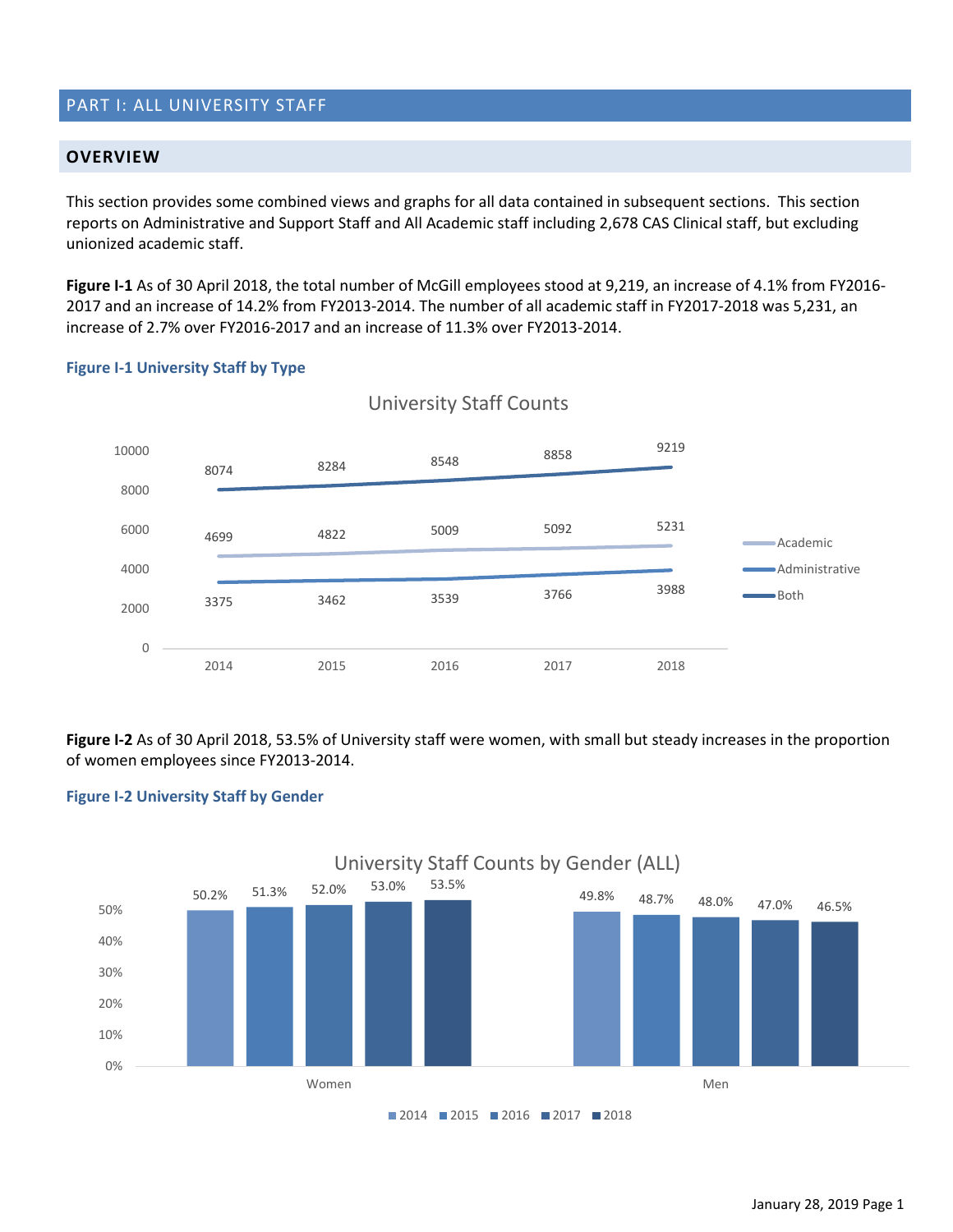**Figure I-3** The overall age distribution of University staff indicates that in FY2017-2018, 47.4% of employees are above 50 years old, 10.7% are 65 and above, and 26.5% are below 40. Staff aged 40-49 and 50-59 are equal at 26.1%.

#### <span id="page-9-0"></span>**Figure I-3 University Staff by Age**



## University Staff Counts by Age (ALL)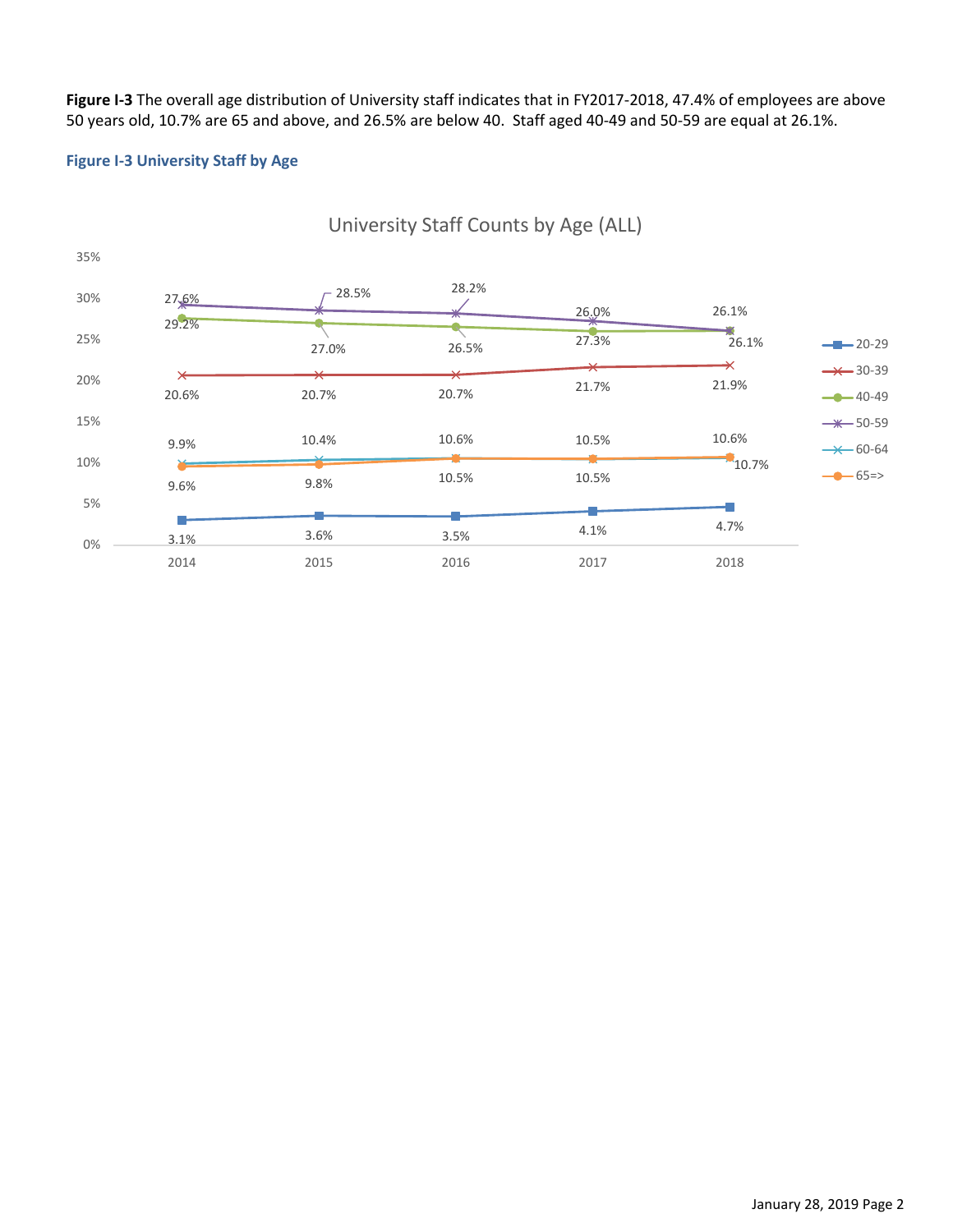## <span id="page-10-0"></span>PART II: ACADEMIC STAFF

#### <span id="page-10-1"></span>**OVERVIEW**

**Note:** The Faculty of Religious Studies merged into the Faculty of Arts in FY2017; for consistency in reporting, the counts for Religious Studies have been included in the Arts counts for all years in this report.

The academic staff is comprised of full-time tenured and tenure-track academics (professors and librarians), full-time and part-time contract academic staff (ranked and unranked CAS) and non-tenure-track librarians. Their impact is most directly felt on the academic units into which they have been recruited to teach, conduct research, advise and supervise students, and deliver academic service to the community both internally and externally.

**Figure II-1** illustrates the overall growth in all full and part-time academic staff (ranked, unranked, but excluding CAS Clinical and Unionized). The number of all academics in FY2018 was 2,553.

#### **Figure II-1: Academic Staff (ranked and unranked, excluding CAS Clinical and unionized staff)**



Academic Staff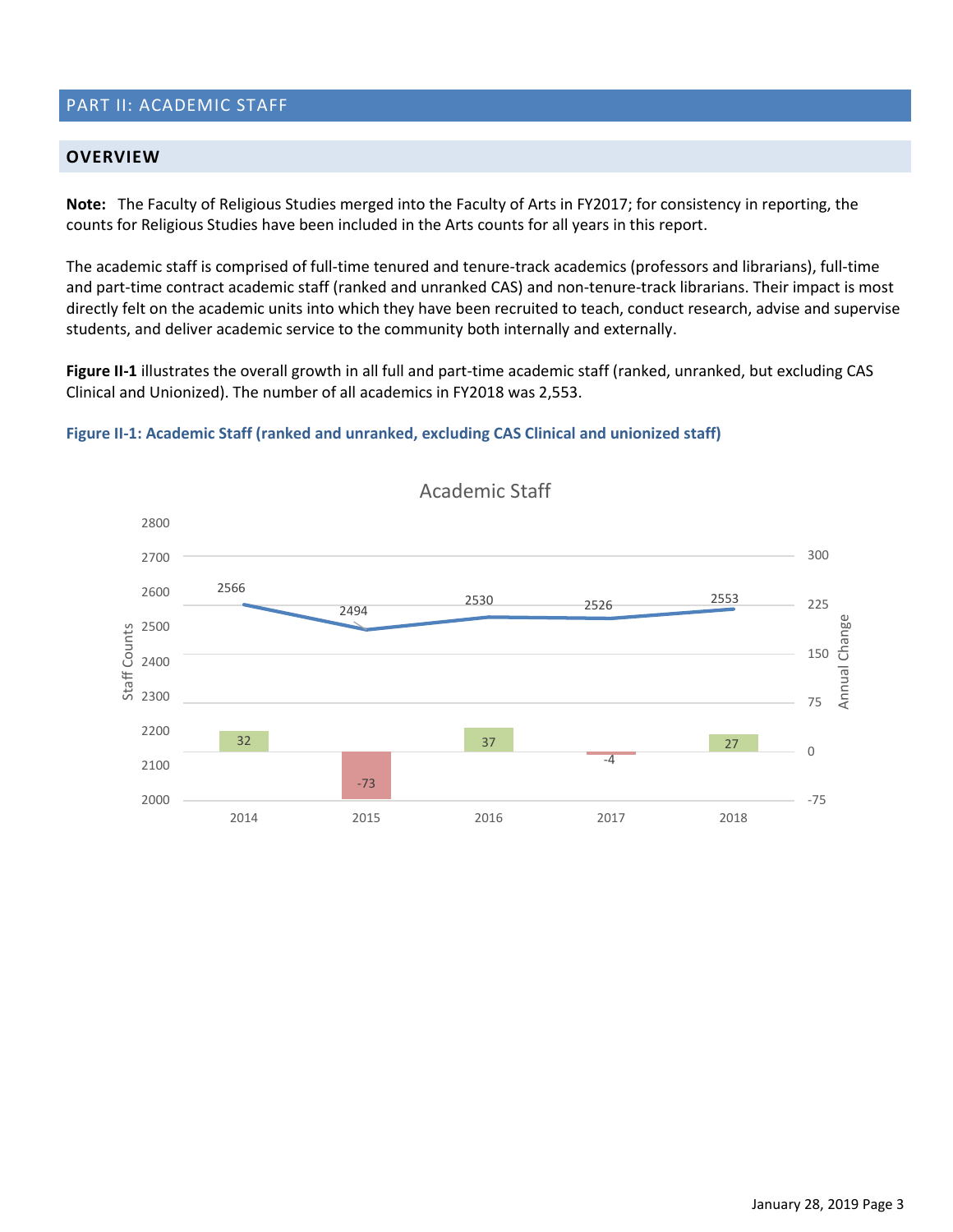**Figure II-2** illustrates the majority of McGill's academic employees are in the Faculty of Medicine (40.3%), followed by the Faculties of Arts (16.7%) and Science (13%).

**Figure II-2: Academic Staff, by Faculty (ranked and unranked, excluding CAS Clinical and unionized staff)** 



All Academic Staff, by Faculty

**Note:** Medicine is presented on a different scale because they have a significantly higher number of staff than other Faculties.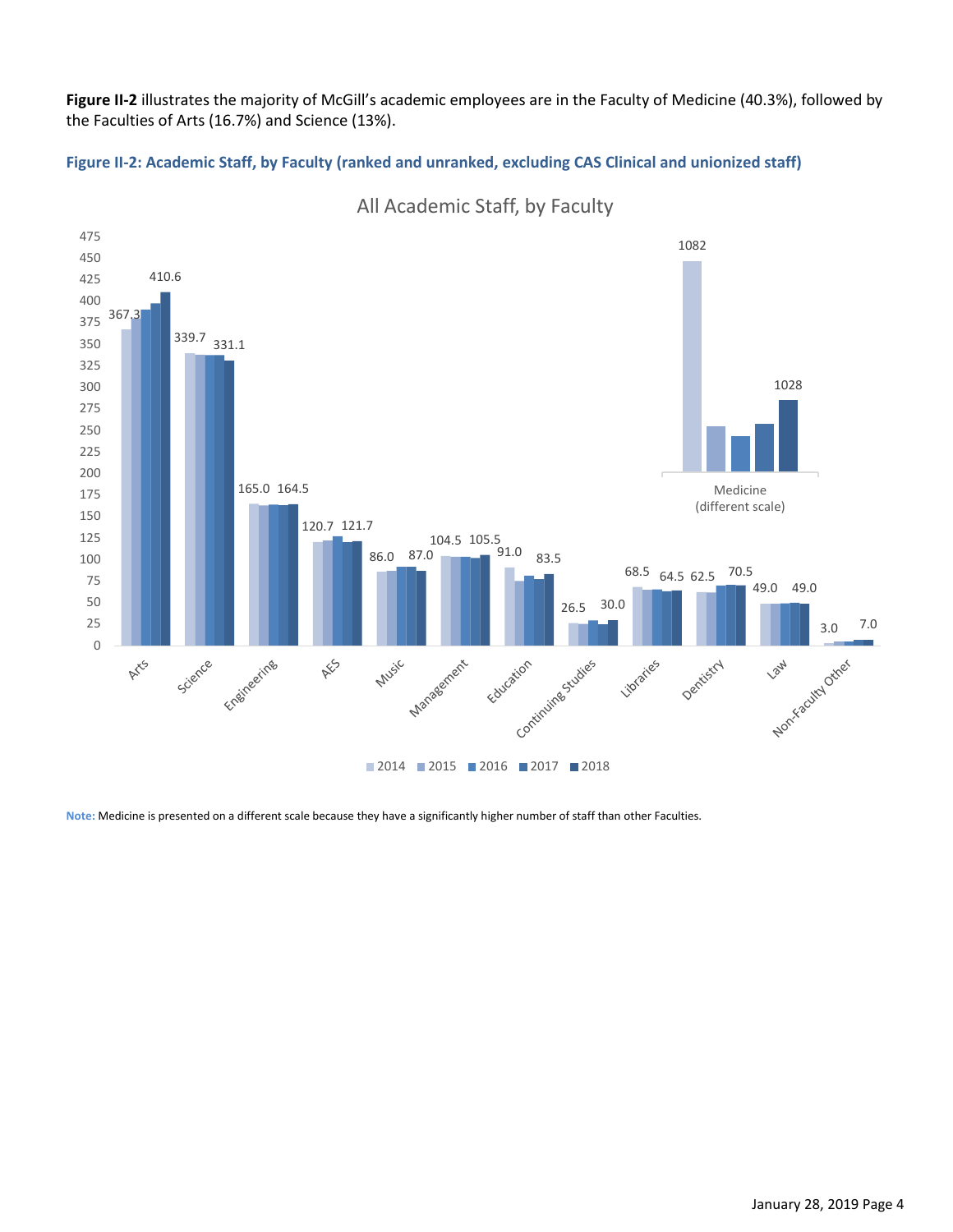**Figure II-3a-b** illustrates the distribution of Academic Staff by category by broad categories, tenured and tenure-track (a) and Contract Academic Staff (b). **Figure II-3a** illustrates that there are 1,750 tenured and tenure-track positions, which represent 68.5% of all academic staff. **Figure II-3b** illustrates the progression of full time ranked and unranked CAS staff.



#### **Figure II-3a: Tenured and Tenure-Track Academic Staff, by Category**

**Figure II-3b: CAS Academic Staff, by Type, and full time versus part time status (excluding CAS Clinical)**



CAS Academic Staff, by Type

**NOTE:** *Non-tenure-track NTT librarians are not presented in the graph (only 3 NTT full-time remained in 2018, from 6 in 2014; no NTT part-time in 2018).*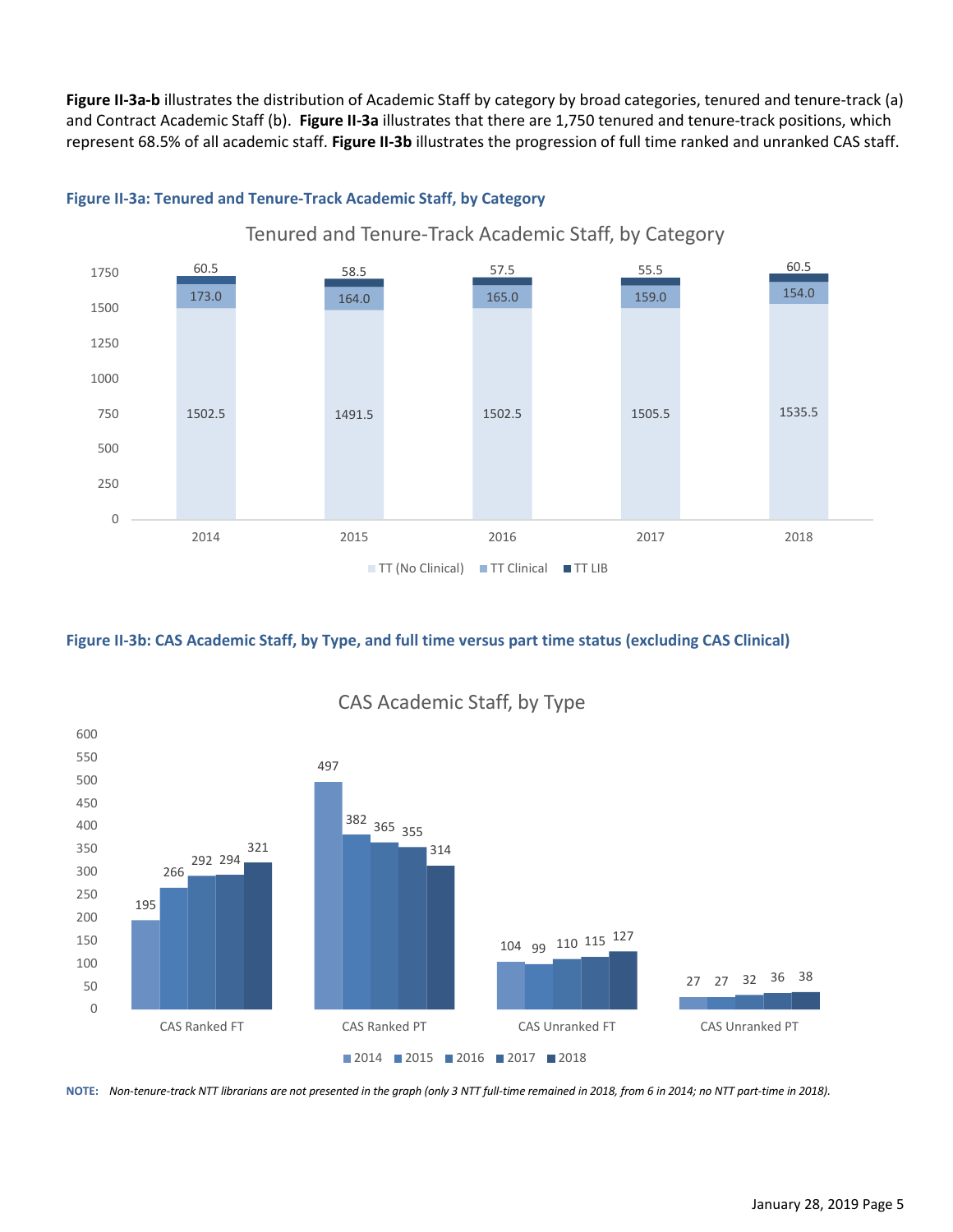**Figure II-4a** illustrates the distribution of women and men over time for academic staff, women represented 43.4% in FY2018 compared to 41.6% in FY2014; **Figure II-4b** illustrates the overall age distribution for academic staff and indicates that 55.2% are above 50 and 16.3% are 65 and above.

<span id="page-13-0"></span>**Figure II-4: Academic Staff, (a) by Gender (b) by Age (ranked and unranked, excluding CAS Clinical and unionized staff)**



a) Academic Staff, by Gender



## b) Academic Staff, by Age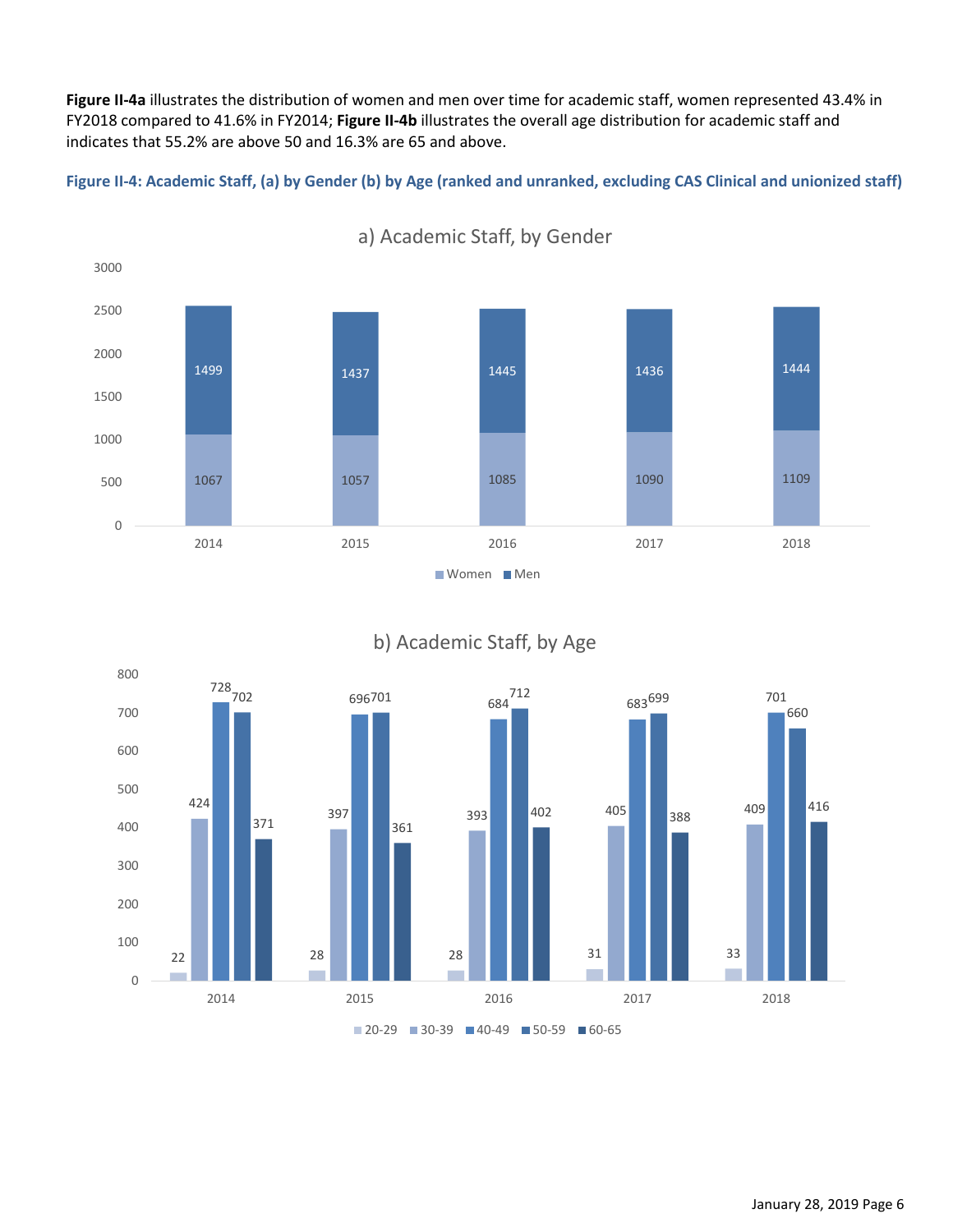## <span id="page-14-0"></span>**TENURE-TRACK AND TENURED PROFESSORIATE**

**Figure II-5** illustrates that as of 30 April 2018 the net tenure-track and tenured professorial staff (excluding librarians) was 1,689.5: an increase of 25 from FY2016-2017, and an increase of 14 since FY2013-2014.

<span id="page-14-1"></span>



**Figure II-6** illustrates the most recent forecast for tenure-track hires and departures and historical variations observed since FY2013-2014. The number of departures has fluctuated in recent years; it is projected to remain at 62 on average over the next six years.

There were hiring increases in FY2013-2014 to maintain core teaching and research programs that were affected by the departure of those individuals who took advantage of the academic retirement incentive program first implemented in FY2011-2012. Among the 77 departures in FY2014-2015, most were retirements and voluntary resignations (33 and 35 respectively) and, similarly of the 70 departures in FY2016-2017, 32 and 27 were retirements and voluntary resignations respectively.

A reduction in the growth in Academic Renewal over FY19 to FY23 is planned in order to maintain a steady state complement outside of the pre-tenure track replacements, programmatic and Provostial hires, and unplanned departures. The projected recruitment target for each of the next five years is approximately 64 tenured or tenure-track professors, though this figure may be adjusted with the development of the FY2020 University Budget. These targets include new positions linked to strategic priority areas such as Artificial Intelligence, Indigenous Studies and CERCs.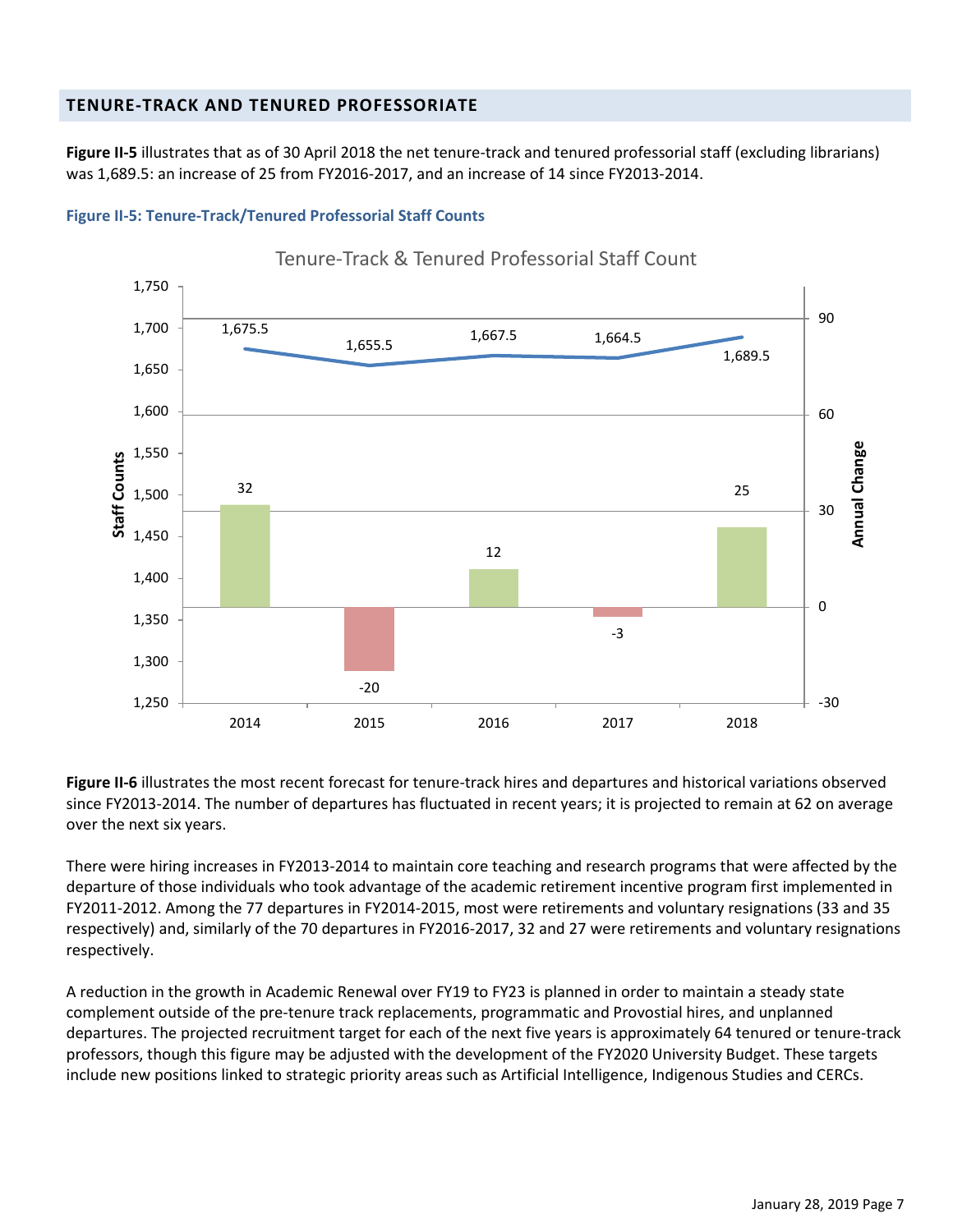



\* = actuals (e) = estimate using average of previous 5-years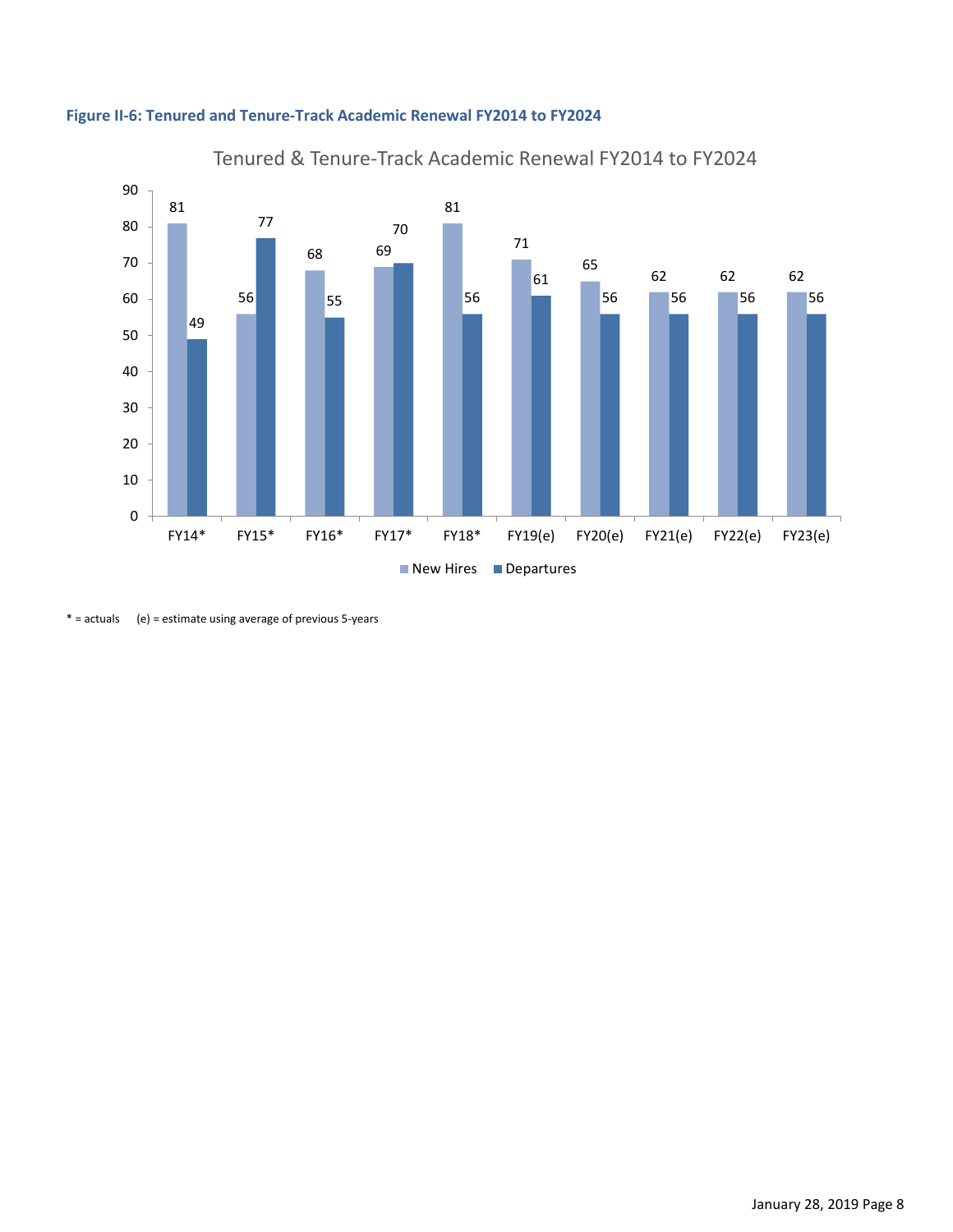## <span id="page-16-0"></span>**TENURED AND TENURE-TRACK ACADEMIC RECRUITMENT IN THE FACULTIES**

The following graphs and charts provide data on staff counts and academic recruitments by Faculty.

**Figure II-7** illustrates the largest proportion of tenure-track and tenured professors is in the Faculty of Medicine (33%), followed by the Faculty of Arts (20%) and the Faculty of Science (15%).

<span id="page-16-1"></span>**Figure II-7: Tenure-Track and Tenured Professorial Staff Counts as of 30 April 2018**

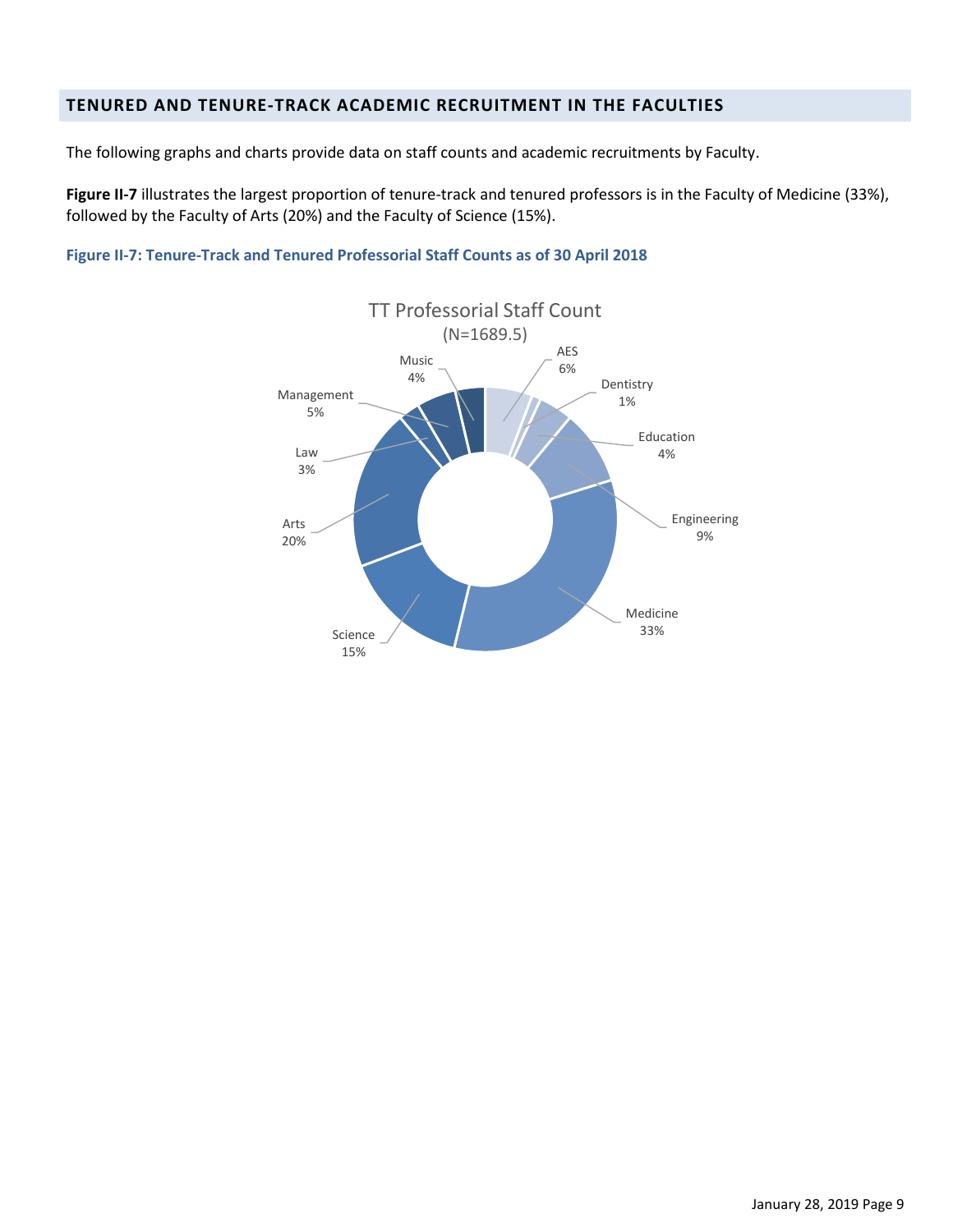**Figures II-8a-b** are split to report on five Faculties in each graph and illustrate that the highest concentration of the 352 new hires since FY2013-2014 is in the Faculties of Medicine, Arts and Science.

**Figure II-8a: Tenure-Track/Tenured Professoriate, New Hires by Faculty FY2014-FY2018** 



**Figure II-8b: Tenure-Track/Tenured Professoriate, New Hires by Faculty FY2014-FY2018 (cont'd)**



New Hires by Faculty FY2014 to FY2018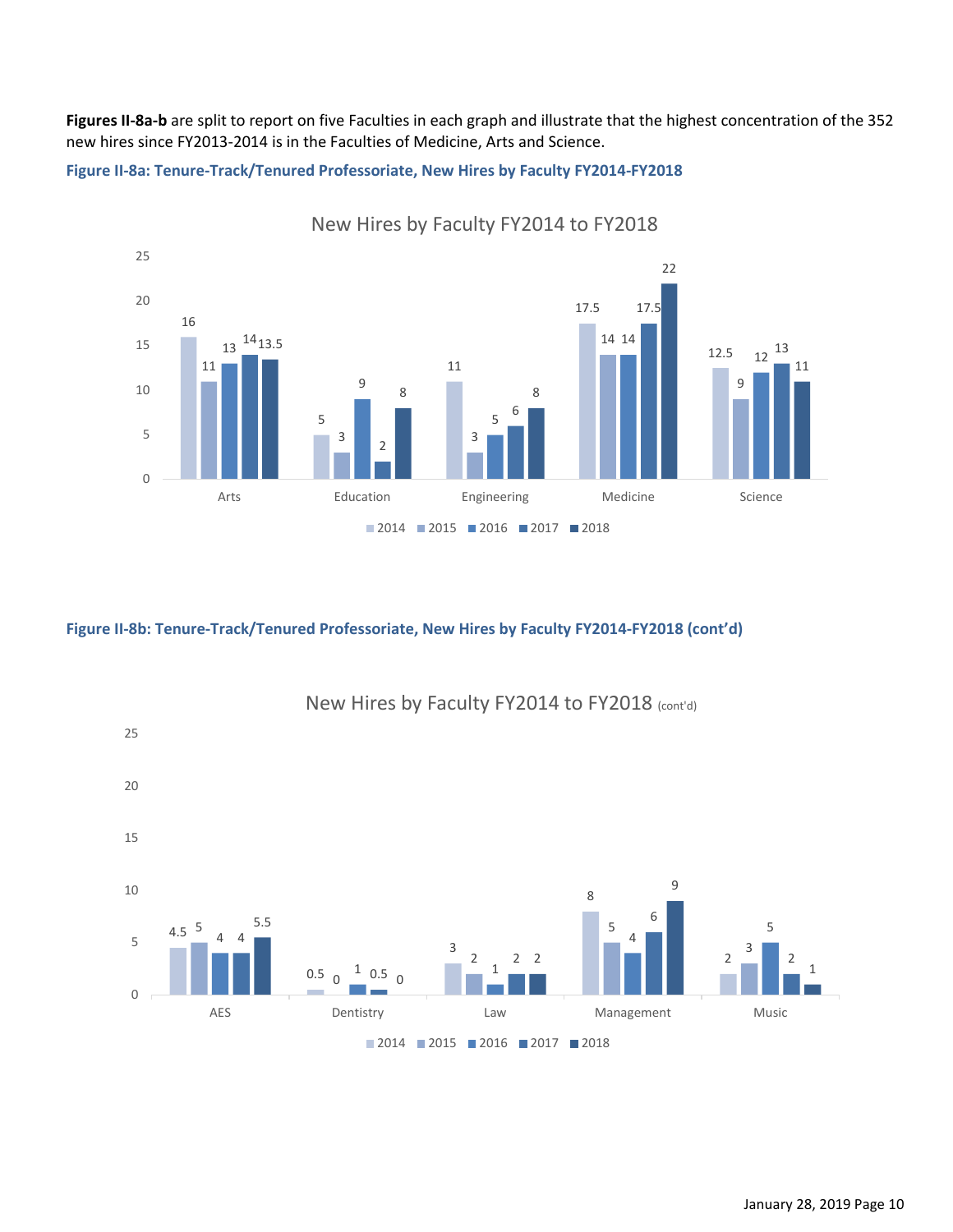#### **Figure II-9a1-a2: Tenure-Track/Tenured Professoriate by Rank**



**NOTE:** *Assistant Professors (Special Category) are not represented in the graphs (there were 3 in FY2018, and an average of 2 per year since FY2014).*



a2) TT Professorial Staff, by Rank, FY2014-2018

**NOTE:** *Assistant Professors (Special Category) are not represented in the graph (there were 3 in FY2018, and an average of 2 per year since FY2014).*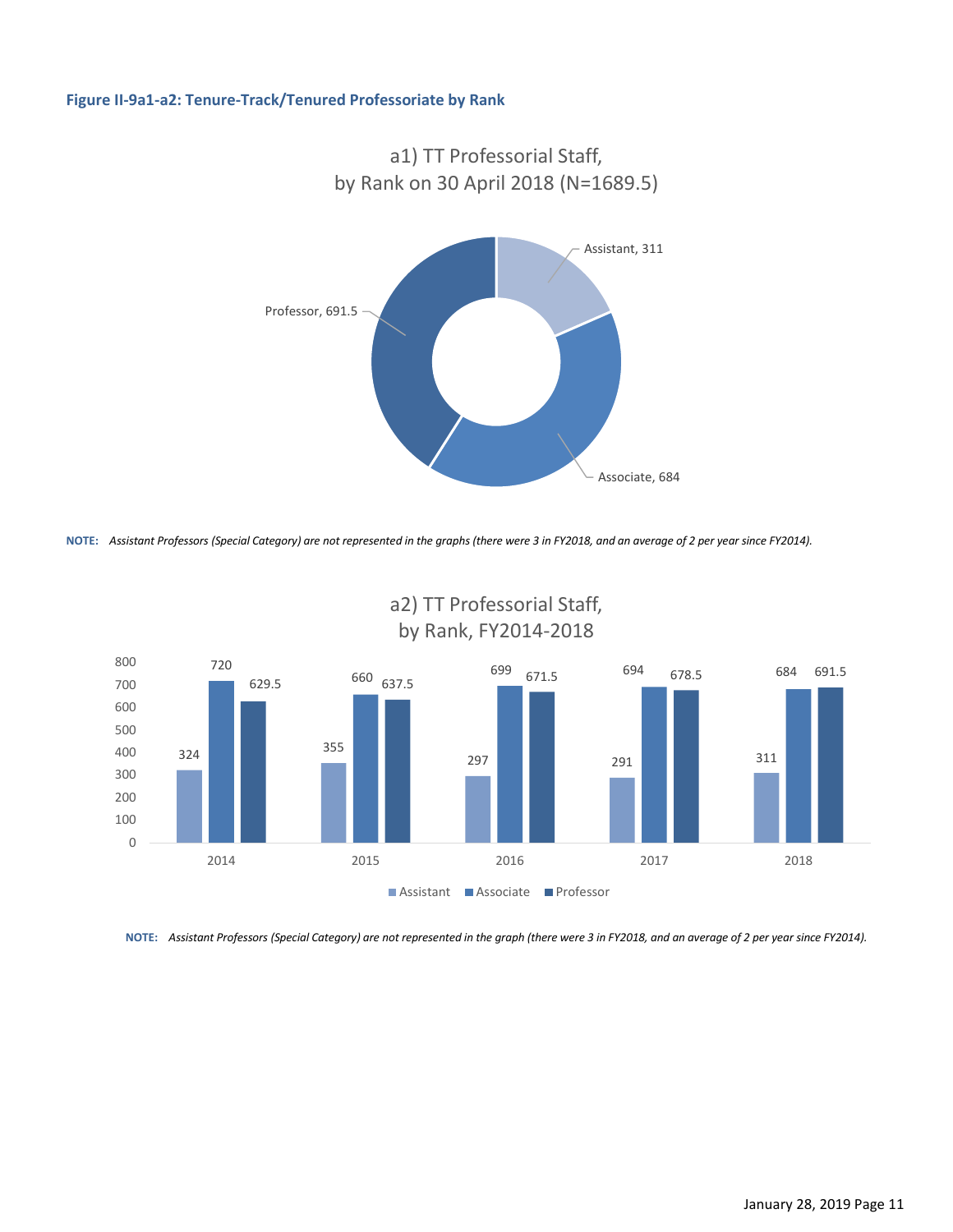#### <span id="page-19-0"></span>**Figure II-9b1-b2: Tenure-Track/Tenured Professoriate by Gender**



b2) TT Professorial Staff, by Gender, FY2014-2018

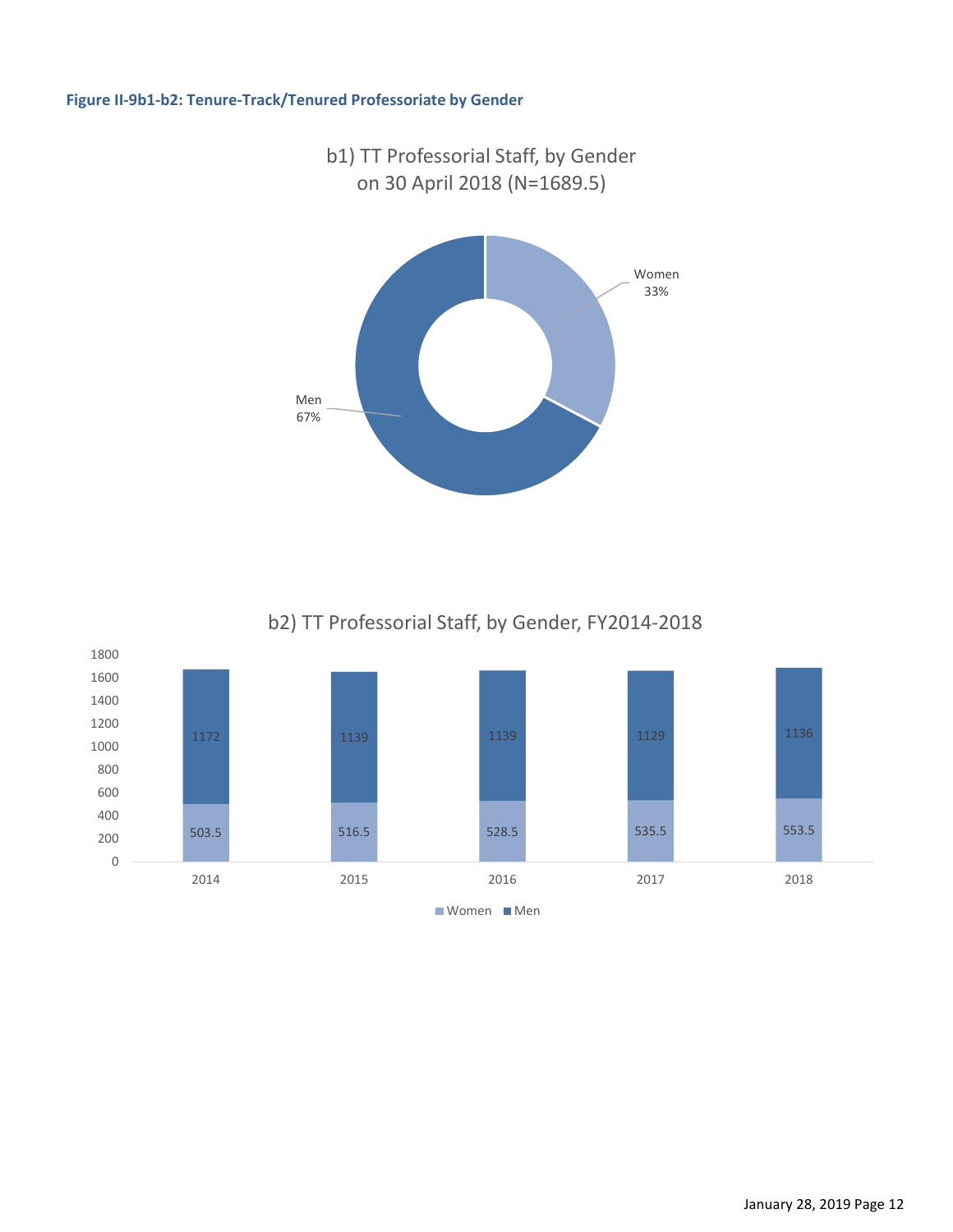<span id="page-20-0"></span>**Figure II-9c-d-e: Tenure-Track/Tenured Professoriate by (c) Age as of April 30, 2018, (d) Rank and Age, and (e) Rank and Gender**



c) TT Professorial Staff, by Age

**NOTE:** *Note: 3 TT staff under 30 are not represented in the graph.*



# d) TT Professorial Staff, by Rank and Age

**NOTE:** *there were between 2 and 3 Assistant Professors in the 60+ category over the period that are not presented in the graph.*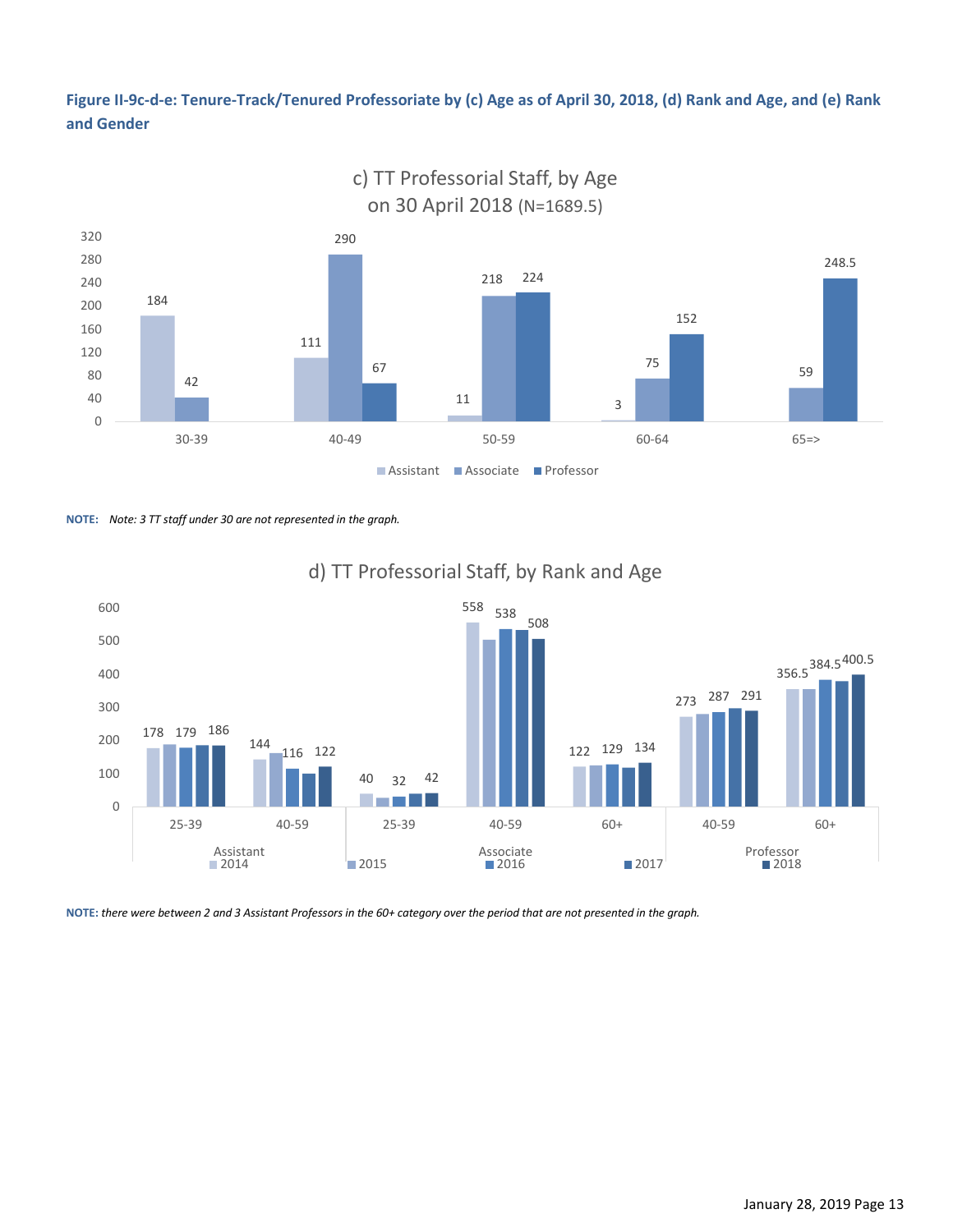

# e) TT Professorial Staff, by Gender and Rank, FY2014-FY2018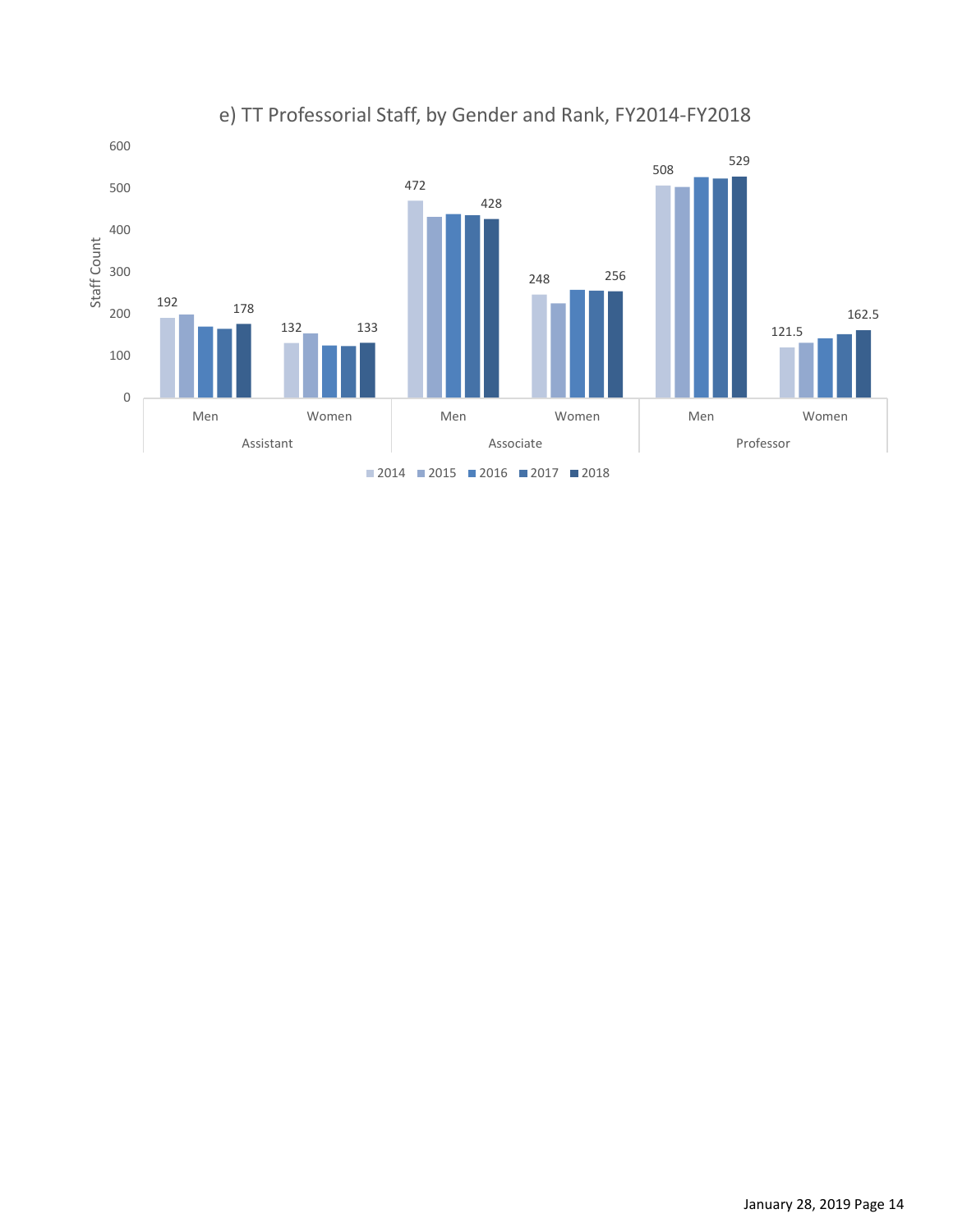## <span id="page-22-0"></span>**RECRUITMENT OF WORLD-CLASS TENURE-TRACK AND TENURED PROFESSORS**

In line with the University's strategic objective of strengthening McGill's international reputation, accomplished scholars as well as junior faculty members are recruited to our campuses from all parts of the globe. The University's worldwide reputation and global reach are reflected and enhanced by the quality of the educational programs we deliver and of the research conducted by our academics. McGill's world-class status is further reinforced by the diversity of our professoriate and our students as well as by the range and quality of partnerships extending beyond Canada.

**Figure II-10** illustrates that the University continues to attract exceptional academics from around the world, underlining McGill's competitiveness in recruiting top talent in a global academic market. In 2018, 59.3% of new tenure-track staff were recruited from abroad (of whom 17 were repatriated Canadians), whereas in each of the previous four years the proportion varied between 58% and 70%.

#### <span id="page-22-2"></span>**Figure II-10: Country or Region of Recruitment of New Tenure-Track and Tenured Professors**



Country or Region of New TT Faculty Recruitment

## <span id="page-22-1"></span>**NON-OPERATING BUDGET FUND SOURCES COMPLEMENT OPERATING BUDGET FUNDS AS AN ESSENTIAL COMPONENT OF ACADEMIC RENEWAL**

McGill University Staffing Reports have systematically emphasised that talented new tenure-track and tenured recruits play a vital role in rejuvenating McGill's academic programs. Regardless of Faculty, rank, or honorific title, members of the McGill professoriate are expected to integrate their research into their teaching. While the University's operating budget has been constrained in recent years, three other sources of funding have contributed to the support and growth of our tenure-track faculty: endowed or direct donations, salary awards from various sources, and hiring agreements with hospital research institutes.

As of 30 April 2018, one tenured McGill professor was supported by Canada Excellence Research Chair (CERC) in Human Pain Research, and 146 professors were supported by Canada Research Chairs (CRCs). Both programs are funded by the Government of Canada.

The CERC program awards universities up to \$10 million over seven years to support world-renowned researchers and their teams to establish ambitious research programs at Canadian universities. The CRC program contributes \$200,000 for each senior Chair (CRC Tier 1) and \$100,000 for each junior chair (CRC Tier 2). The number of CRC chairs allocated to universities changes every two years when the program recalibrates allocations to reflect each university's relative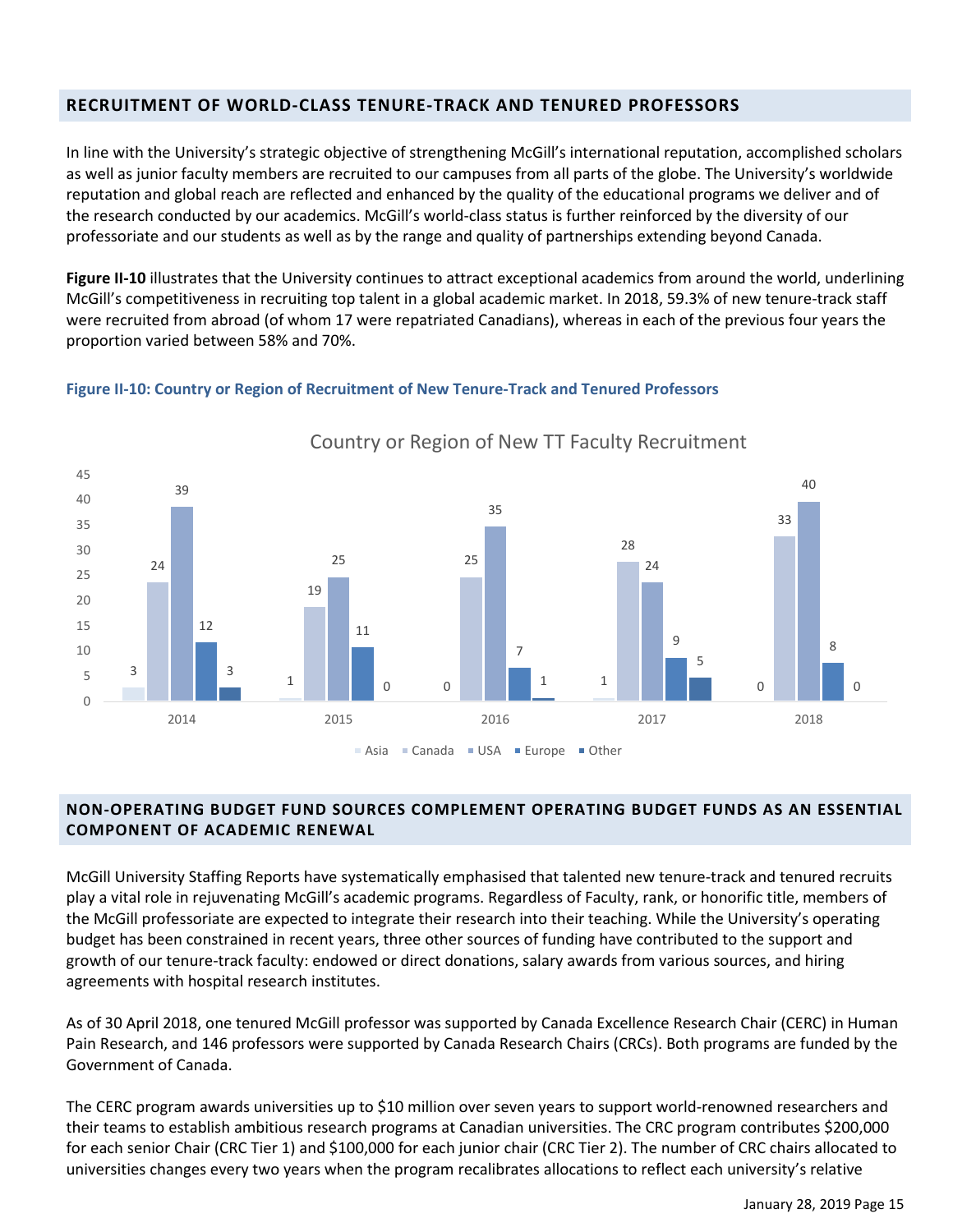performance in securing federal research grants. Effective May 2018, our allocation is 164 chairs. These research chairs have been used primarily for external recruitment, with very selective internal use for retention and equity goals. In FY2017-2018, externally recruited CERC/CRCs account for 95.9% of these chairs. Of this, 59.9% came from institutions outside Canada, and 11.6% were repatriated Canadian researchers.

Typically, the cycle of hiring and the time delays associated with senior recruitments account for a gap between allocated and filled CRCs at McGill. As of 30 April 2018, 147 chairs, including 1 CERC, were filled. The remaining unfilled chairs had applications under review or were intended for the October 2018 or April 2019 recruitment rounds. In FY2017-2018 approximately 50% of all CRC terminations were second-term Tier 2 chairs that reached the end of their eligibility period. The Tri-Agency Programs Secretariat (TIPS) announced in spring 2017 that Tier 1 chairs would typically only be eligible for renewal once.

At the inception of the CRC program in 2000, the Provost and the Deans of the Faculties at McGill determined that the best use of CRC chairs would be external recruitment almost exclusively. Simultaneously, the University created the internal James McGill Professorship and William Dawson Scholar programs to parallel the CRCs in order to retain highperforming tenured or tenure-track faculty who might otherwise be recruited to a peer institution with the offer of a Canada Research Chair. Outstanding James McGill Professors are eligible for nomination to the Distinguished James McGill Professorships at the conclusion of two terms as James McGill Professors. As of 30 April 2018, 154 professors held these internal James McGill-William Dawson awards. The James McGill and William Dawson internal awards consist of an academic stipend and a research fund together totalling \$25,000 per year are entirely supported by the University's operating budget originating from the provincial grant. With the change in CRC policy implemented in 2017, which limited CRC Tier 1 Chairs to two terms, the internal James McGill Professorships were likewise modified and a new class of award, the Distinguished James McGill Professorship, was introduced. The Distinguished James McGill holders have a choice between either a \$10,000 salary stipend or a \$15,000 research fund.

The academic renewal program has also motivated a reinvigorated emphasis on securing endowed chairs (from philanthropy) to recognize the achievements of outstanding faculty members, and to recruit distinguished external scholars and in some cases promising early career researchers. With the generous help of the McGill donor community we have been able to establish new endowed chairs. As of 30 April 2018, 154 professors held named chairs supported by philanthropy. Revenues from the endowments that created these chairs cover a portion of the chairholders' salaries and/or provide financial support for their research activities. There have been 18 new chairs established and 99 appointments and reappointments to named chairs over the past 5 years.

The University has been able to partially fund 163 tenure-track appointments thanks to salary awards mostly from the *Fonds de recherche du Québec en santé* (FRQS), and/or to stipulated agreements for professorial appointments in the research institutes of McGill's affiliated teaching hospitals, with the latter being mutually beneficial to both institutions.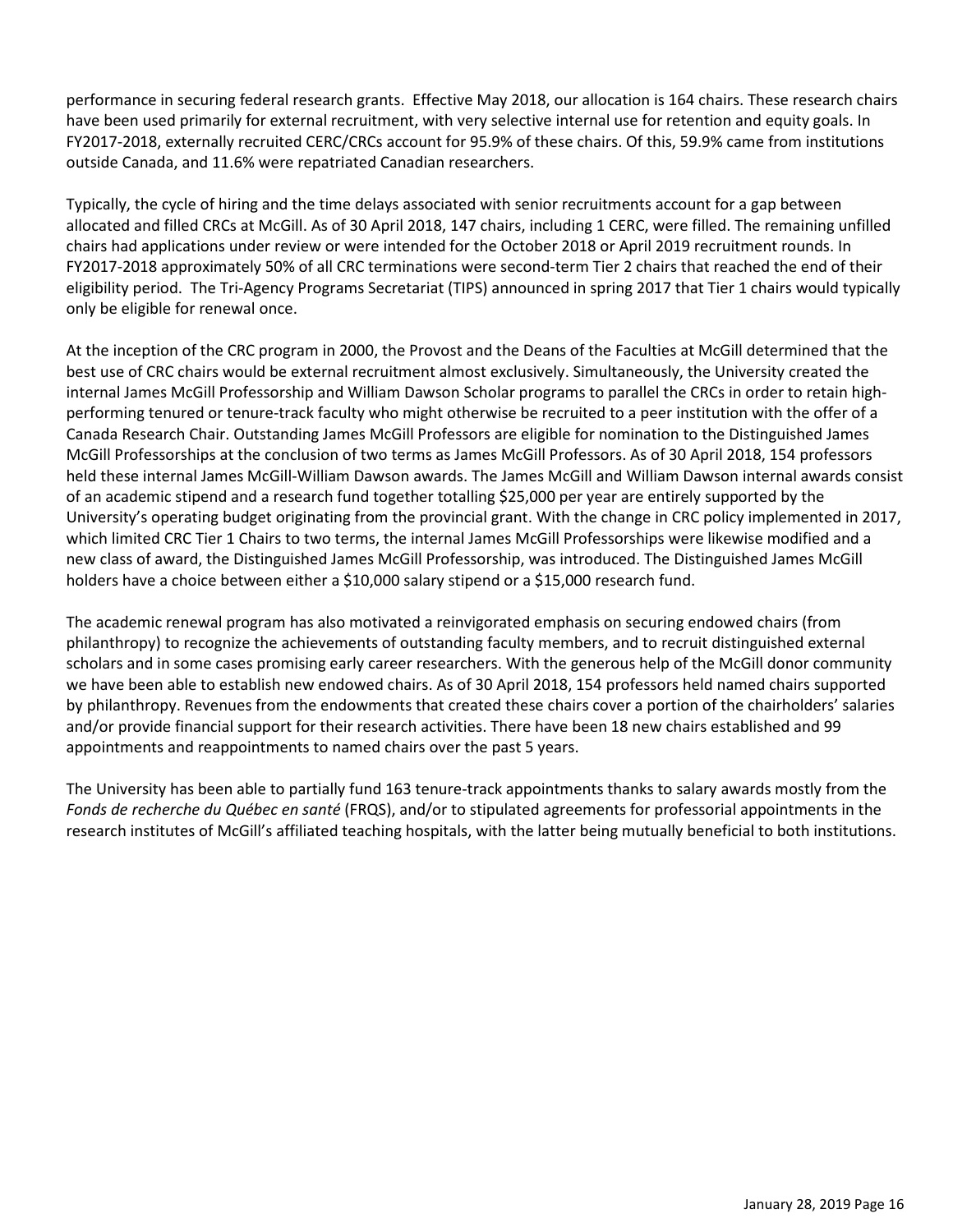**Figure II-11a-b** illustrate filled CRC chairs, internal awards, endowed chairs, salary awards, and tenure-track funding agreement with the MUHC-RI since FY2013-2014. In FY2017-2018, financial support and recognition was provided to 36.6% of McGill's tenured and tenure-track staff.

#### **Figure II-11a: Filled CRC Tier 1 & 2, William Dawson Scholars and James McGill Professors**



CRC Tier 1 & 2, William Dawson Scholars, James McGill Professors

**NOTE:** *In FY2018, McGill had one Canada Excellence Research Chair (CERC) and one Distinguished James McGill Professor (not represented in the graph).*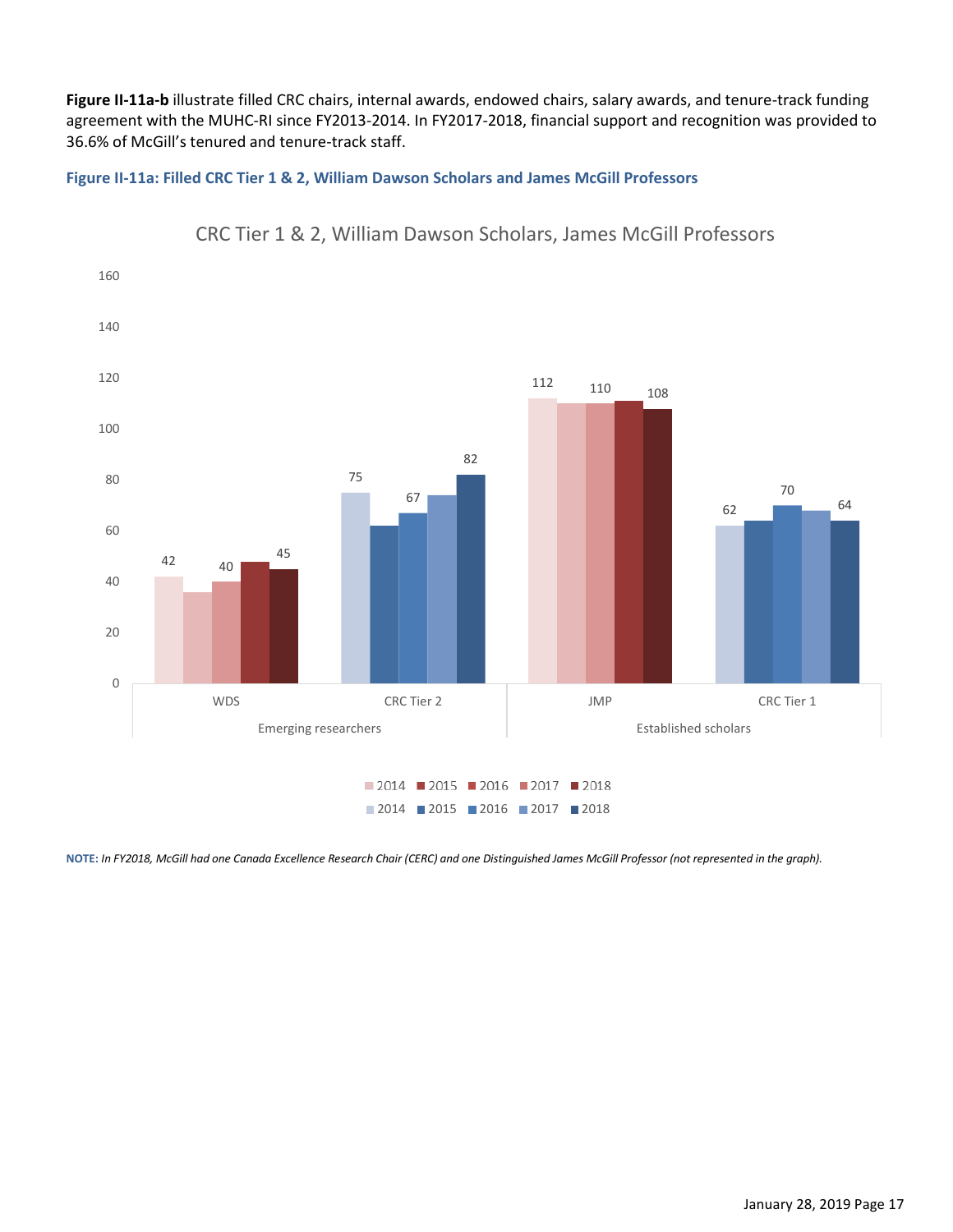



# Endowed Chairs and TT Staff with Salary Awards/Agreements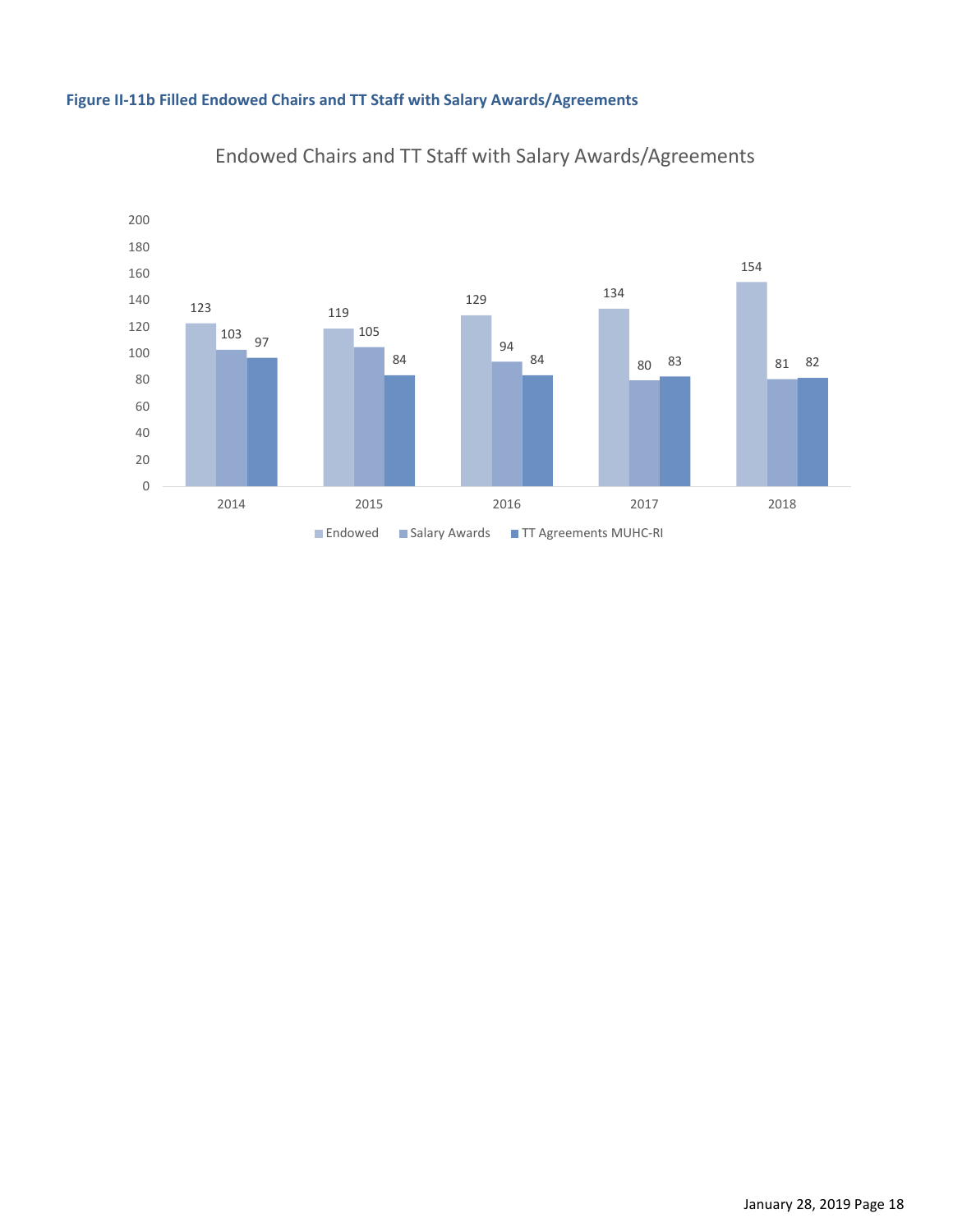## <span id="page-26-0"></span>**STUDENT ENROLMENT: AN IMPORTANT PARAMETER LINKED TO ACADEMIC RENEWAL**

Student-to-staff ratios offer a proxy measure for educational quality, especially at the undergraduate level. Increasing student access to professors, decreasing class size, and enhancing advising capacity all contribute positively to the student experience.

At the graduate level the goal is to increase the number of graduate students supervised per tenured or tenure-track professor as an indicator of research vitality, with the aim of consolidating McGill's position as the research-intensive Canadian university with the highest ratio of graduate students to tenured and tenure-track staff, especially at the doctoral level.

**Figures II-12a-b** illustrates that over the past 5 years the University has increased its full-time undergraduate enrolment (Bachelors, degree-seeking) at a slightly faster rate than the professoriate (net increase in undergraduate students/staff ratio). It is noteworthy that McGill's end of term Fall 2017 ratio of 13.7 full-time undergraduate students-to-tenure-track staff counts is currently the lowest in the U15. At the same time, the planned increase in graduate students to staff ratio has been steady but modest.



#### **Figure II-12a: Full-Time Degree-Seeking Enrolments by Level (fall semester counts)**

**NOTE:** *Enrolment Services reports to Senate yearly (normally January) on the availability of finalized yearly statistics available online at [www.mcgill.ca/es/registration-statistics/.](http://www.mcgill.ca/es/registration-statistics/) Figures 13-a, b, c use the October 15 census data.*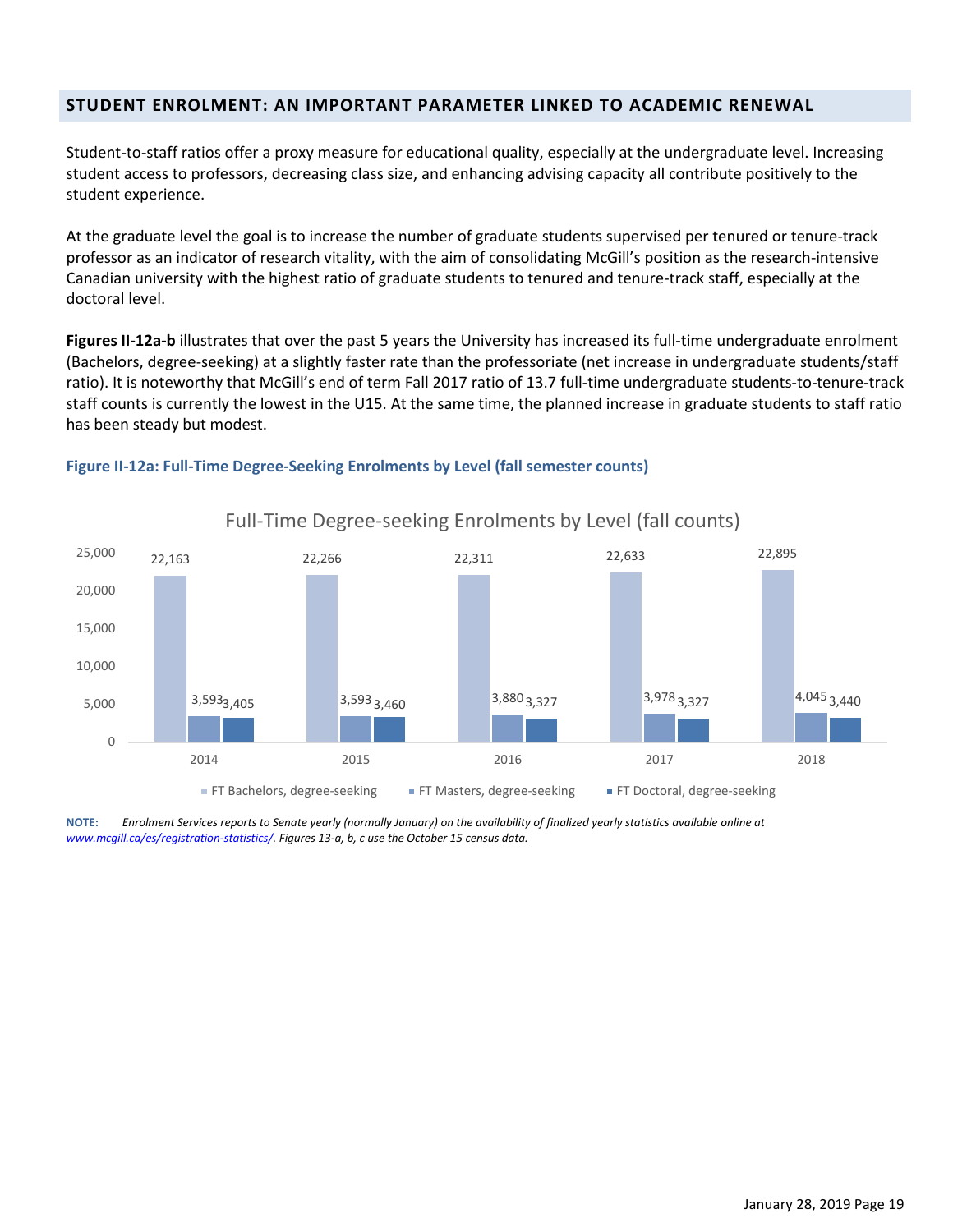

#### **Figure II-12b: Ratio of Full-Time Degree-Seeking Students to Tenured and Tenure-Track Professors**

## <span id="page-27-0"></span>**LEAVES OF ABSENCE, SECONDMENTS AND SABBATIC LEAVES OF TENURED OR TENURE-TRACK ACADEMICS**

Section 12 of the *[Regulations on Leaves of Absence for Full-Time Academic and Librarian Staff](https://mcgill.ca/secretariat/files/secretariat/regulations_on_leaves_of_absence_for_tenure_track_and_tenured_academic_staff_approved_dec_2014.pdf)* requires that the Provost and Vice-Principal (Academic) report annually to the Senate and Board of Governors on leaves of absence that have been applied for and approved, the number of staff members currently on leaves of absence, and the length of each leave of absence.

**Figure II-13** illustrates the number of TT academic staff each year for the period FY2014-FY2018.

#### **Figure II-13: Leaves of Absence**



Leaves of Absence

**NOTE:** *There were no secondments in the years FY2014-FY2017. In FY2018 there was one secondment, which is not represented in this graph.*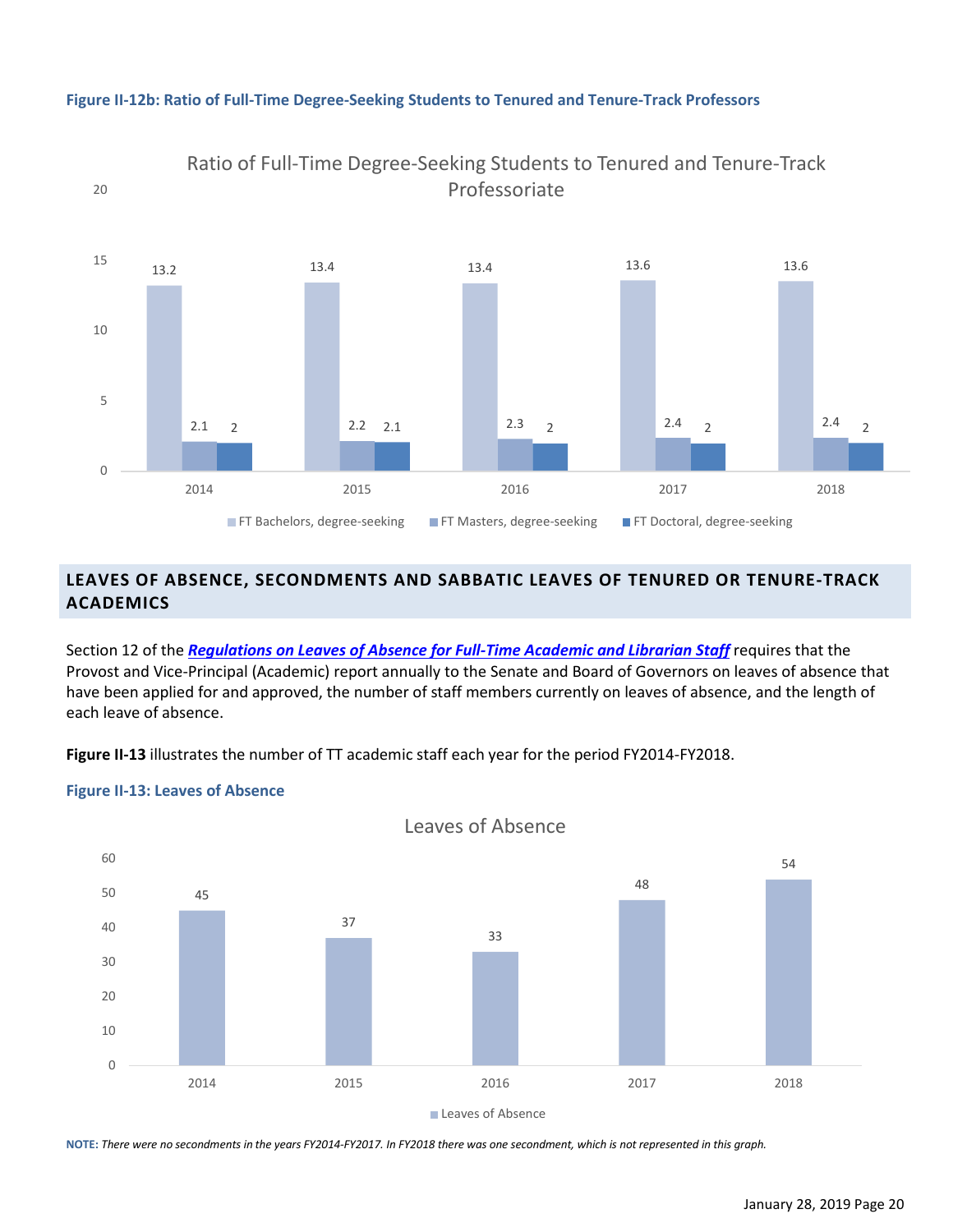**Figure II-14** illustrates that the number of tenured academics on their second or subsequent sabbatic leave exceeds the number of academics on their first leave. The overall number of leaves has increased compared to previous years due to a larger number of previously deferred leaves being taken. Based on current requests, we expect the number of leaves to go back to previous years' levels in FY2019.



#### **Figure II-14: Tenured Academics on Sabbatic Leaves**

#### <span id="page-28-0"></span>**TENURED AND TENURE-TRACK ACADEMIC AND LIBRARIAN STAFF ON LONG-TERM DISABILITY**

**Figure II-15** illustrates the number of Tenured and Tenure-Track Academic and Librarian Staff on Long-Term Disability. There was an overall decrease of 5 since last year bringing the total to 16 staff members on Long-Term Disability, which is the lowest in the past five years.

#### **Figure II-15: Tenured/Tenure-Track Academic and Librarian Staff on Long-Term Disability**



TT Academic Staff and Librarian Staff on Long-Term Disability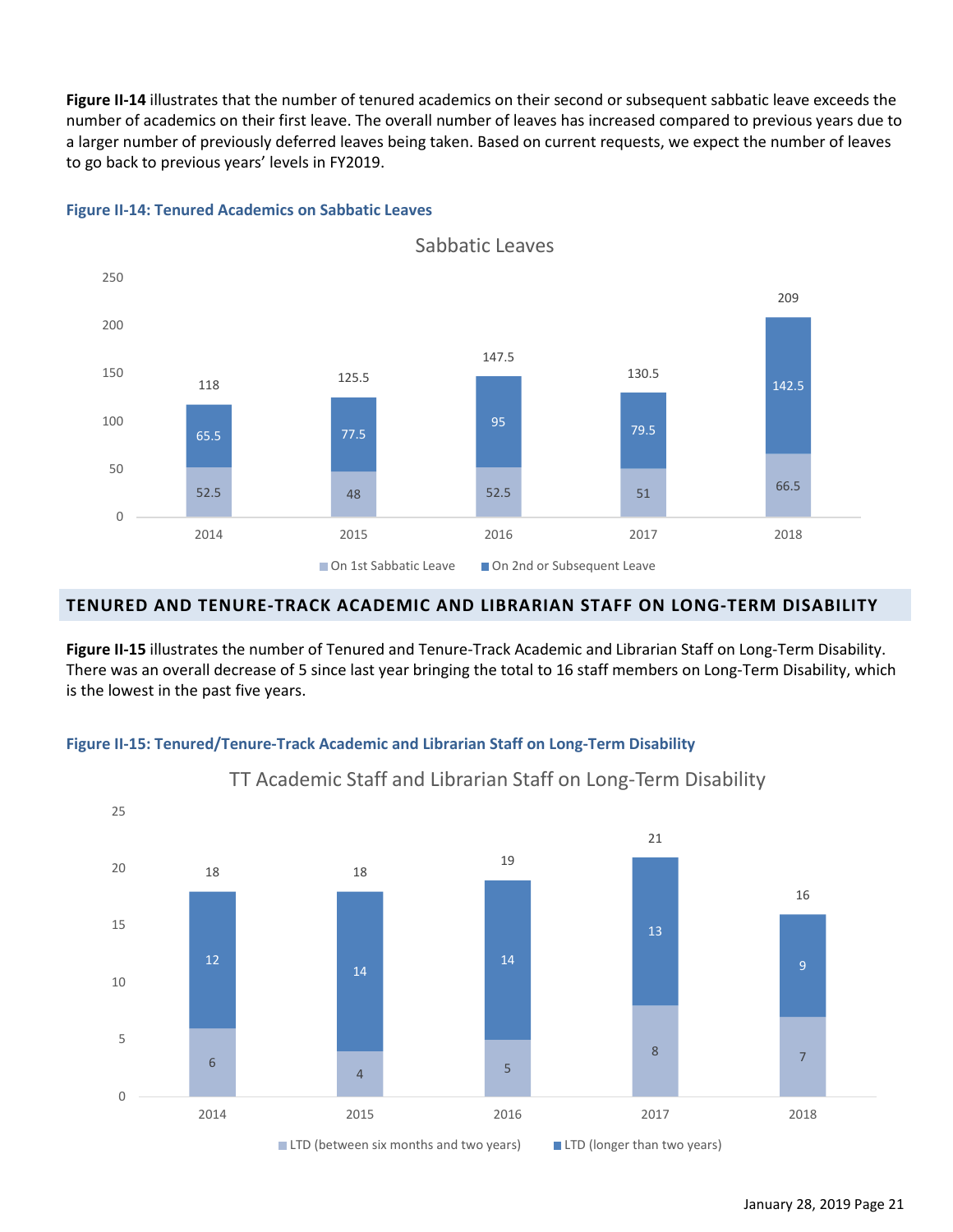## <span id="page-29-0"></span>**DEPARTURE OF TENURE-TRACK AND TENURED PROFESSORIATE**

The departure of tenure-track and tenured professoriate is carefully monitored and contributes to the development of target faculty complements. Requests for new hiring licenses for each coming fiscal year, based on forecasted needs, are submitted annually by the Faculties as part of their Agreements.

#### **Figure II-16: Departures of Tenure-Track and Tenured Professoriate, by Fiscal Year and Major Category**



Departures of Tenure-Track and Tenured Professoriate, by Fiscal Year and Major Category

**Note**: *Not presented in Fig. II-16 are the following types of departures (total over the period): 1 dismissal, 3 non-renewal, 1 transferred to LTD, 2 transferred to CAS*.

#### **Figure II-17a-b-c: Departures of Tenure-Track/Tenured Professoriate by (a) Rank, (b) Gender and (c) Age**



a) Departures of Tenured and Tenure-Track Professoriate,

**NOTE:** *Only one departure of Assistant Professor (Special Category in the period (not represented in this graph).*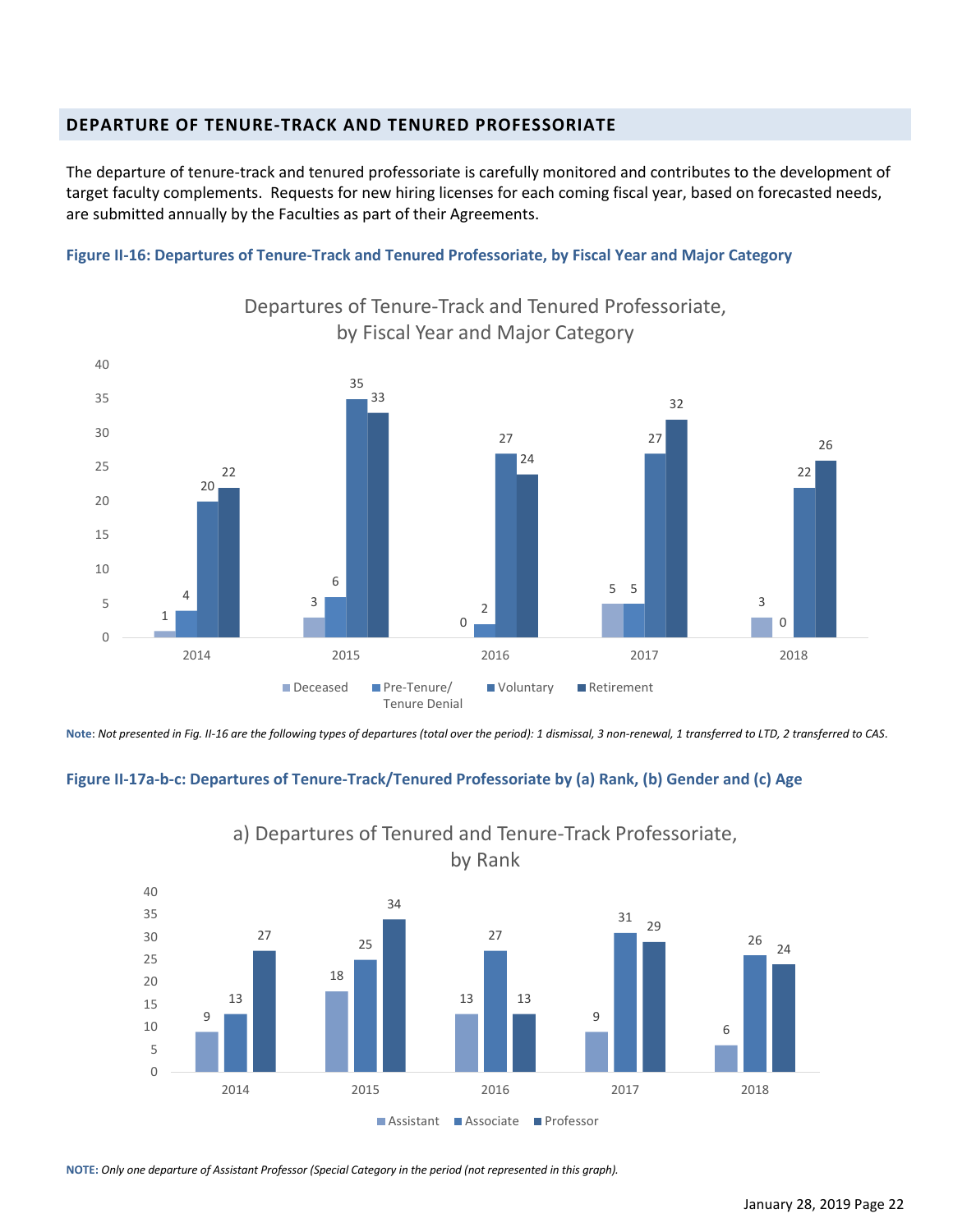

b) Departures of Tenured and Tenure-Track Professoriate, by Gender

c) Departures of Tenured and Tenure-Track Professoriate, by Age



**Note:** *There are no staff in the 25-29 age bracket FY2014 through FY2018 (not represented in graph).*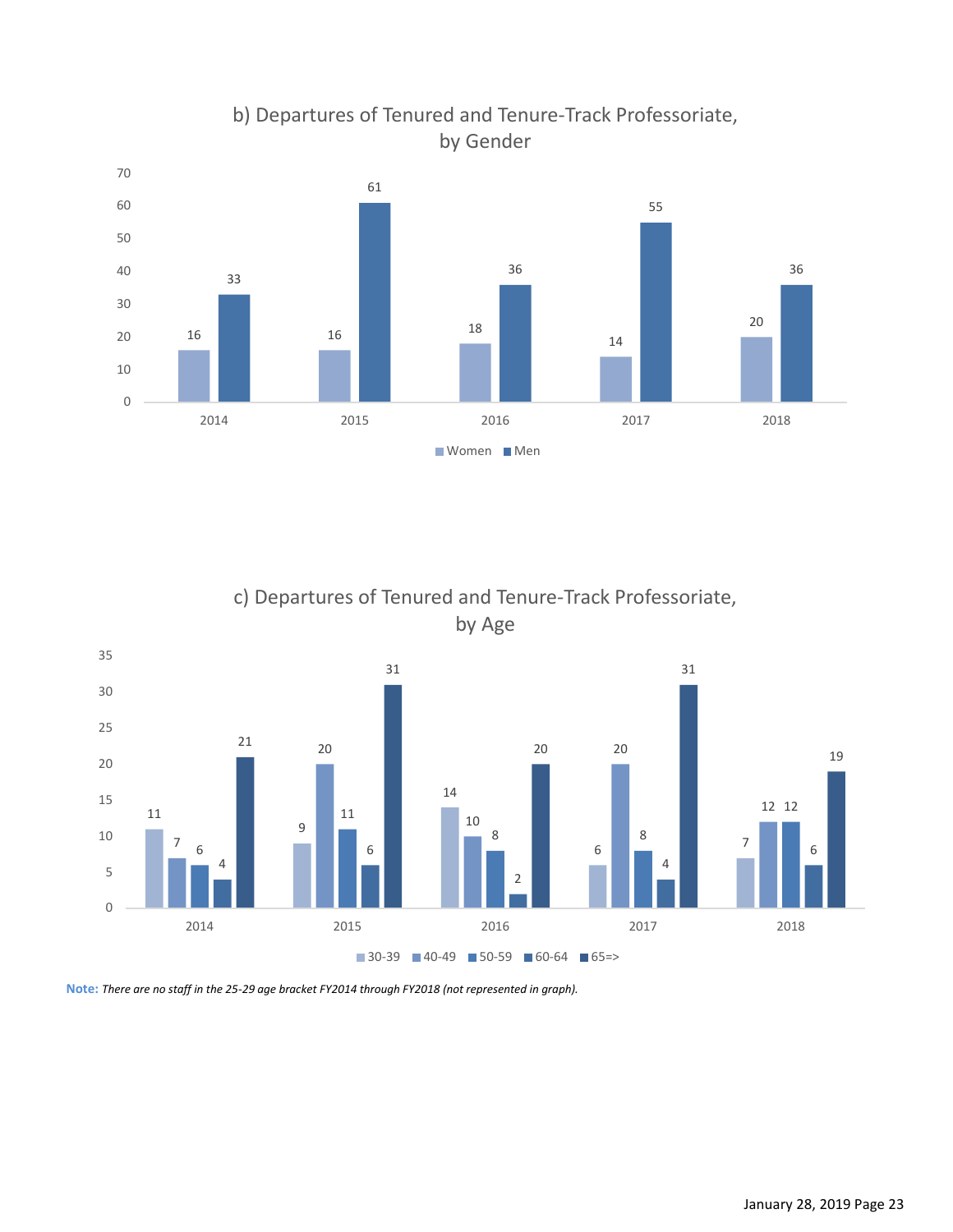## <span id="page-31-0"></span>**TENURE-TRACK AND TENURED LIBRARIAN STAFF**

Integral aspects to the academic mission of the Library of a research-intensive, student-centred University are:

- 1) Maintenance of and new acquisition of research collections
- 2) Electronic access to materials, and
- 3) Strong links to appropriate pedagogical aids

At McGill, academic librarians ensure that the appropriate quality and array of these resources and services are available to all users for pedagogical and research activities.

#### **Figure II-18: Tenure-Track/Tenured Librarian Staff by Rank**



TT Librarian Staff, by Rank

**Figure II-19a-b: Tenure-Track/Tenured Librarian Staff by (a) Gender and (b) Age**



# a) TT Librarian Staff, by Gender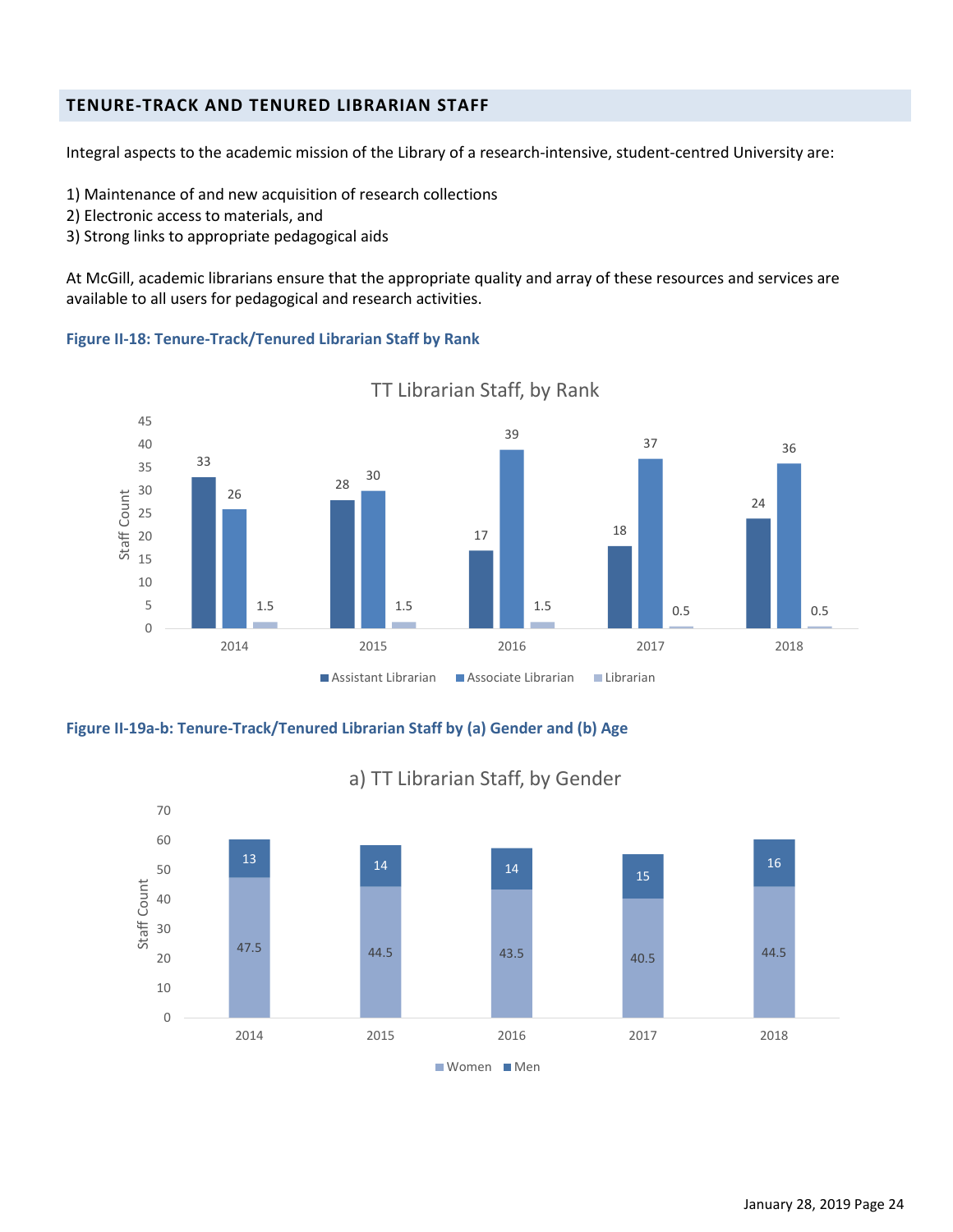

## b) TT Librarian Staff, by Age

## <span id="page-32-0"></span>**CONTRACT ACADEMIC STAFF (CAS) (NON-UNIONIZED)**

Contract Academic Staff (CAS) are expected to contribute to one or two of the three academic duties. The *Regulations Relating to the Employment of Contract Academic Staff***,** which came into effect in September 2012, describe academic duties for CAS as follows (section 2.1 of the *Regulations*):

- (i) teaching, assessment and supervision of graduate and undergraduate students, the evaluation and marking of student work, and supervision of individual graduate and undergraduate programs;
- (ii) research and other original scholarly activities, and professional activities; and
- (iii) other contributions to the University and external scholarly communities.

This group of academic employees includes, CAS Clinical staff, ranked CAS (Faculty Lecturers, Senior Faculty Lecturers, Assistant Professors, Associate Professors and Professors) as well as unranked CAS (Academic Associates, Senior Academic Associates, Professors of Practice, Director MQUP (non-stipend) and Curators).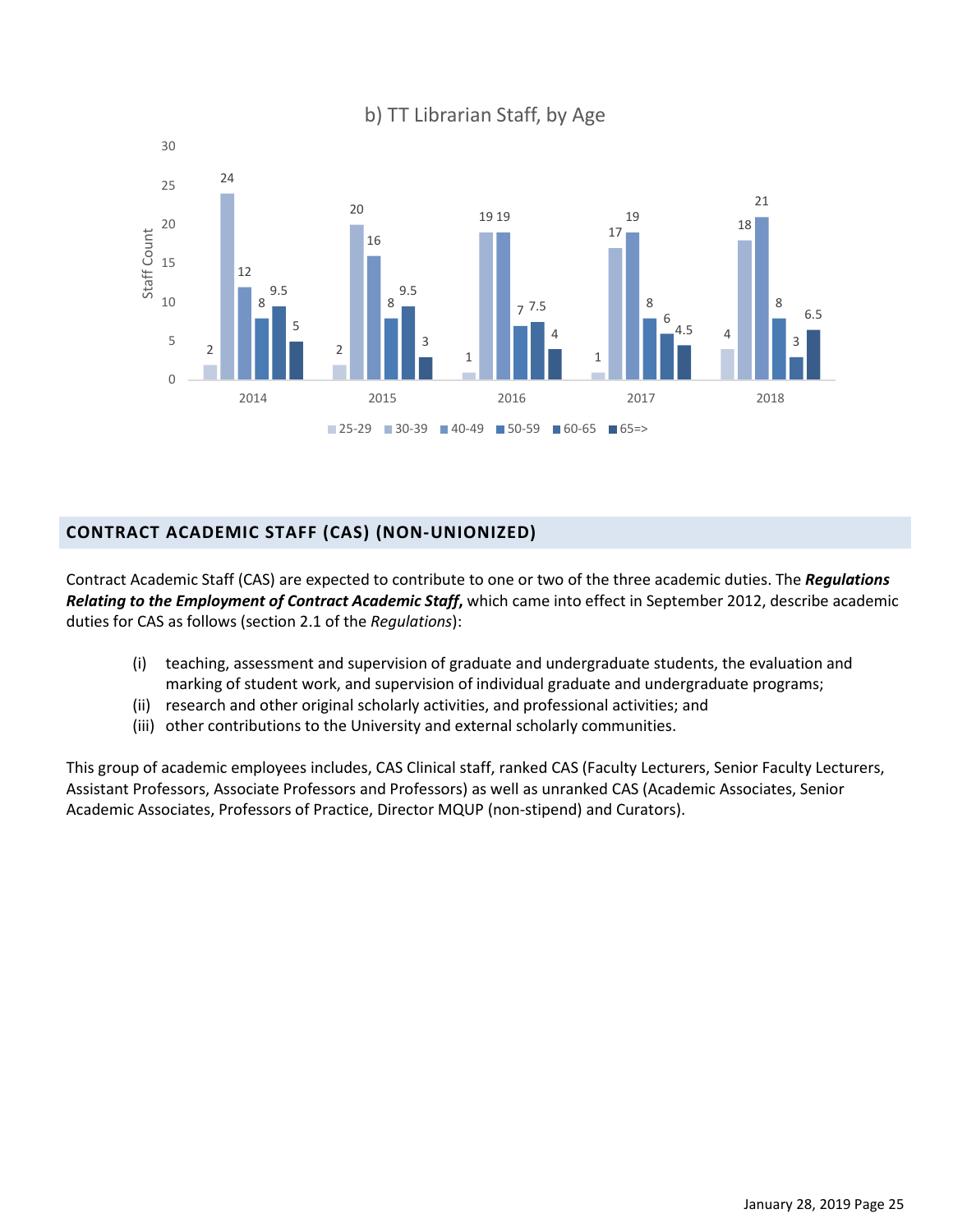**Figures II-20** illustrates the overall growth in CAS staff counts over the period. The growth is mainly observed in the Faculties of Medicine and Densistry, as shown in the following graph (Figure II-20).



**Figure II-20: Contract Academic Staff Counts (Full and Part-Time, excluding unionized staff)**

**Figure II-21** illustrates that the majority of CAS are employed by the Faculties of Medicine and Dentistry, with significant numbers also in the Faculties of Arts and Science.





**Note:** Medicine and Dentistry are presented on different scales because they have a significantly higher number of staff than other Faculties.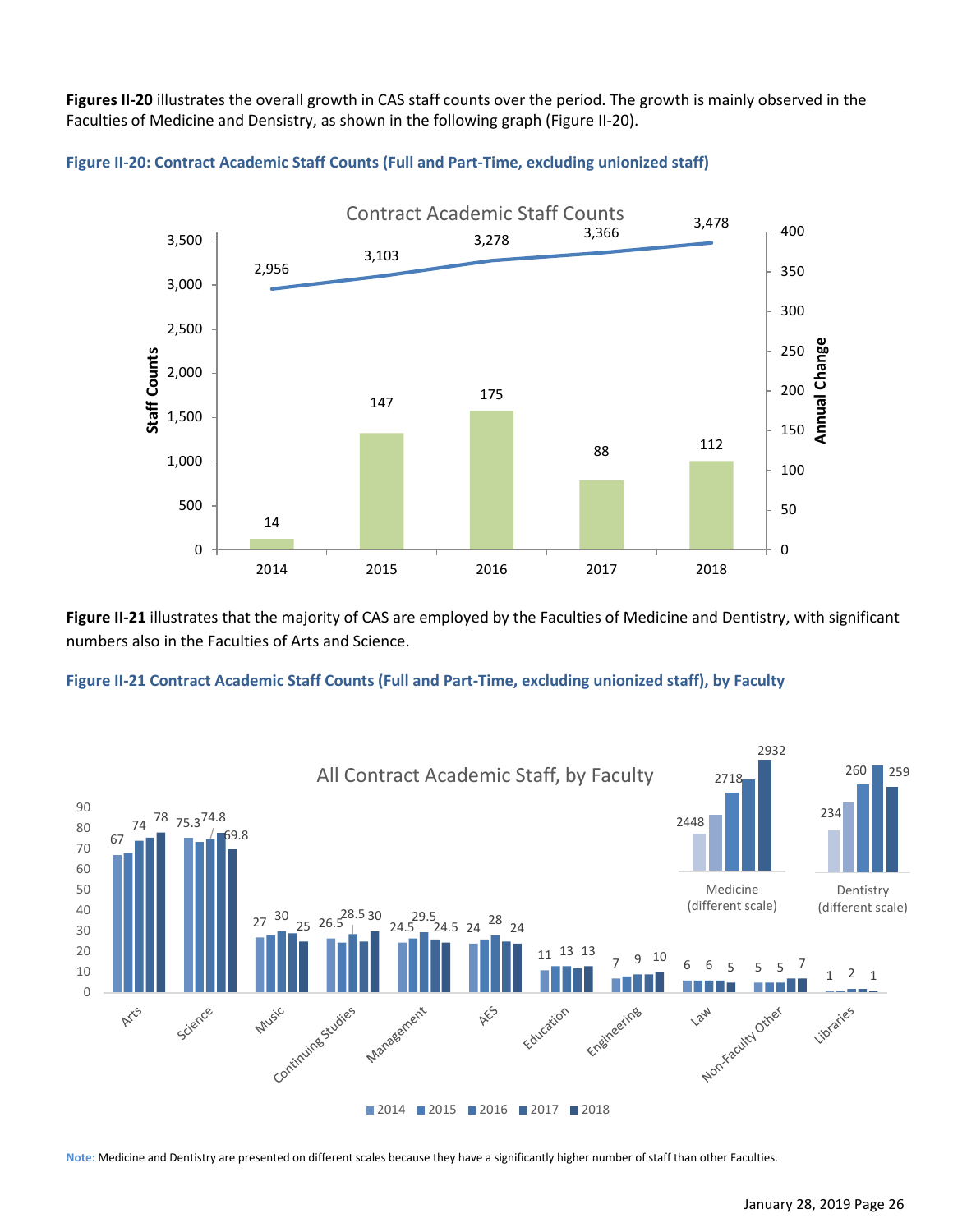

Ranked and Unranked Contract Academic Staff

#### **Figure II-22 : Ranked and Unranked Contract Academic Staff (Full and Part-time, excluding unionized staff)**

#### **Figure II-23 : Clinical Contract Academic Staff (Full and Part-time, excluding unionized staff)**



## Clinical Contract Academic Staff

**Note:** *McGill Teaching Hospital includes MUHC, Jewish General, St. Mary's and Douglas Hospital*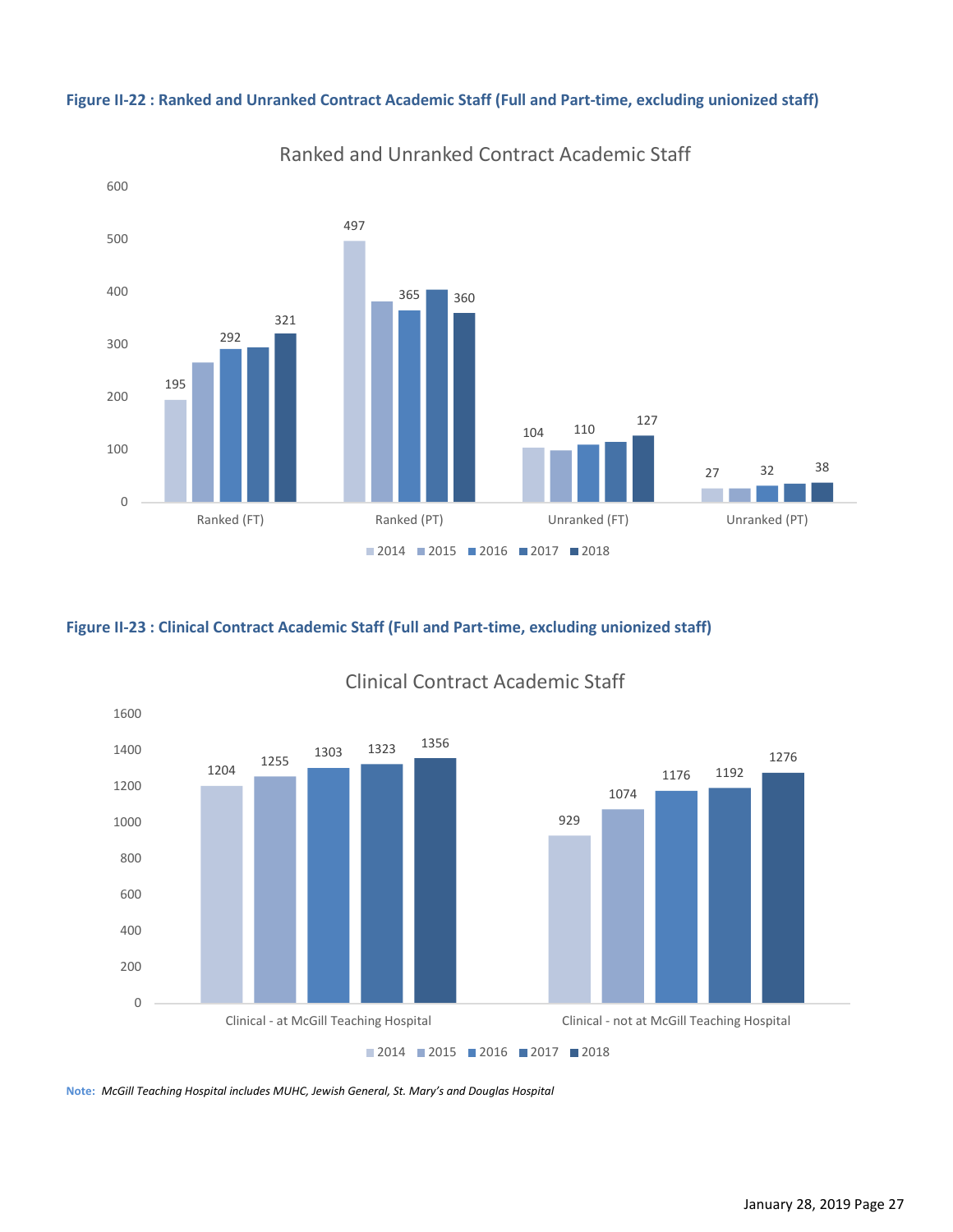## <span id="page-35-0"></span>**CAS RANKED AND UNRANKED FULL-TIME STAFF COUNTS (NON-UNIONIZED)**

In this section, only full-time, ranked and unranked CAS are considered, of which there are a total of 448 employees.

**Figure II-24a** illustrates that although the Faculty of Medicine still has the highest proportion of full-time ranked and unranked CAS (56%), the Faculties of Arts (13%) and Science (8%) have important populations as well. The Faculty of Agricultural and Environmental Sciences, the Desautels Faculty of Management and the School of Continuing Studies have equal proportions (5%). The Libraries are not presented in this graph (there was 1 full-time ranked CAS staff member in FY2018).

**Figure II-24: Full-Time Contract Academic Staff by Faculty, excluding unionized staff a) as of April 30, 2018; b) FY2014- FY2018**



**NOTE:** *Non-Faculty Other category includes 4 Unranked in TLS, 1 in McGill Queens Press and 1 in Valacta (private dairy company associated with MAC Campus).*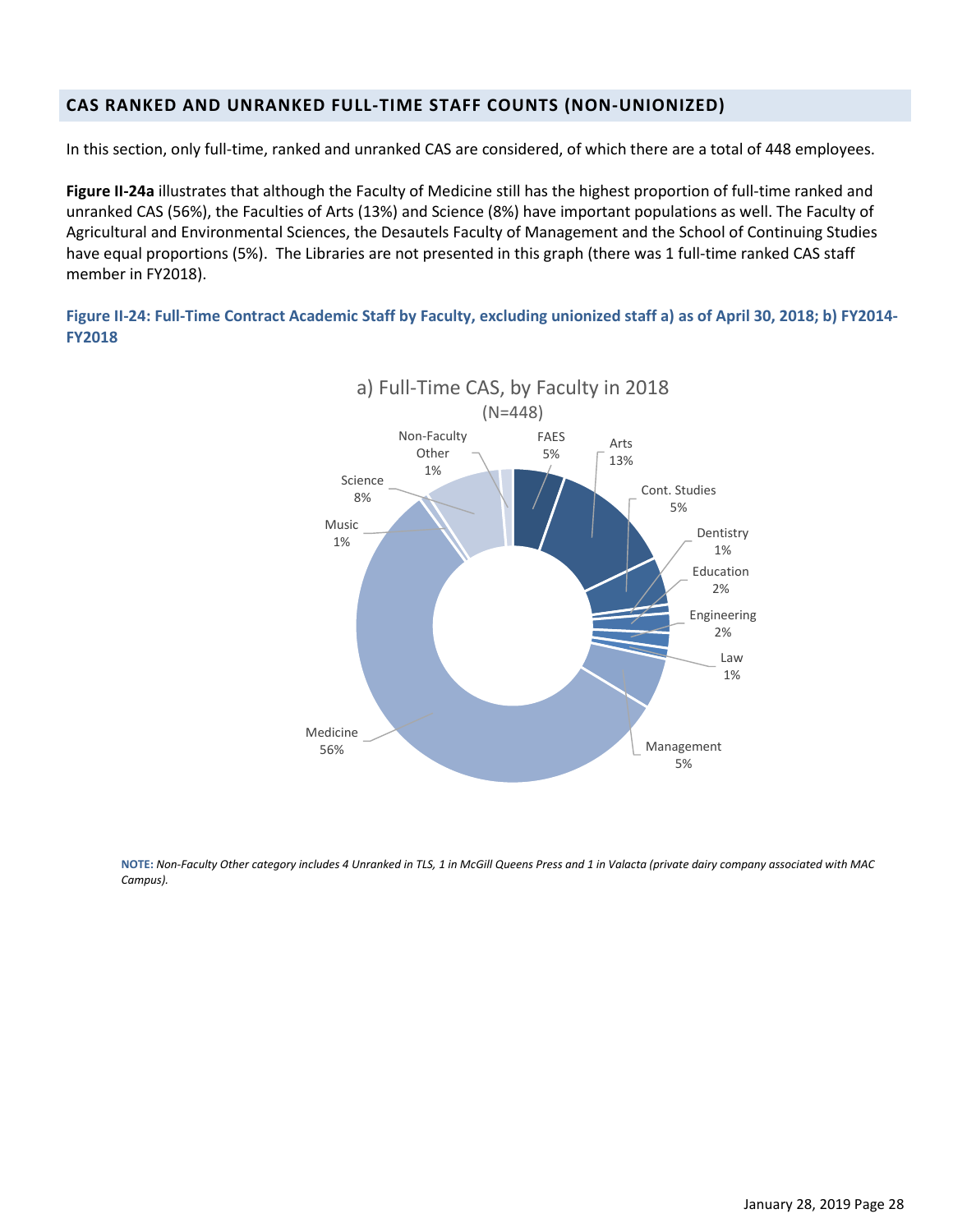

**Note:** *Medicine is presented on a different scale because it has a significantly higher number of staff than other Faculties.*

#### **Figure II-25** illustrates only ranked full-time CAS, which further reduces the total population to 321 as of 30 April 2018.

#### **Figure II-25: Full-Time Ranked Contract Academic Staff, by Rank**



Full-Time Ranked CAS, by Rank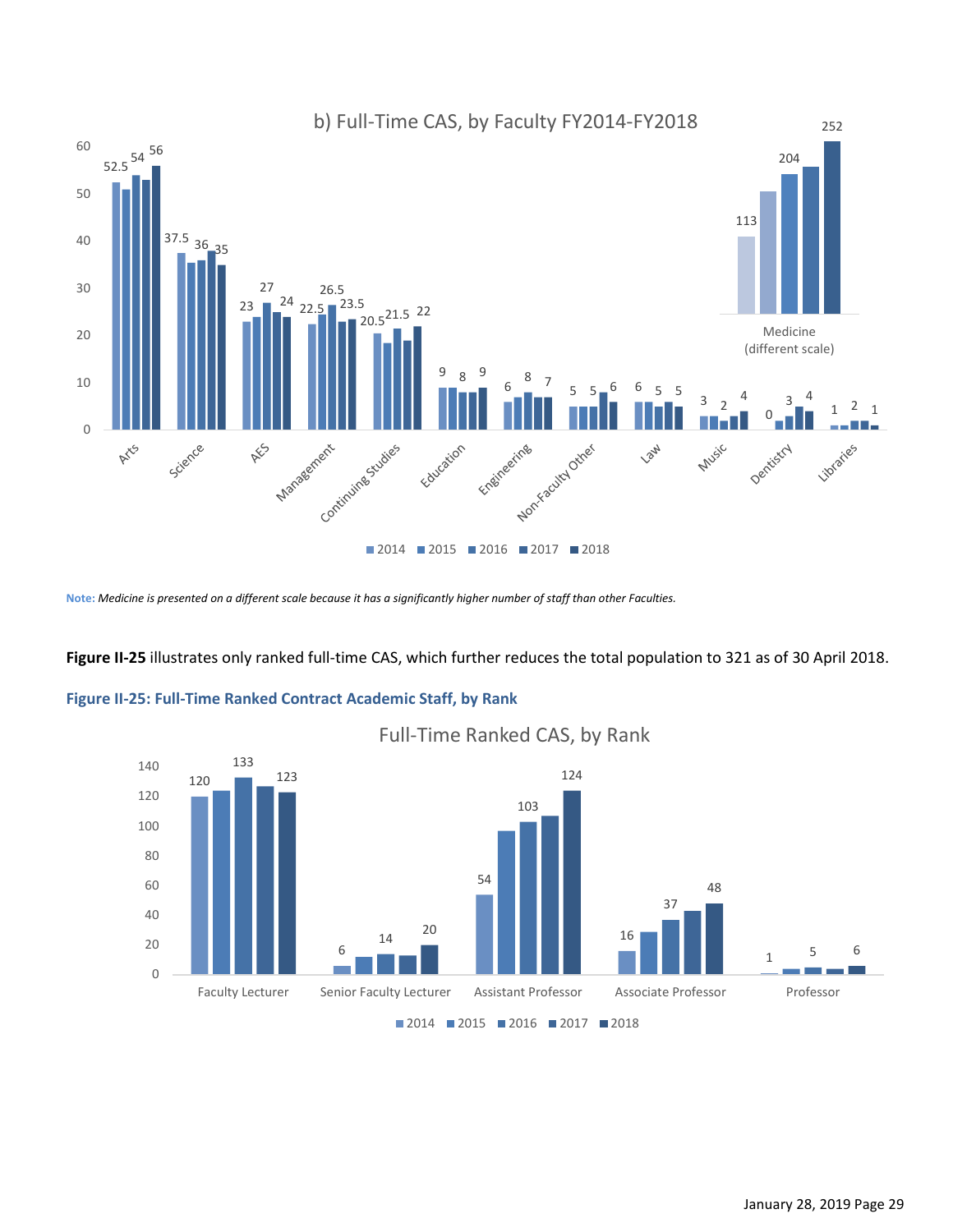## <span id="page-37-0"></span>**CAS RANKED AND UNRANKED PART-TIME STAFF COUNTS (NON-UNIONIZED)**

**Figure II-26a** illustrates that most part-time Ranked and Unranked CAS have appointments in the Faculties of Medicine (53%) and Dentistry (24%) with a small concentration in Science (9%).

**Figure II-26: Part-Time Contract Academic Staff by Faculty, excluding unionized staff a) as of 30 April 2018 b) FY2014- FY2018**



**Note:** Law and AES did not have any part-time CAS; Management (1), and outside a Faculty (1) are so small that they do not appear, but are counted in the 399.



**Note:** Medicine and Dentistry are presented on different scales because they have a significantly higher number of staff than other Faculties.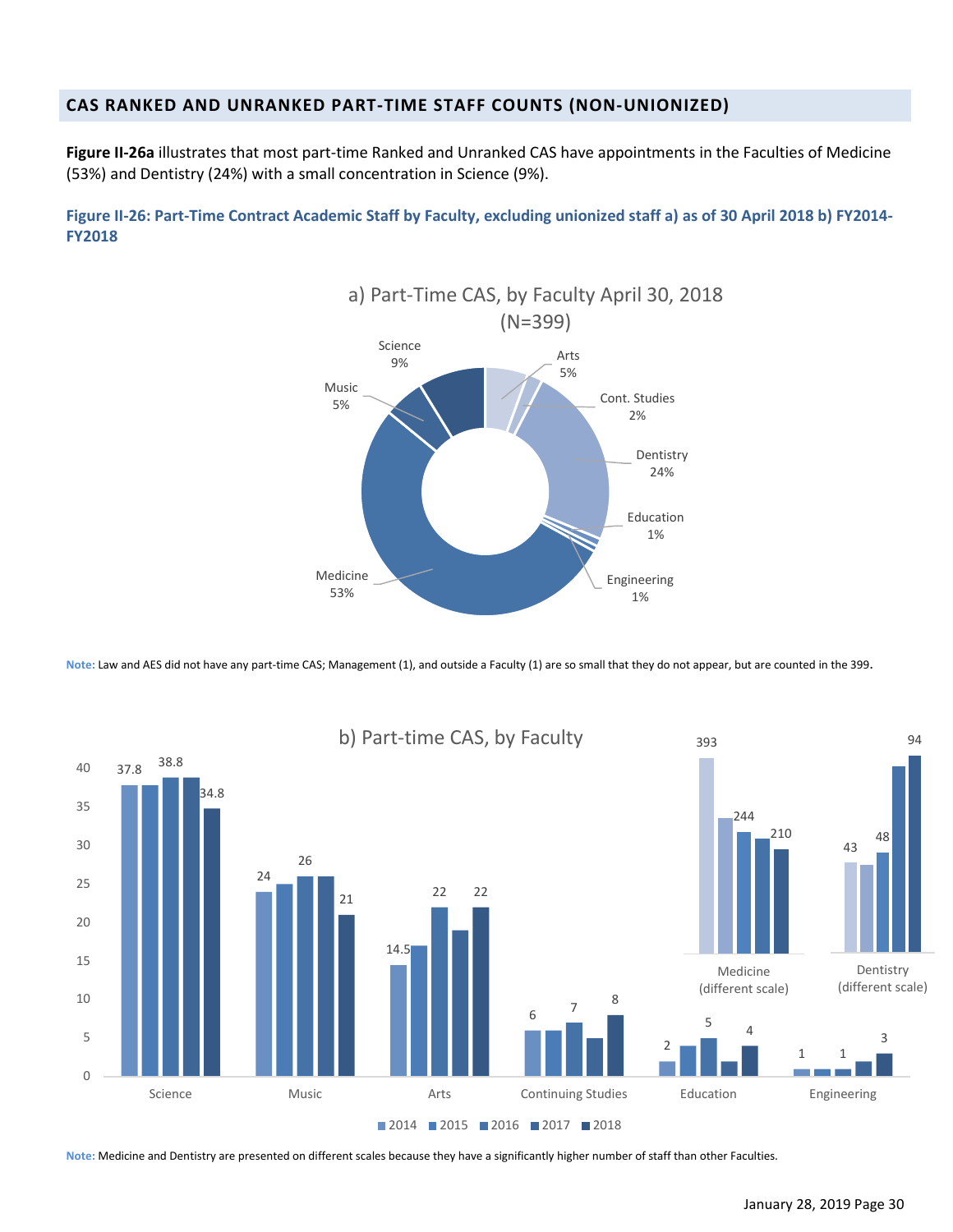**Figures II-27** illustrates the distribution of part-time ranked CAS by rank with the largest concentration being Faculty Lecturers and Assistant Professors.





# Part-time CAS, by Rank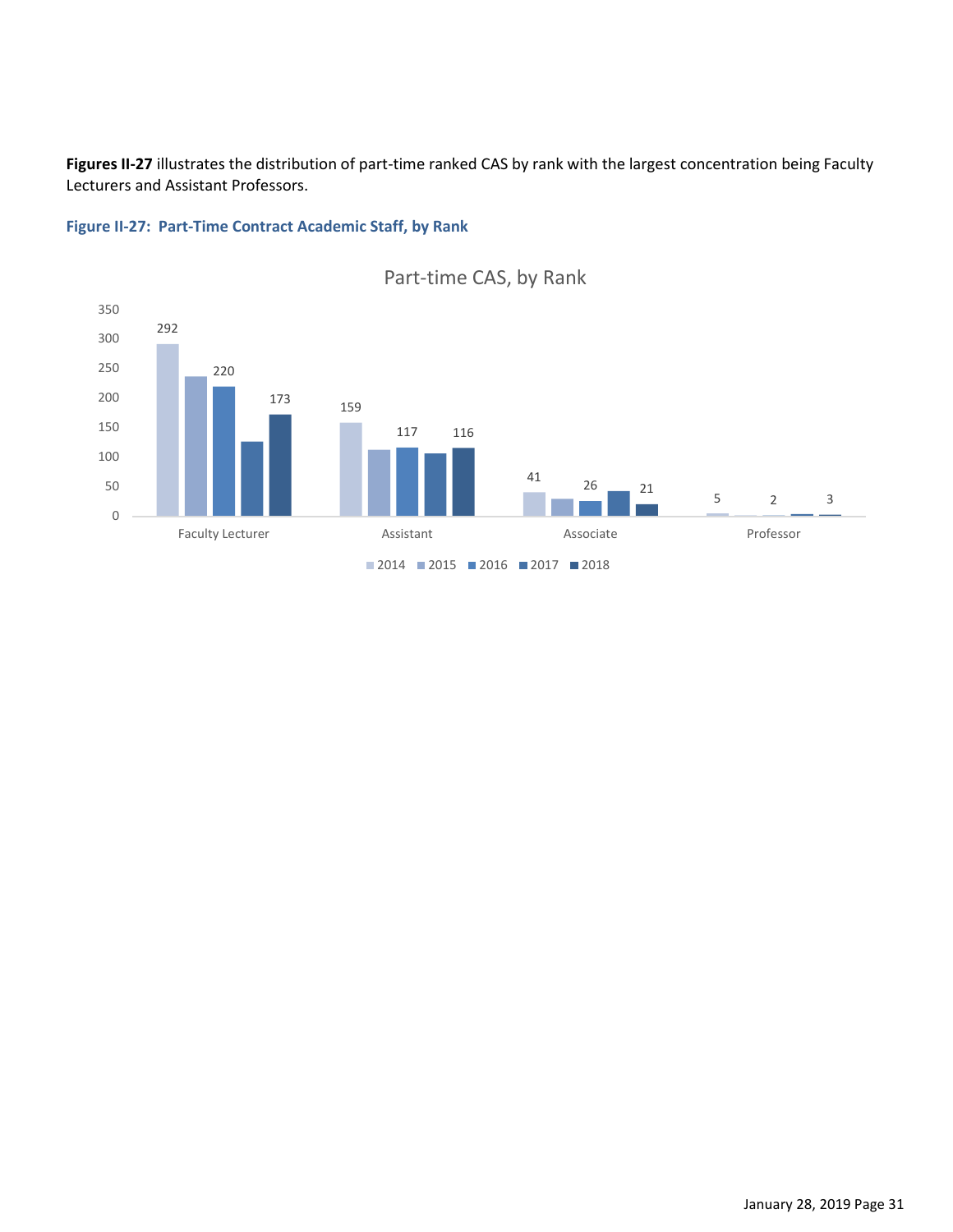## <span id="page-39-0"></span>**CLINICAL TEACHING STAFF – COMPARING TENURED AND TENURE-TRACK UNIVERSITY-BASED STAFF WITH STAFF BASED IN MCGILL TEACHING HOSPITAL**

Many fields of study require the participation of qualified or accredited professionals to provide an industrial, organizational, or an applied perspective to assist students in preparing for the practical aspects of their future careers as well as to ensure that McGill's programs meet accreditation requirements. Contract Academic Staff who are hospitalbased and clinic-based are primarily practicing physicians based full-time at one of the McGill Teaching Hospitals. In the Faculty of Medicine, for example, hundreds of medical doctors participate in the education of medical students, interns, resident, and fellows.

By contrast, those medical doctors who do pursue a traditional scientific tenure-track career and obtain a PhD hold regular tenure-track clinical appointments, while maintaining an affiliation with a McGill Affiliated Hospital where they spend most of their time (or in the research institutes) carrying out teaching and/or research functions.

**Figure II-28** illustrates the historical distribution of the two ranked clinical categories, with hospital-based CAS clinicians accounting for 89.8% of the total.

**Figure II-28: Ranked Clinical: McGill Teaching Hospital-Based (CAS) or University-Based (Tenure-Track)**



# Ranked CAS Clinical (McGill Teaching Hospital) and Tenure Stream Clinical (University)

**Note:** *Clinician Scientists were introduced into the tenure stream effective FY16*.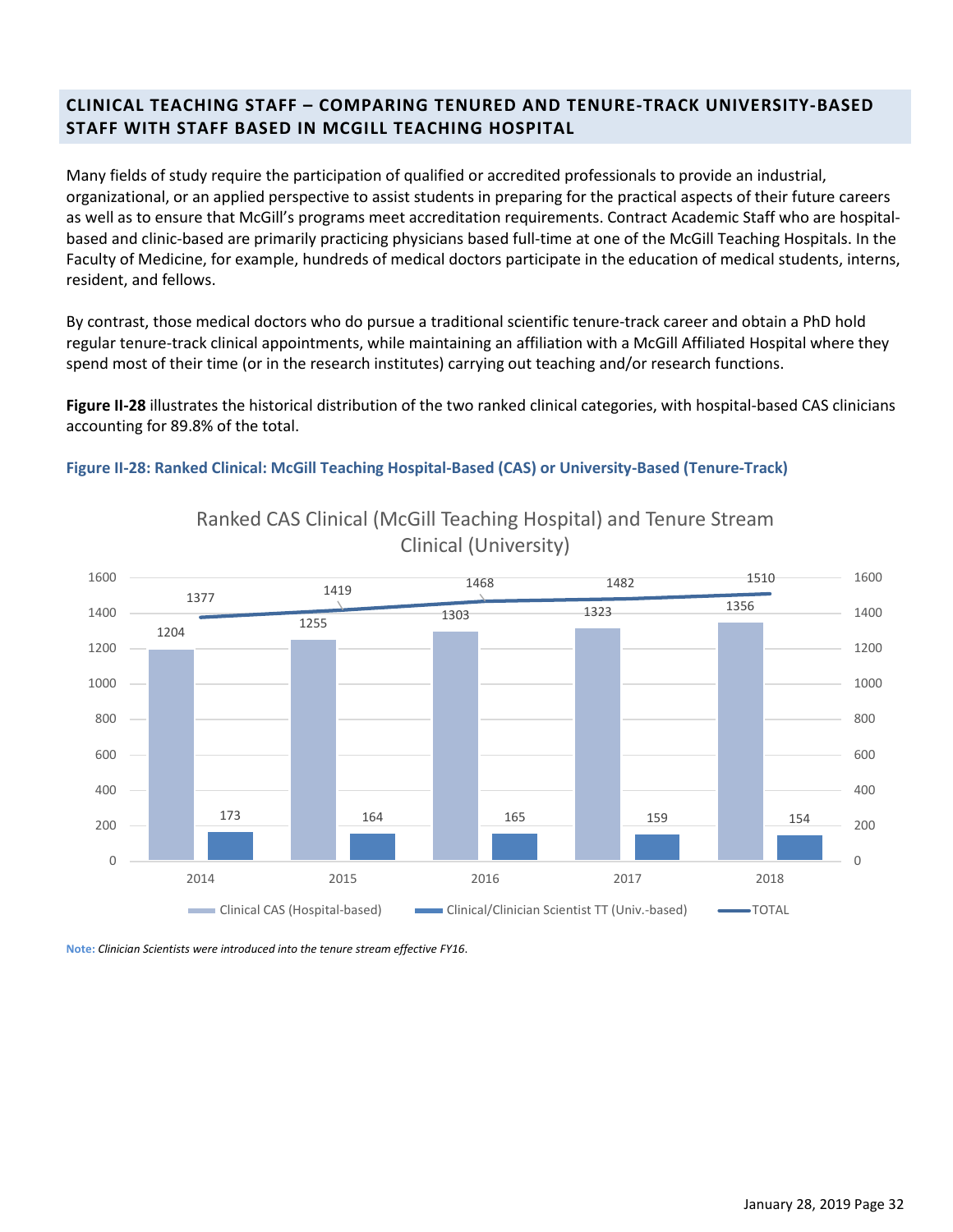## <span id="page-40-0"></span>**CLINICAL TEACHING STAFF – MCGILL TEACHING HOSPITAL-BASED STAFF**

**Figures II-29a-b-c-d** illustrates the distribution of hospital-based ranked clinical CAS by rank, gender and age.

a1) Ranked CAS Clinical (McGill Teaching Hospital-

**Figure II-29a1-a2: Full-time Ranked CAS Clinical (McGill Teaching Hospital-Based), by Rank**



a2) Ranked CAS Clinical (McGill Teaching Hospital-based), by Rank



**Note:** *There were no Senior Faculty Lecturers FY2014 through FY2018.*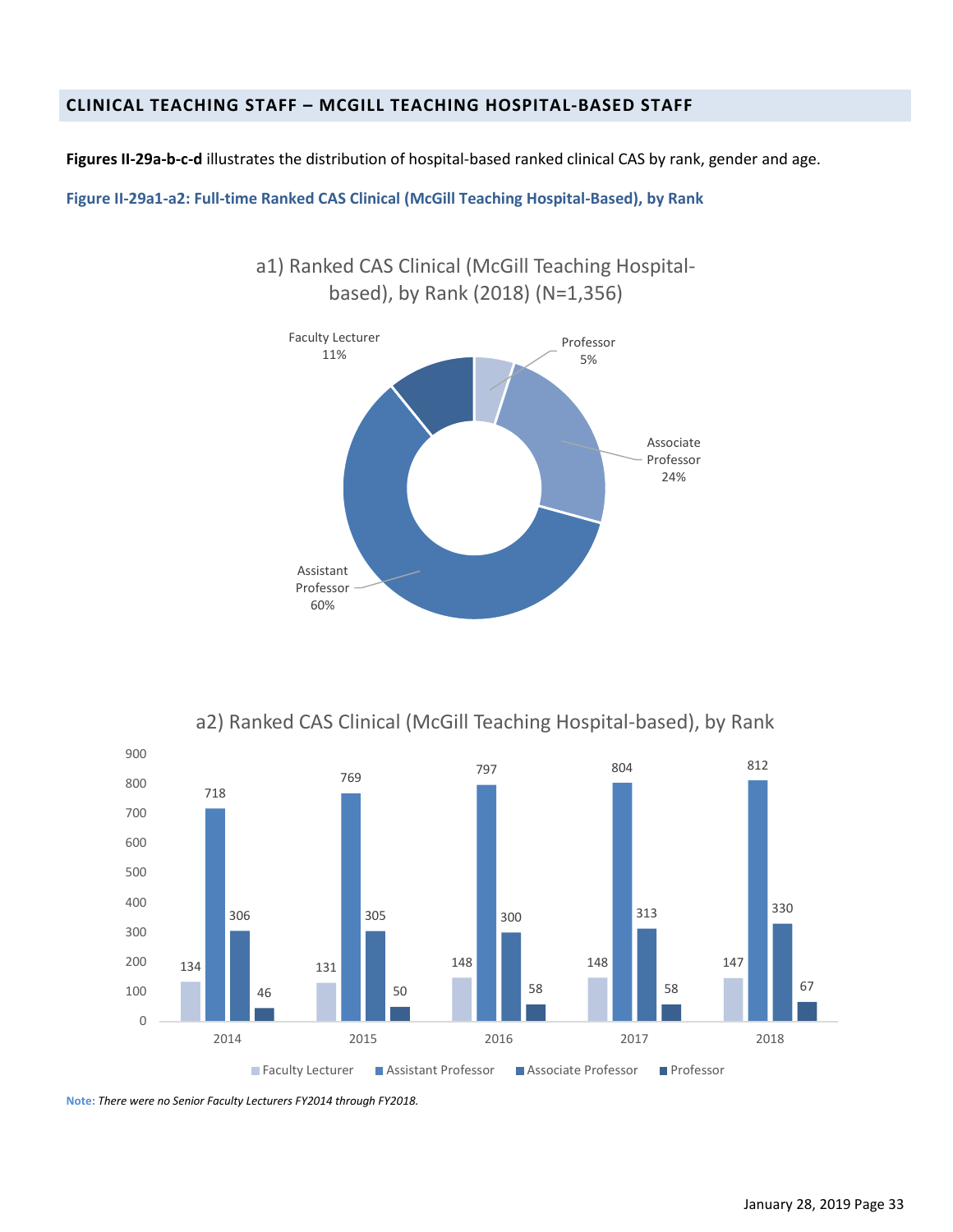#### **Figure II-29b1-b2: Full-time Ranked CAS Clinical (McGill Teaching Hospital-Based), by Gender**

Women 45% Men 55%

b2) Ranked CAS Clinical (McGill Teaching Hospital-based), by Gender



b1) Ranked CAS Clinical (McGill Teaching Hospital-based), by Gender (2018) (N=1,356)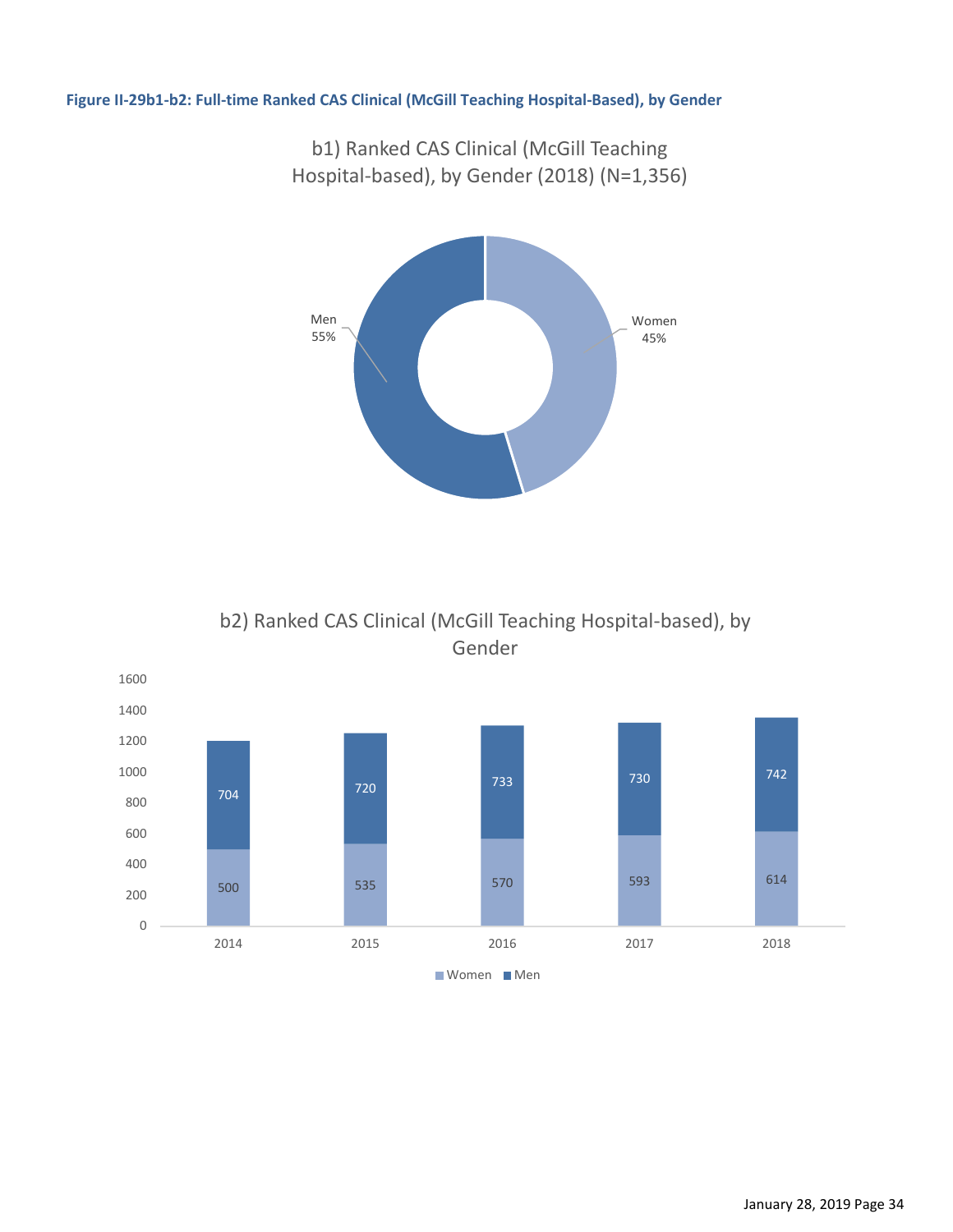#### **Figure II-29c1-c2: Full-time Ranked CAS Clinical (McGill Teaching Hospital-Based), by Age as of April 30, 2018 and over time FY2014-FY2018)**



c1) Ranked CAS Clinical (McGill Teaching Hospital-based), by Age (2018) (N=1,356)

c2) Ranked CAS Clinical (McGill Teaching Hospital-based), by Age

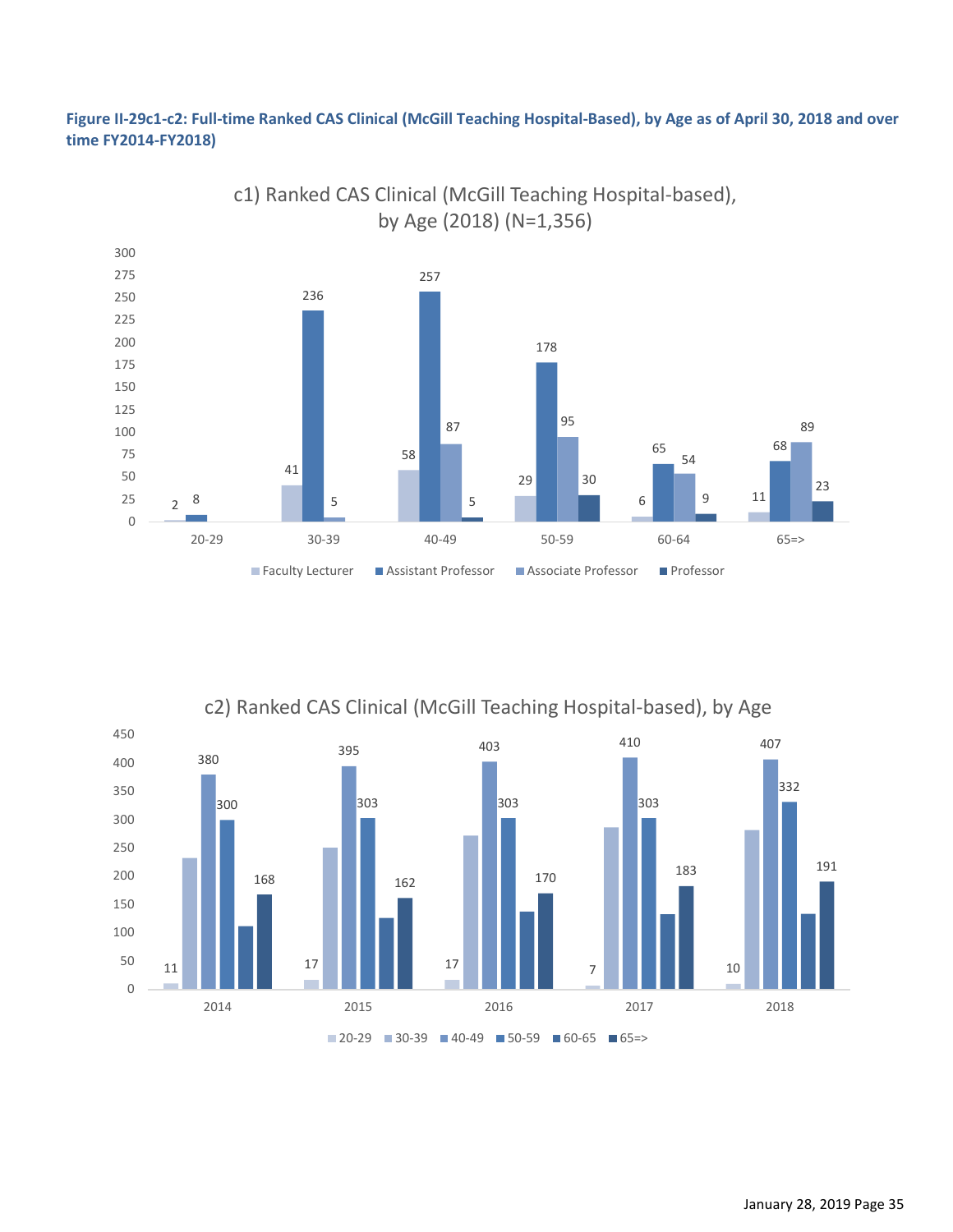## <span id="page-43-0"></span>**CLINICAL TEACHING STAFF – OUTSTIDE THE MCGILL TEACHING HOSPITAL NETWORK**

A number of clinical staff with a McGill affiliation are primarily located at clinical sites other than the McGill Teaching Hospitals (MUHC, Jewish General, St-Mary's and Douglas). Most of these staff are considered part-time and nil-salary in McGill's payroll system but retain University affiliation to allow them to teach in the University's medical programs, respecting program accreditation requirements. Their contribution to the academic mission of the University, although smaller than that of staff in teaching hospitals, remains vital. Most of these clinical staff are Faculty Lecturers (78%) or CAS Assistant Professors (18%).

**Figure II-30: Part-time Ranked CAS Clinical Staff (Non at McGill Teaching Hospital) a) as of 30 April 2018 b) historical**



b) Part-time Ranked CAS Clinical (not at a McGill Teaching Hospital



**Note:** *There were no Senior Faculty Lecturers FY2014 through FY2018 and Professors range from 4 or 5 per year (these categories are not represented in these graphs).*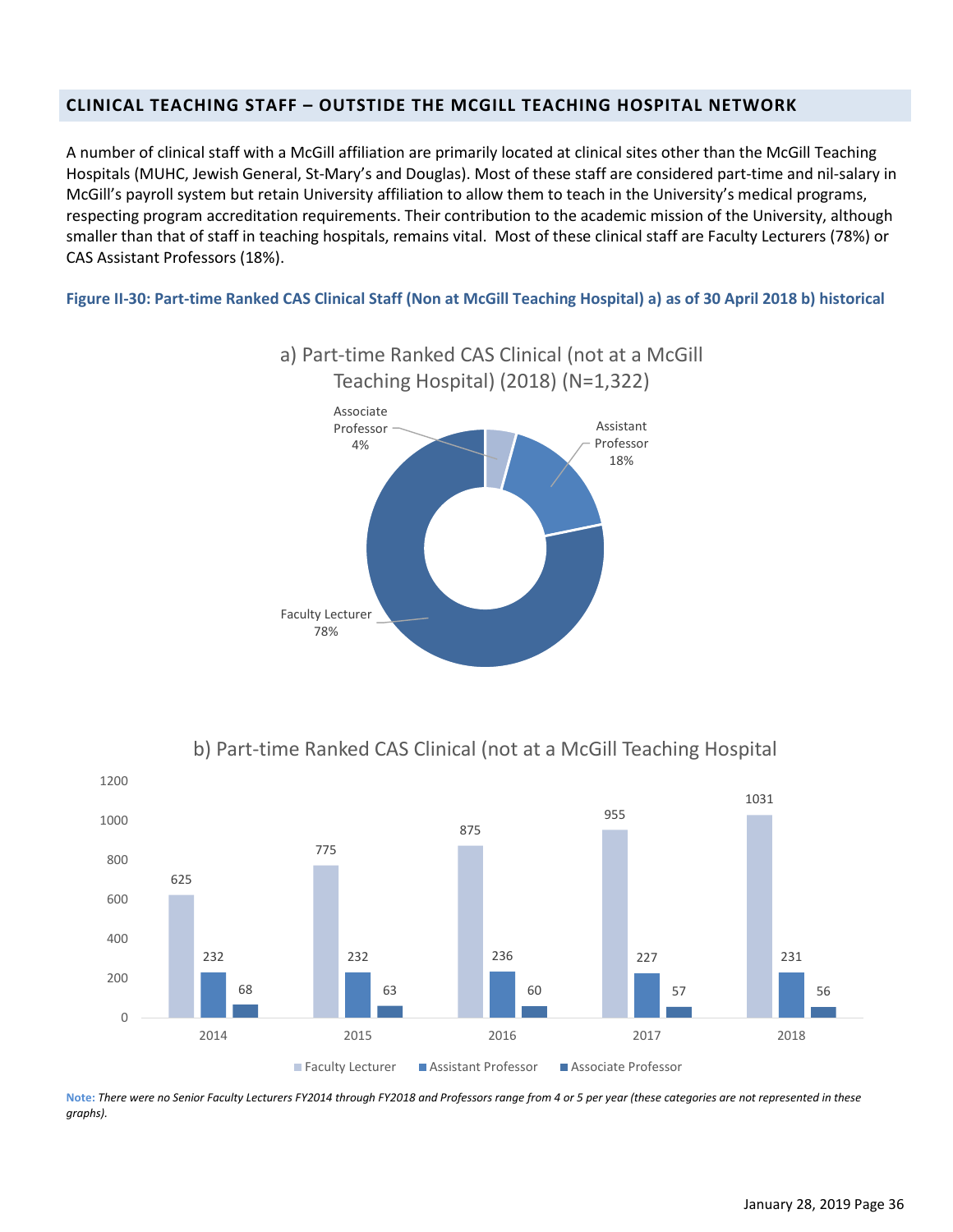## <span id="page-44-0"></span>**CAS UNRANKED STAFF COUNTS (NON-UNIONIZED)**

**Figure II-31** illustrates unranked staff counts over a five year period, with the current FY2018 count being 165, having seen an increase of 15 positions in the past fiscal year.

#### **Figure II-31: Unranked Contract Academic Staff (Full and Part-time, excluding unionized staff)**



## All Unranked CAS, Full and Part-time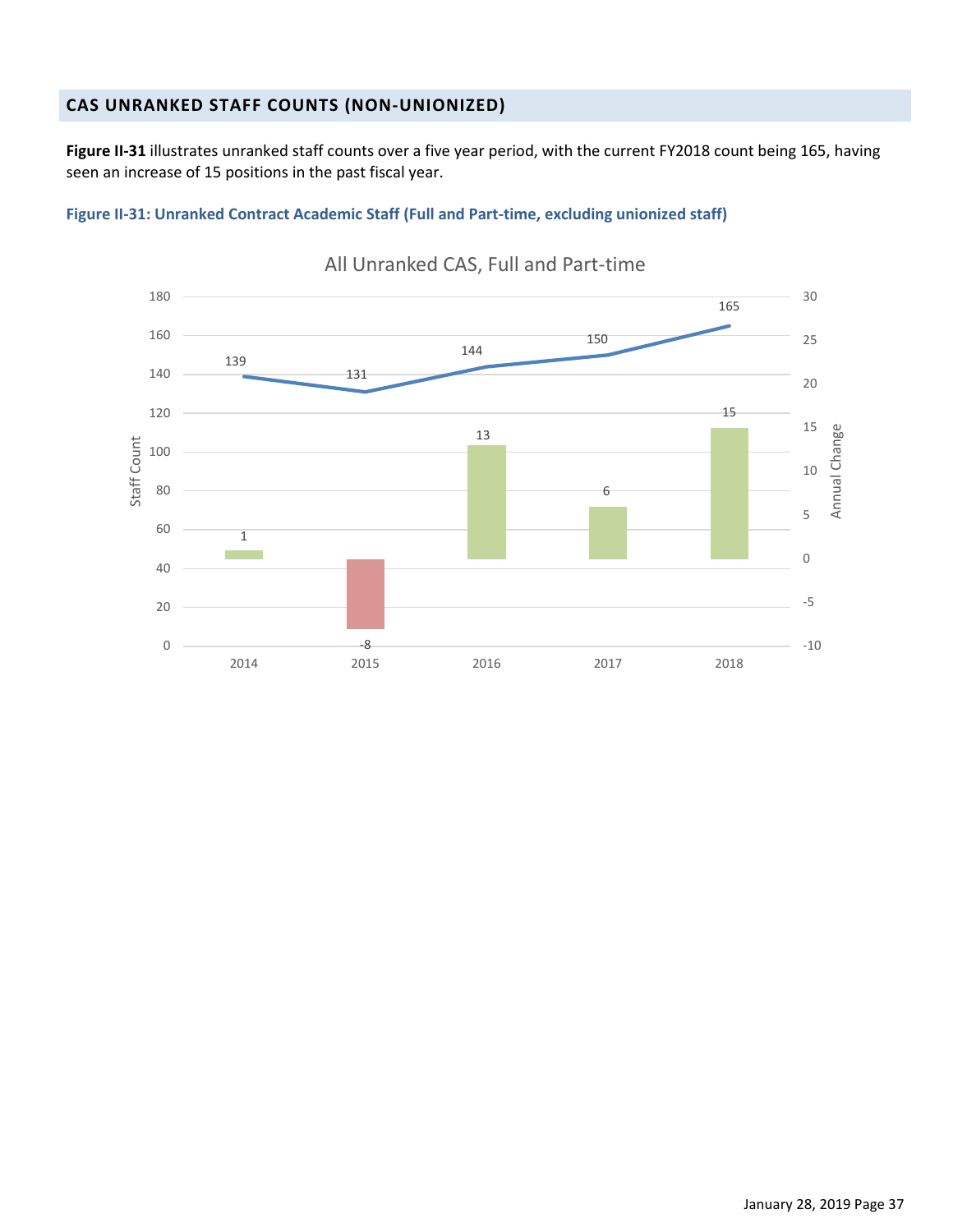## <span id="page-45-0"></span>PART III: ADMINISTRATIVE AND SUPPORT STAFF

#### <span id="page-45-1"></span>**OVERVIEW**

This section of the Staffing Report summarizes the changes in all groups of administrative and support staff over the same periods from FY2013-14 through FY2017-18, as was indicated for academic staff in Part II.

As with the academic staff counts, the headcounts presented are as of 30 April of each year. All current staff members have been tabulated, including those on leave.

It is important to highlight that the available data focus on people and not on positions. Consequently, when a person on temporary leave is replaced temporarily, the two individuals are included in the counts. Conversely, in a situation where a position is temporarily vacant, it will not be counted as there is no incumbent. While these two factors may create minor distortions at the unit level, occurrences are not numerous enough to affect the overall counts or trends University-wide.

In contrast to individuals on short-term disability or on temporary leaves, those on long-term disability do not appear in these figures, graphs, and tables but are shown separately in Figure III-14. Finally, the headcount numbers are indicative of the organizational unit from which individuals are paid, which does not necessarily correspond to where they are physically located at McGill.

The composition of administrative and support staff at McGill has evolved with the changing priorities and objectives of the University and an increasingly complex operating environment. Growing competition for students, grant dollars and donations, in addition to significantly increasing demands by government and outside bodies for compliance programs, and related monitoring and reporting have contributed to a need for more administrative and support staff, particularly at the managerial and professional level. Projects and priorities such as campus deferred maintenance, renewal of technology infrastructure and the bicentennial fundraising campaign have also driven staff growth.

Administrative and support staff are vital to the success of the University in fulfilling its mission and achieving its strategic objectives. Following the administrative staff voluntary retirement program in FY2011-2012, administrative and support staff levels at the University declined sharply in FY2013-2014 but have since been increasing steadily. The main observations for this section are as follows:

- a. Over the past year, total administrative and support staff numbers have increased 5.9%, from 3,766 to 3,988. The percentage increase was 5.2% in the Faculties and 6.5% in Institutional Administrative units, i.e., those reporting to a Vice-Principal, Provost and Vice-Principal (Academic) or the Principal rather than to a Dean.
- b. Over the past five years, total administrative and support staff numbers have increased 18.2%, from 3,375 to 3,988, representing increases of 19.1% in the Faculties and 17.4% in Institutional Administrative units.
- c. Forty-five percent of administrative and support staff (1,785) are located in Faculties, while 55% (2,203) are in Institutional Administrative units. (It should be noted that some positions report to the Institutional Administrative Units while being physically located in the Faculties.)

At the end of FY2017-2018, of the 1785 administrative and support staff working in the Faculties, approximately 46% comprised executives and Managerial/Professional staff. In the Institutional Administrative units, this proportion is approximately 61%.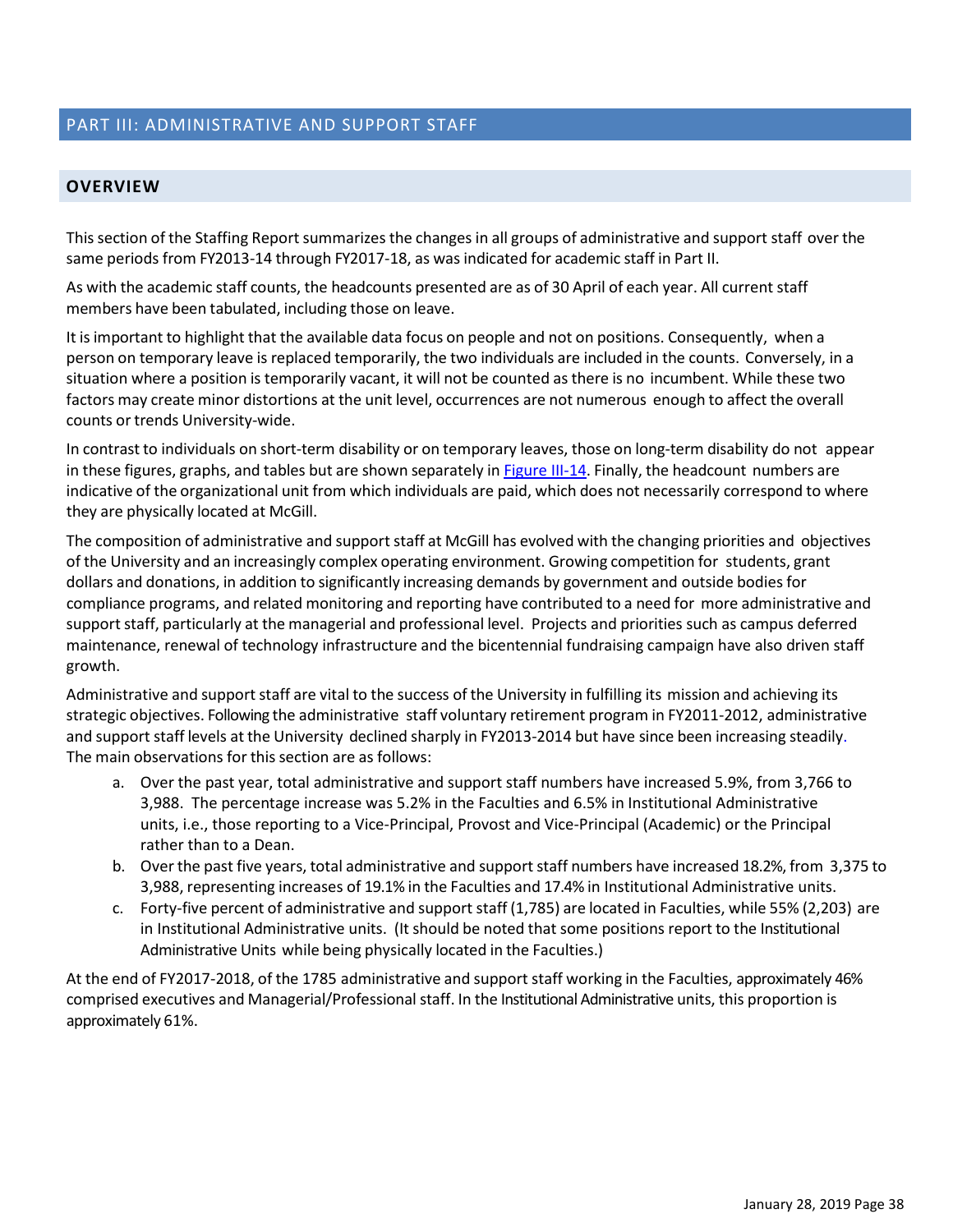<span id="page-46-0"></span>



## University-wide Administrative and Support Staff Headcounts

 **NOTE:** Figure III-1 excludes staff on long-term disability and placement transition.

The following figures present further information on administrative and support staff counts by age, gender, and by type of positions (regular and M-Term/end-date (MUNACA) and part-time/full-time) in Institutional Administrative units and Faculties, as of the end of FY2017-2018. In the administrative sphere the "regular" positions are appointments with no end date and "term" or "end-date" positions provide contractually-limited appointments.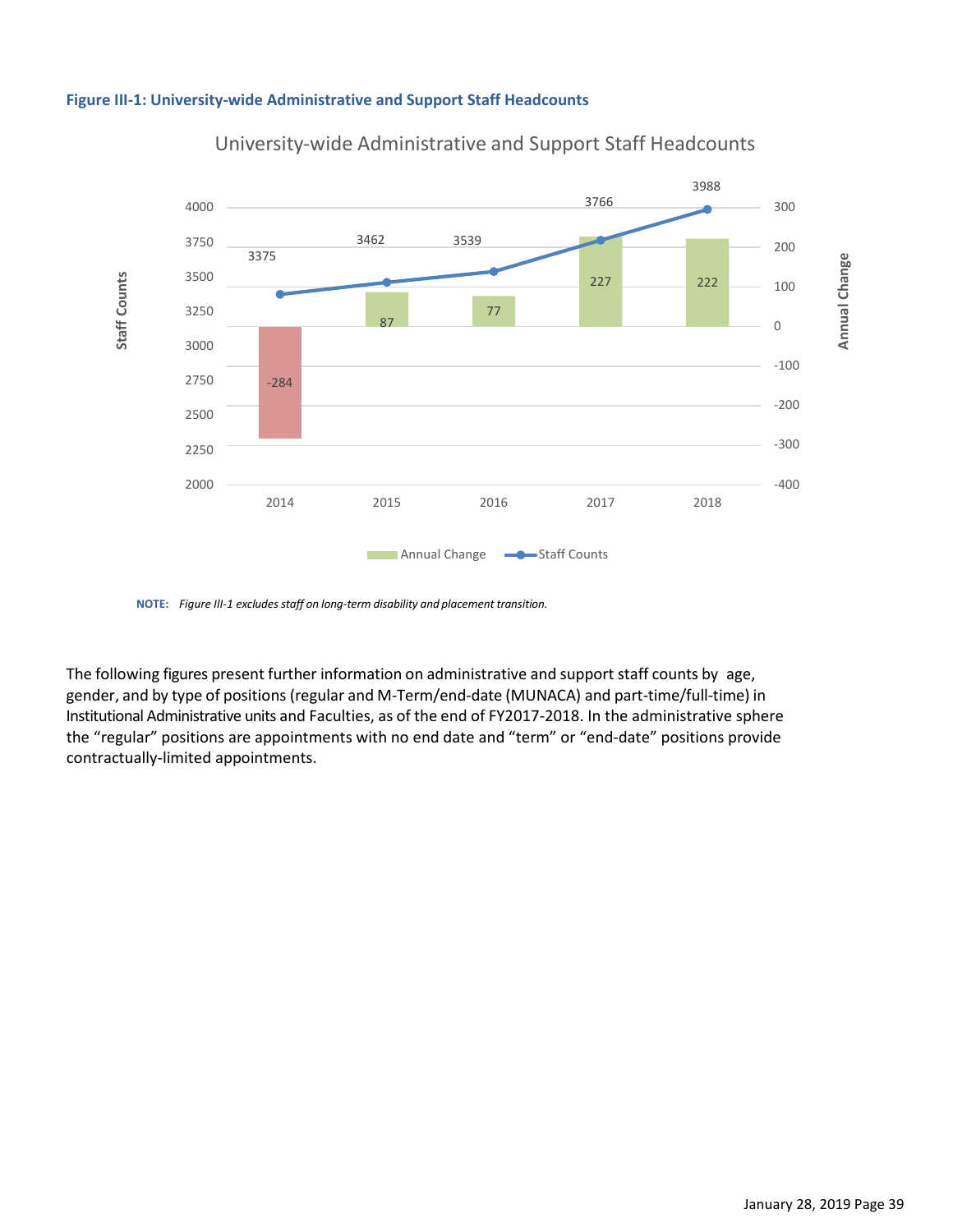**Figure III-2** illustrates that the overall age distribution over the past 5 years. 42% of staff are above 50 years old, and 3% are 65 and above. There are 32% below 40 and 26% between 40-49 years old.

#### **Figure III-2: Administrative and Support Staff, by Age**



**Figure III-3** illustrates that the majority of staff (64%) are women and the percentage distribution for women and men has remained relatively stable over the past 5 years.

#### **Figure III-3: Administrative and Support Staff, by Gender**



## Administrative and Support Staff, by Gender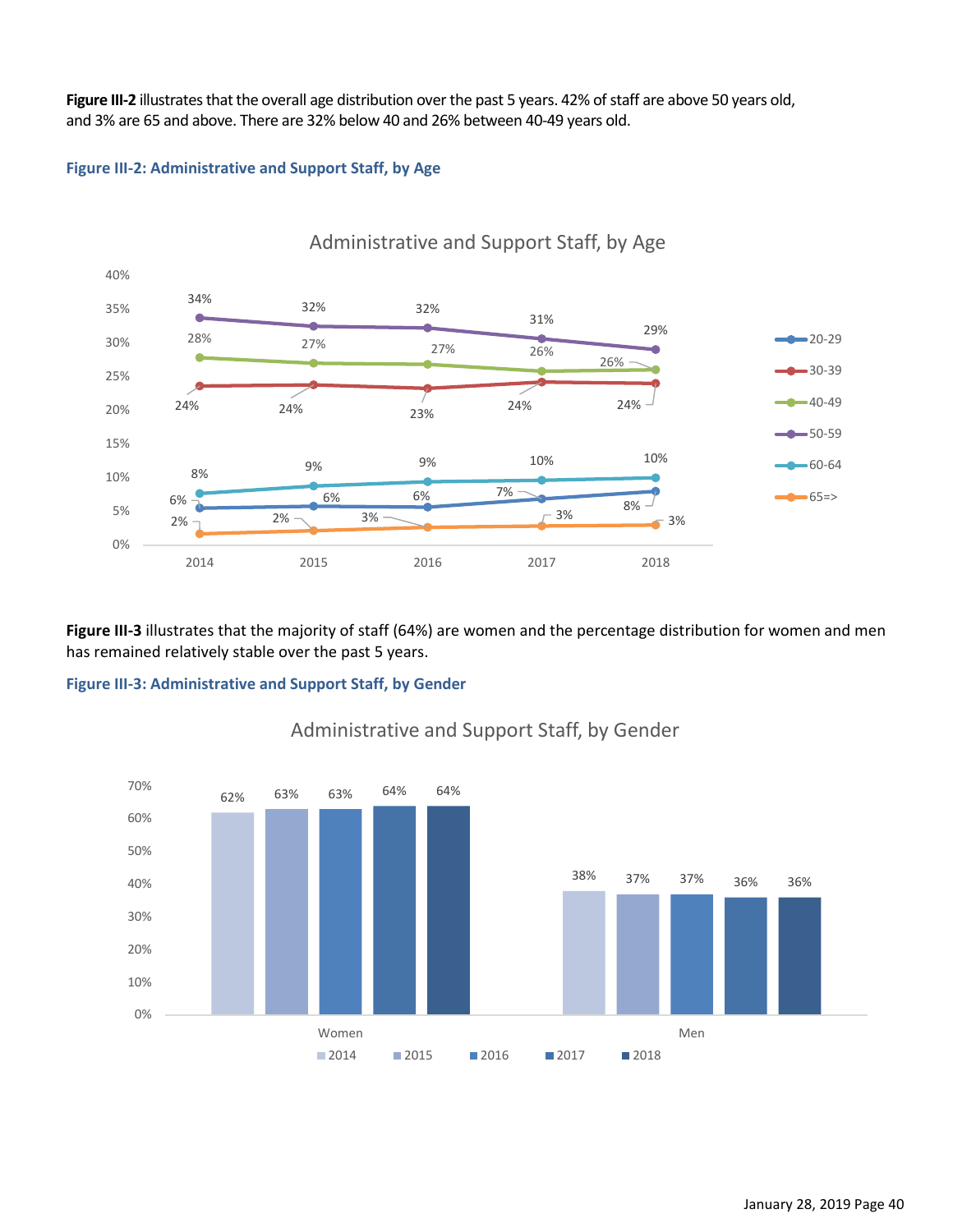**Figure III-4** illustrates that 89% of all administrative and support staff are in regular positions and 10.9% are in positions with end dates (M-Term/end-date (MUNACA)). There has been a slight trend away from term appointments in favour of regular appointments since 2015.

**Figure III-4: Distribution of Administrative and Support Staff Counts in Regular or Term positions**



# Administrative and Support Staff, by Position Type

**Figure III-5** illustrates the proportion of full-time and part-time positions has remained relatively stable over the past 5 years, with only 5.6% of administrative and support staff in part-time positions as of 30 April, 2018.

#### **Figure III-5: Administrative and Support Staff Counts in "Full-Time" or "Part-Time" positions**

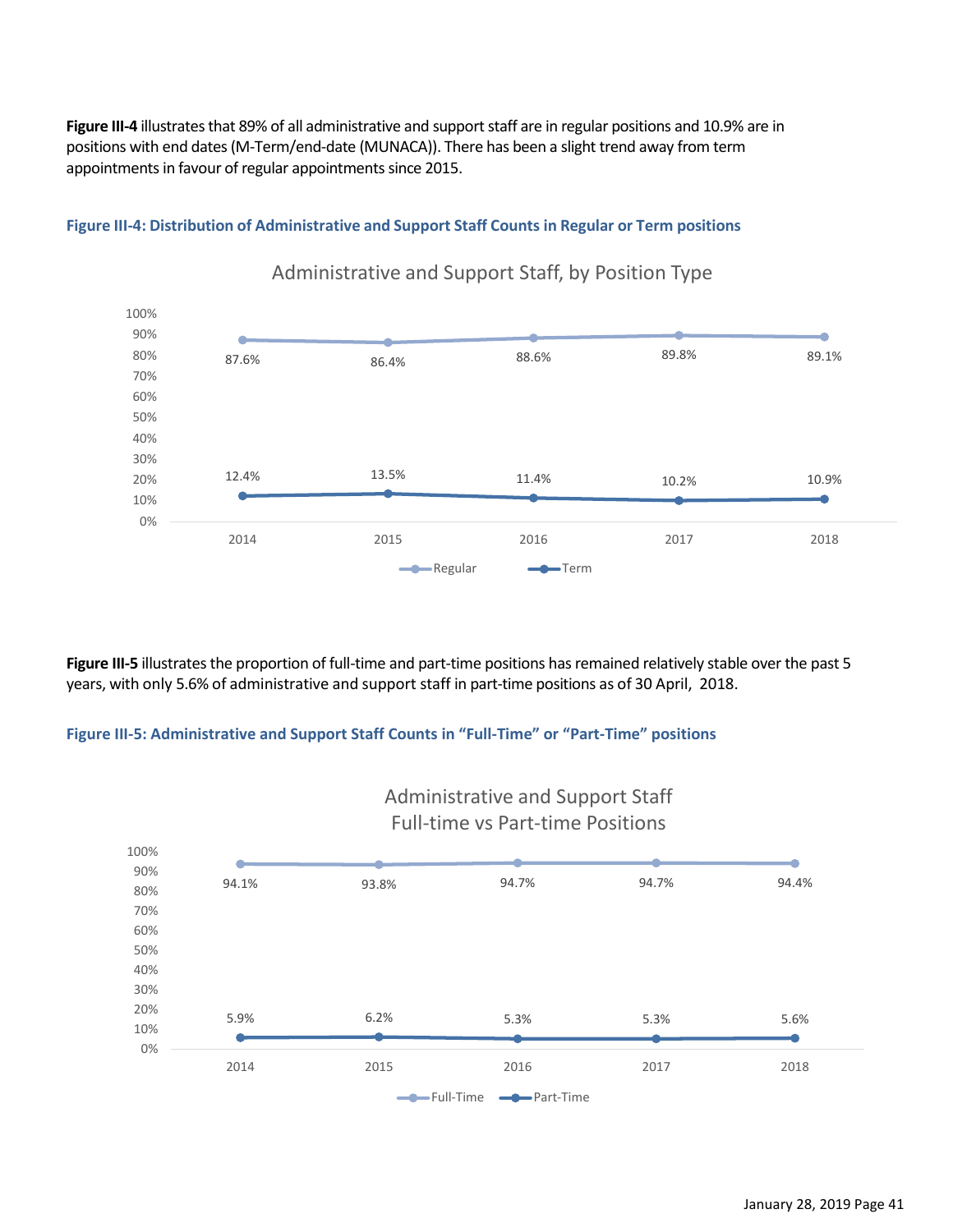Figures III-6a-b show the evolution of administrative and support staff counts over the last five years within the Faculties and Libraries, and within Institutional Administrative units. Institutional Administrative units, which now account for 55.2% of administrative and support staff show an increase in headcount of 17.4% over the last five years. During the same 5-year period, there has been an increase of 19.1% in staff in Faculties and Libraries. Data for the one-year period shows an increase of 5.2% in total headcount in the Faculties and Libraries, and an increase of 6.5% across Institutional Administrative units.



#### <span id="page-49-0"></span>**Figure III-6a: Administrative and Support Staff Counts within the Faculties and Libraries**

<span id="page-49-1"></span>**Figure III-6b: Administrative and Support Staff Counts within Institutional Administrative Units**

**Staff Counts**

Staff Counts



Administrative and Support Staff within Institutional Adminisrative Units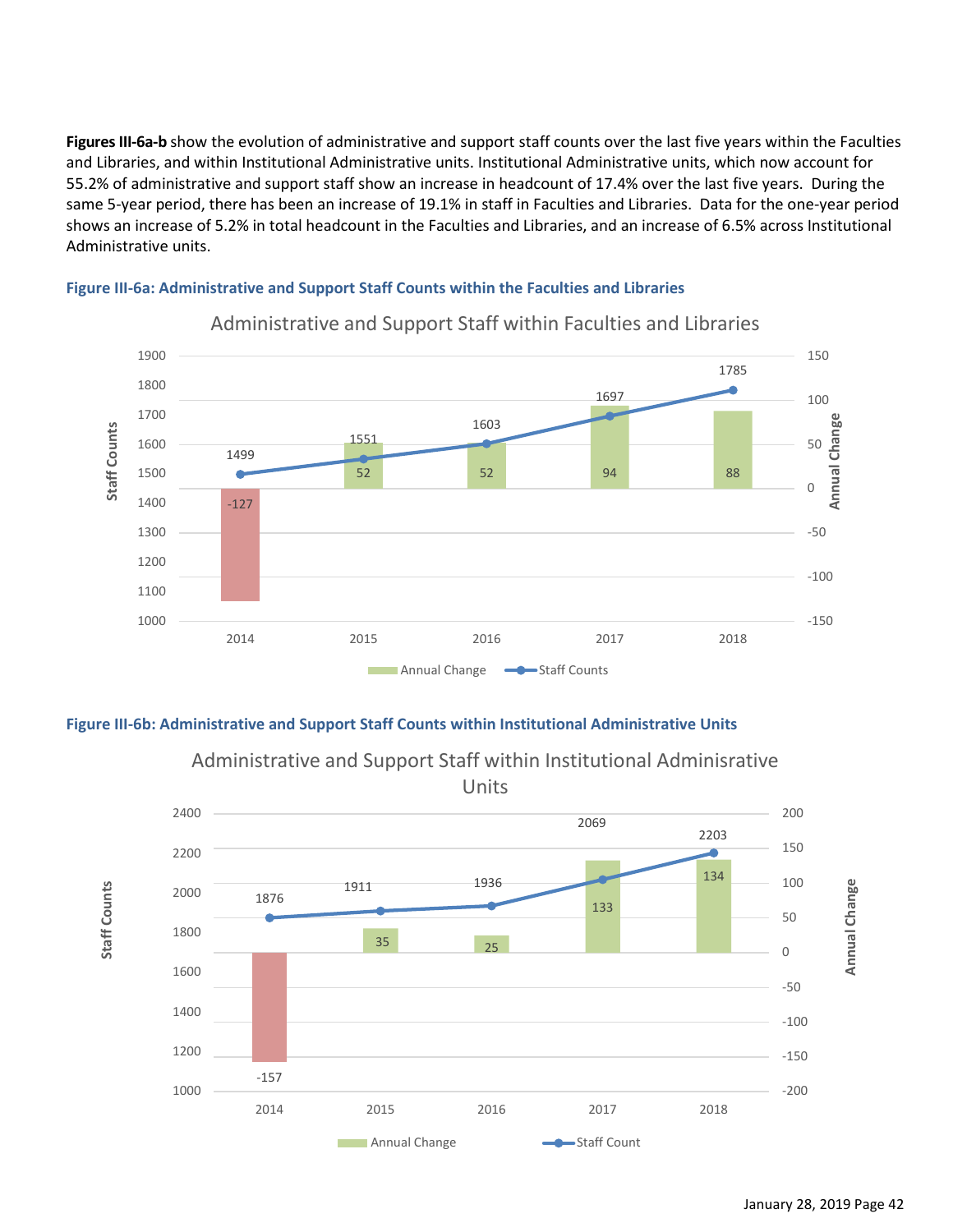**Figures III-7a-b** illustrate the distribution of Administrative and Support Staff by Faculty, and by Institutional Administrative unit.

The Faculty of Medicine has the highest proportion (43.6%) of Administrative and Support staff followed by the Faculty of Science (9.2%). The Faculties of Arts and Engineering have important populations as well, in almost equal proportion at 7.4% each. Among the Institutional Administrative units, Student Life and Learning and Facilities Management & Ancillary Services have the highest proportion of staff, with 27.6% and 24.6% respectively, followed by IT Services at 14.2%.



**Figure III-7a: Distribution of Administrative and Support Staff by Faculty, as of 30 April 2018**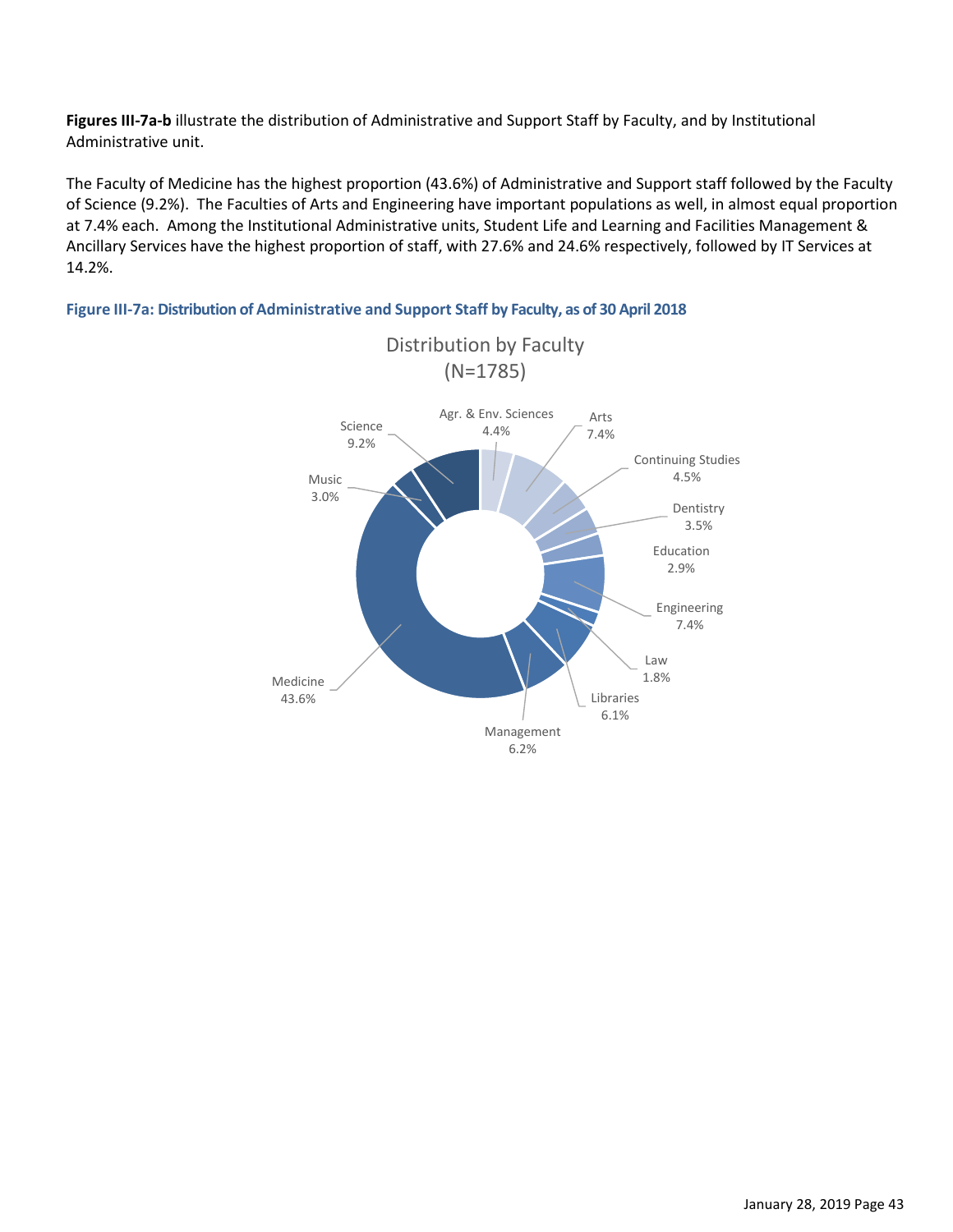#### **Figure III-7b: Distribution of Administrative and Support Staff by Institutional Administrative unit, as of 30 April 2018**



**NOTE:** *Affiliated Units* includes McGill-Queen's University Press, McGill Student Society, Valacta, Morgan Arboretum and Dairy Herd Analysis. *University Administration* includes the Office of the Principal and Vice-Chancellor, the office of the Provost and Vice-Principal (Academic), Secretariat, Communications and External Relations, Legal Services, Ombudsperson and University Archives. *Administration & Finance* includes Office of the Vice-Principal, Office of Investments, Internal Audit and Risk Management & Insurance.

*Student Life and Learning* includes Office of the Deputy-Provost, Athletics & Recreation, Office of the Dean of Students, Enrolment Services, Student Housing & Hospitality Services, Student Services and Teaching & Learning Services.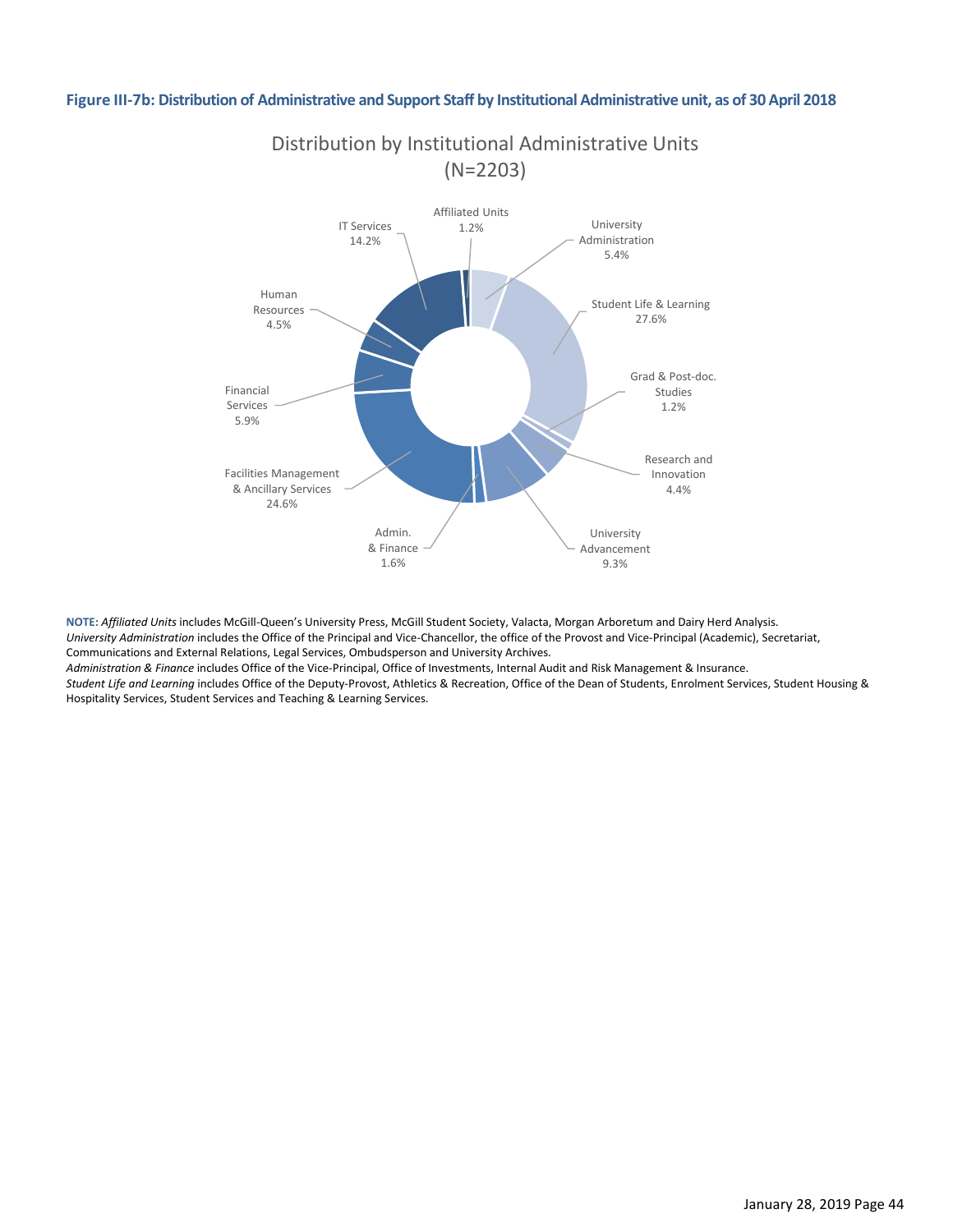The following figures present further information on administrative and support staff by job classification.

## <span id="page-52-0"></span>**EXECUTIVE STAFF**

The University's Executive staff includes Vice-Principals and Associate Vice-Principals who are not tenure-stream staff, Executive Directors leading large administrative units and a few staff reporting directly to members of the Senior Administration. Senior Administrative staff who are tenure-track academics are included in the academic staff counts within their academic department home. There has been an overall decrease in executive staff of 11.8% over the past five years, from 17 to 15.



**Figure III-8 Executive staff count, FY2014 to FY2018** 

#### <span id="page-52-1"></span>**MANAGEMENT AND PROFESSIONAL (AND EXCLUDED) STAFF**

The Management and Professional group is comprised of middle management positions as well as specialized professional functions. Management roles within this group range from first-line supervisorsto Senior Directors responsible for administrative units with cross-functional and/or university-wide impact. This grouping also includes staff appointed to administrative positions that are excluded from the MUNACA bargaining unit due to the confidential nature of the duties, and M-term appointments. This group has grown by 31.3% over the past five years. This growth is explained, in part, by the low total of the reference year (FY2013-14) following of the voluntary retirement program.

#### **Figure III-9 Management and Professional staff count, FY2014 to FY2018**



Management and Professional Staff

January 28, 2019 Page 45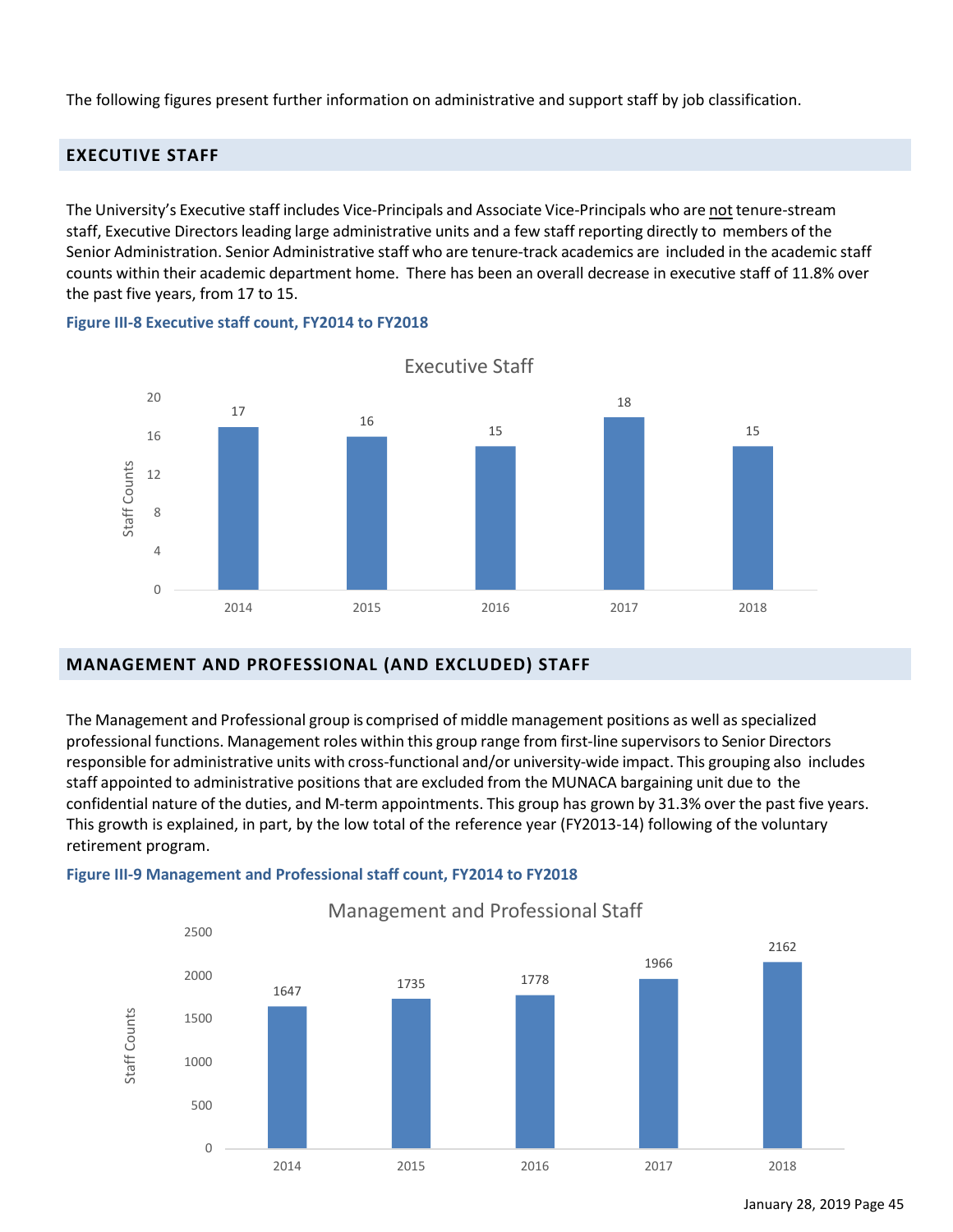#### <span id="page-53-0"></span>**CLERICAL STAFF**

McGill's clerical staff members perform a range of administrative functions in support of academic and administrative units across the University. Clerical staff members at McGill are unionized. The number of clerical staff at the University has increased by 9.8% over the past 5 years.



**Figure III-10 Clerical staff count, FY2014 to FY2018**

#### <span id="page-53-1"></span>**LIBRARY ASSISTANT STAFF**

Library Assistants perform a range of duties in support of the operations of the Libraries, including lending, edited cataloguing, ordering, accessioning and shelving. Library Assistants are unionized at McGill. With the increase in web-based resources, e-books and e-journals, the reduction in loans activity, the use of self-serve lending procedures via the web or auto-loan machines, and the automatic delivery of overdue notices and cataloguing records, the need for these positions has been declining. These positions have decreased by 7.5% over the 5-year time period.





Library Assistant Staff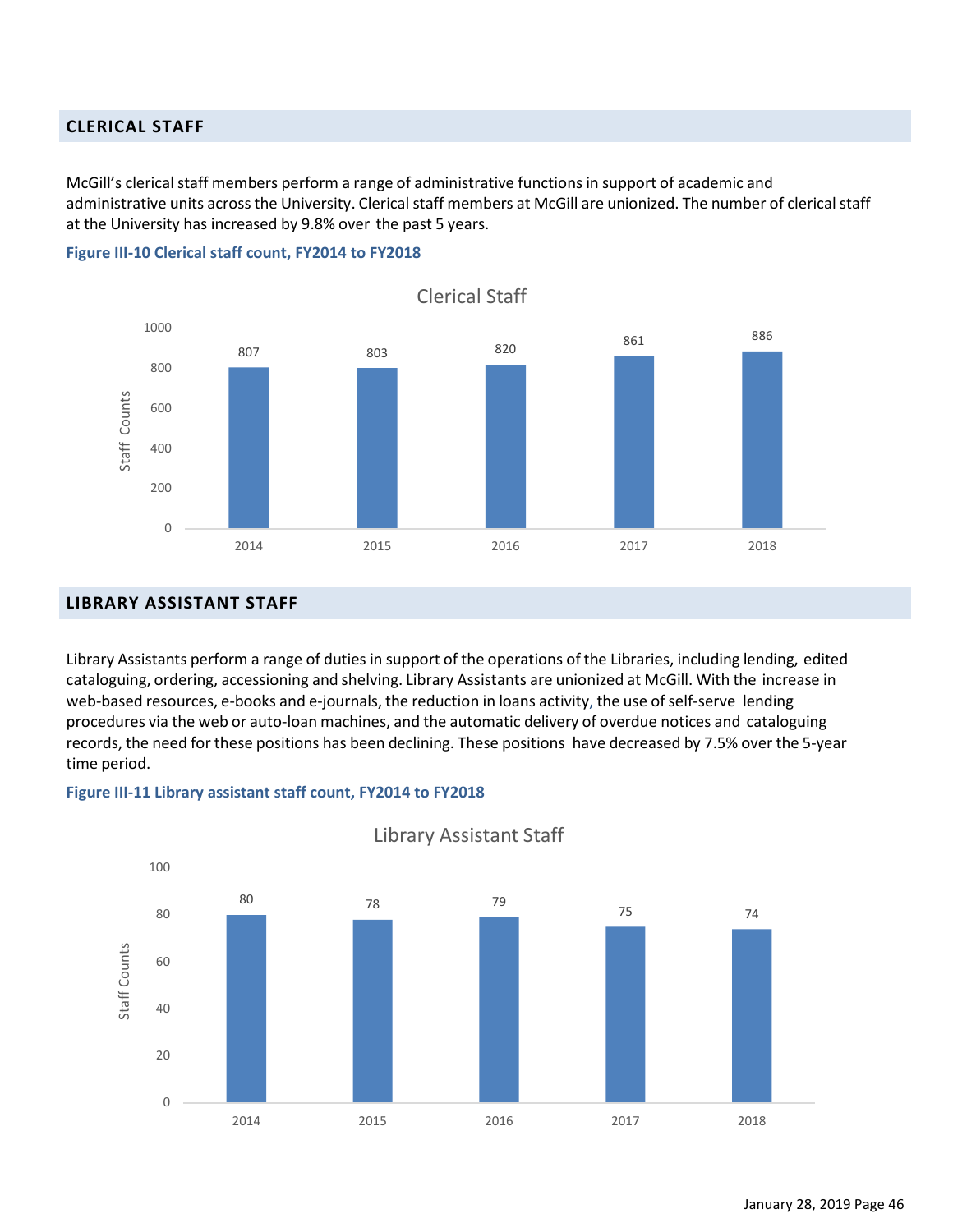## <span id="page-54-0"></span>**TECHNICAL STAFF**

The University's technical staff members perform a range of specialized technical functions, mainly in support of the University's research laboratory activities and computer operations. These positions are unionized.

Technical positions are stable with a slight decrease of 0.3% over the 5-year time period.

#### **Figure III-12 Technical staff count, FY2014 to FY2018**



#### <span id="page-54-1"></span>**TRADES AND SERVICES STAFF**

The trades and services staff grouping includes the University's tradespeople, such as plumbers and electricians, staff responsible for building maintenance and grounds keeping, as well as support staff in the Faculty Club and student residences. These positions are unionized. This group has increased by 7.1% over the past five years.





Trades and Services Staff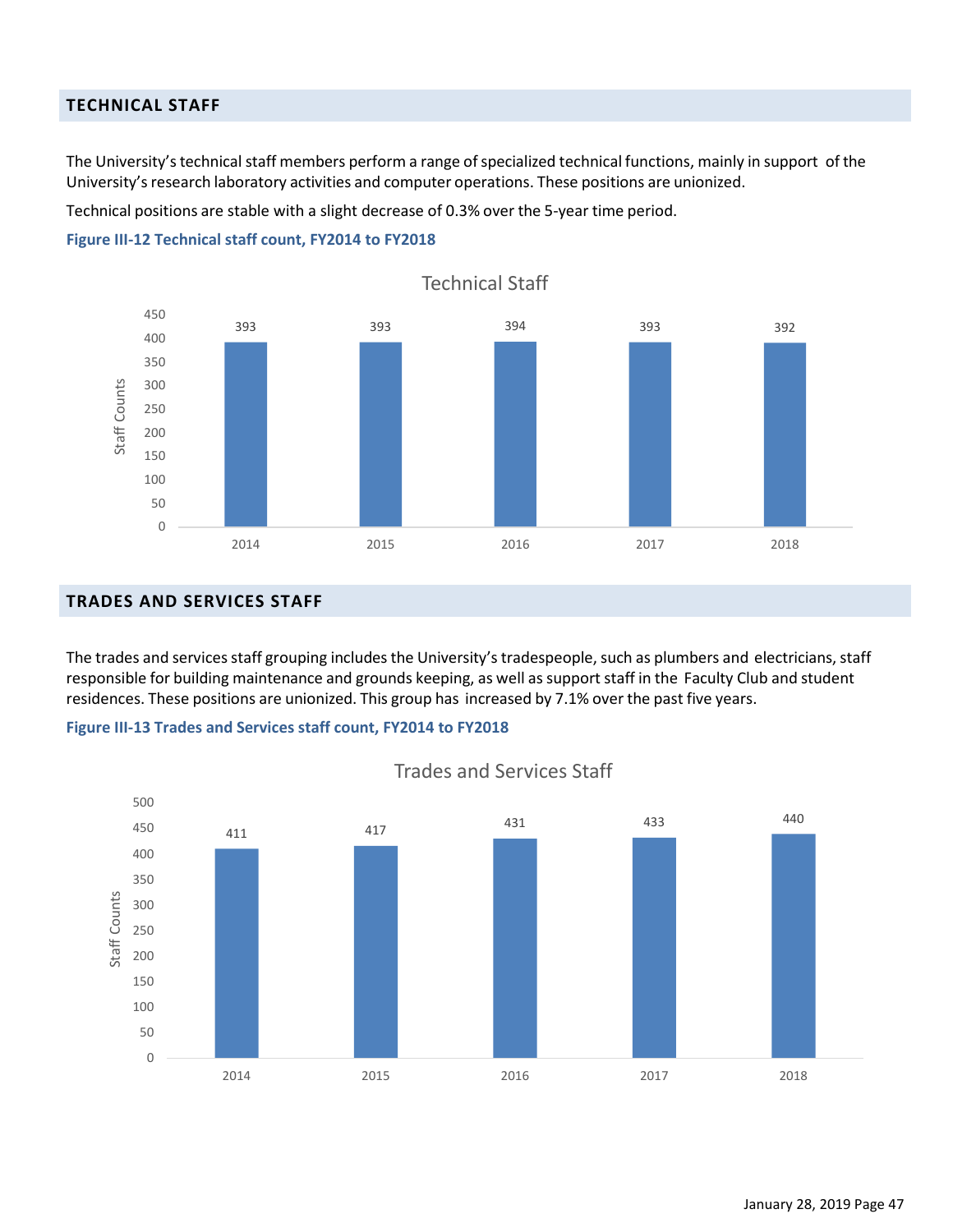## <span id="page-55-0"></span>**ADMINISTRATIVE AND SUPPORT STAFF ON LONG-TERM DISABILITY**

**Figure III-14** represents the numbers of employees on Long-Term Disability.

#### **Figure III-14 Administrative and Support Staff on LTD, FY2014 to FY2018**



Administrative and Support Staff on LTD

NOTE: Staff counts for Fig.III-14 combine LTDs of six months to two years, and LTDs of longer than two years. These staff have been excluded from the counts in *Figures III-1 through III-13.*

## <span id="page-55-1"></span>PART IV: SALARY MASS STATISTICS

#### <span id="page-55-2"></span>**OVERVIEW**

Salary mass amounts have been rounded to the nearest thousand.

#### **Figure IV-1: Salary Mass for TT Academic, Librarian and CAS Staff**

|                                      | Year Ended (30-Apr-2018)         |                                                    |                                                       |               |                            |  |  |  |
|--------------------------------------|----------------------------------|----------------------------------------------------|-------------------------------------------------------|---------------|----------------------------|--|--|--|
| <b>Fund Type</b>                     | TT Academic &<br>Librarian Staff | <b>CAS</b><br>Academic &<br><b>Librarian Staff</b> | Admin &<br><b>Support Staff -</b><br><b>All Staff</b> | <b>Totals</b> | Total as<br><b>Percent</b> |  |  |  |
| <b>Total Staff Count</b>             | 1750                             | 882                                                | 3988                                                  | 6620          |                            |  |  |  |
| <b>Total Salary Mass</b>             | \$243,987,000                    | \$50,297,000                                       | \$245,906,000                                         | \$540,190,000 | 100%                       |  |  |  |
| <b>Operating Funds</b>               | \$207,796,000                    | \$40,030,000                                       | \$174,406,000                                         | \$422,232,000 | 78%                        |  |  |  |
| <b>Restricted Research Fund</b>      | \$17,560,000                     | \$4,141,000                                        | \$12,778,000                                          | \$34,479,000  | 6%                         |  |  |  |
| <b>Restricted Non Research Funds</b> | \$8,418,000                      | \$1,856,000                                        | \$9,346,000                                           | \$19,620,000  | 4%                         |  |  |  |
| Unrestricted Self-Financing Funds    | \$1,384,000                      | \$912,000                                          | \$42,192,000                                          | \$44,488,000  | 8%                         |  |  |  |
| Hospital Chargeback Funds            | \$8,829,000                      | \$3,074,000                                        | \$471,000                                             | \$12,374,000  | 2%                         |  |  |  |
| Other                                | \$0                              | \$284,000                                          | \$6,713,000                                           | \$6,997,000   | 1%                         |  |  |  |

**Note:** Total staff count does not include 2,590 CAS Academics with no salary compensation. LTD excluded from total staff count data as these employees are not paid through University funds.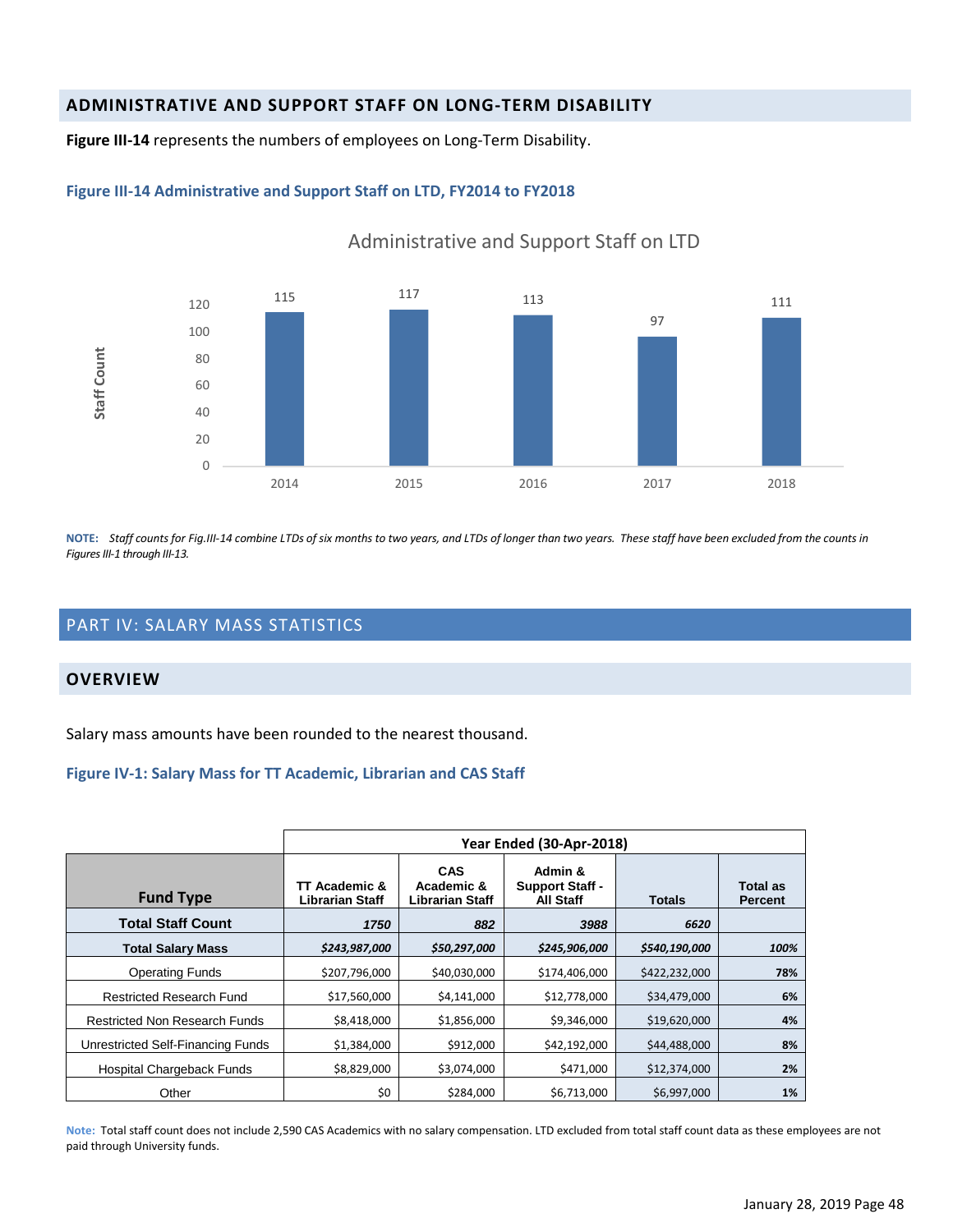|                                                 | Year Ended (30-Apr-2018) |                        |                 |                             |                  |                            |             |               |                         |
|-------------------------------------------------|--------------------------|------------------------|-----------------|-----------------------------|------------------|----------------------------|-------------|---------------|-------------------------|
| <b>Fund Type</b>                                | <b>Executive</b>         | Mgmt./<br>Professional | <b>Clerical</b> | Library<br><b>Assistant</b> | <b>Technical</b> | Trades/<br><b>Services</b> | Other       | <b>Totals</b> | <b>Total as</b><br>$\%$ |
| <b>Operating Funds</b>                          | \$3,115,064              | \$108,346,616          | \$31,649,082    | \$3,990,568                 | \$12,905,903     | \$14,235,227               | \$163,615   | \$174,406,075 | 71%                     |
| Restricted<br><b>Research Funds</b>             | \$0                      | \$6,761,819            | \$1,028,813     | \$0                         | \$4,868,687      | \$0                        | \$118,338   | \$12,777,657  | 5%                      |
| <b>Restricted Non-</b><br><b>Research Funds</b> | \$0                      | \$6,745,007            | \$1,990,180     | \$0                         | \$577,134        | \$0                        | \$34,143    | \$9,346,464   | 4%                      |
| Unrestricted Self-<br><b>Financing Funds</b>    | \$207,090                | \$25,959,493           | \$7,011,446     | \$0                         | \$2,085,931      | \$6,205,272                | \$723,197   | \$42,192,429  | 17%                     |
| Hospital<br>Chargeback<br><b>Funds</b>          | \$0                      | \$132,418              | \$52,790        | \$0                         | \$70,743         | \$214,687                  | \$0         | \$470,638     | 0%                      |
| Other                                           | \$330,164                | \$5,645,294            | \$691,354       | \$0                         | \$45,755         | \$0                        | \$0         | \$6,712,567   | 3%                      |
| <b>Total Staff</b><br>Counts*                   | 15                       | 2162                   | 886             | 74                          | 392              | 440                        | 19          | 3988          |                         |
| <b>Total Salary</b><br><b>Mass</b>              | \$3,652,318              | \$153,590,646          | \$42,423,666    | \$3,990,568                 | \$20,554,153     | \$20,655,186               | \$1,039,294 | \$245,905,831 | 100%                    |

**Note:** LTD excluded from total staff count data as these employees are not paid through University funds.

#### **Figure IV-3a: Salary Mass for TT Academic, Librarian Staff, FY2017 and FY2018**



Total Compensation

**Note:** Salary data has only been reported on as of the FY17 staffing report. LTD excluded from total staff count data as these employees are not paid through University funds.